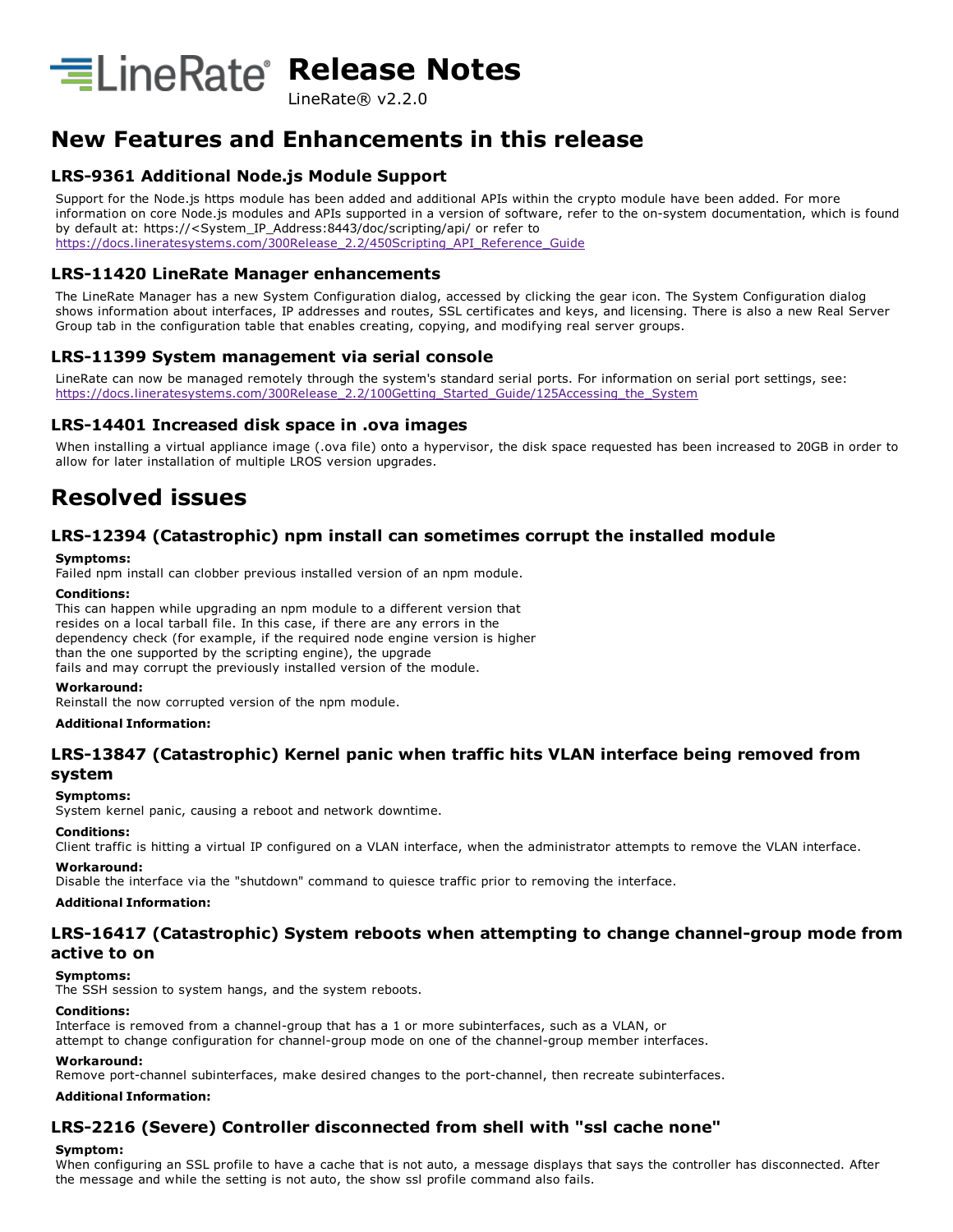#### **Condition:**

System configured for SSL profiles that use a session cache setting that is other than auto.

#### **Workaround:**

Use the session cache auto setting (default).

### **LRS-3394** (Severe) **ERROR: HTTP LBData-SysdbRemote SysdbRemote** accept thread exiting on **exception: libs/uiproto/lrs/uiproto/common.h h(142): Throw in function void lrs::uiproto::UIProtoConn::readHeader(lrs::uiproto::UIProtoHeader\*)**

#### **Symptom:**

System becomes unresponsive after changing the number of load balancer processes. Users cannot log into the console or via network connections when this happens.

#### **Condition:**

System that has changed the number of running load balancer processes.

#### **Workaround:**

None

### **LRS14279 (Severe) GUI healthmonitor "Admin Status" column changes the "status" rest node instead of the "adminStatus" rest node**

#### **Symptoms:**

GUI reports health-monitor as "online" when CLI and REST API report it as "offline".

### **Conditions:**

GUI incorrectly connects the health-monitor "admin status" column to the health-monitor "status" node (instead of the health-monitor "adminStatus" node).

#### **Workaround:**

Use the CLI or REST API to manage the health-monitor "admin status" node.

#### **Additional Information:**

### **LRS14309 (Severe) show phonehome output retains error and does not say when next phone home scheduled**

#### **Symptoms:**

The show phone-home shows an error phoning home and does not indicate when the next phone home is scheduled.

#### **Conditions:**

The phone home configuration has a legitimate error, such as an incorrect password, but this error has been subsequently corrected. The show licensing output shows that a license was issued.

#### **Workaround:**

None, however the system should function correctly after a license has been received.

#### **Additional Information:**

The licensing function frequently tries to get a license and gets the license successfully very soon after the phone home configuration error is fixed. The phone home function runs less frequently and will update the error in the show output when it runs successfully.

### **LRS14698 (Severe) Data path process aborts with an assertion failure when script timeout fires and then newRequest is called**

#### **Symptoms:**

Data path process aborts with an assertion failure.

**Conditions:** A script timeout fires, and then the request is redirected using vs.newRequest() or fp.newRequest().

#### **Workaround:**

If it will take more than 10 seconds to decide if a request should be forwarded using newRequest, disable the timeout:

```
vs.on('request', function (servReq, servResp, next) {
 //Deciding if this request should be forwarded will take longer
  //than 10 seconds.
 servReq.setTimeout(60);
 doProcessThatTakes60s(servReq, servResp, next);
});
```
### **Additional Information:**

Be aware that if the process takes this long, many client applications will not wait. If possible, pre-compute the answer, or send back a temporary "loading" HTTP message.

### **LRS17916 (Severe) When creating ClientRequests, memory leak may cause the data path process to abort**

#### **Symptoms:**

Memory leak may cause the data path process to abort.

#### **Conditions:**

Millions of HTTP.ClientRequests are created.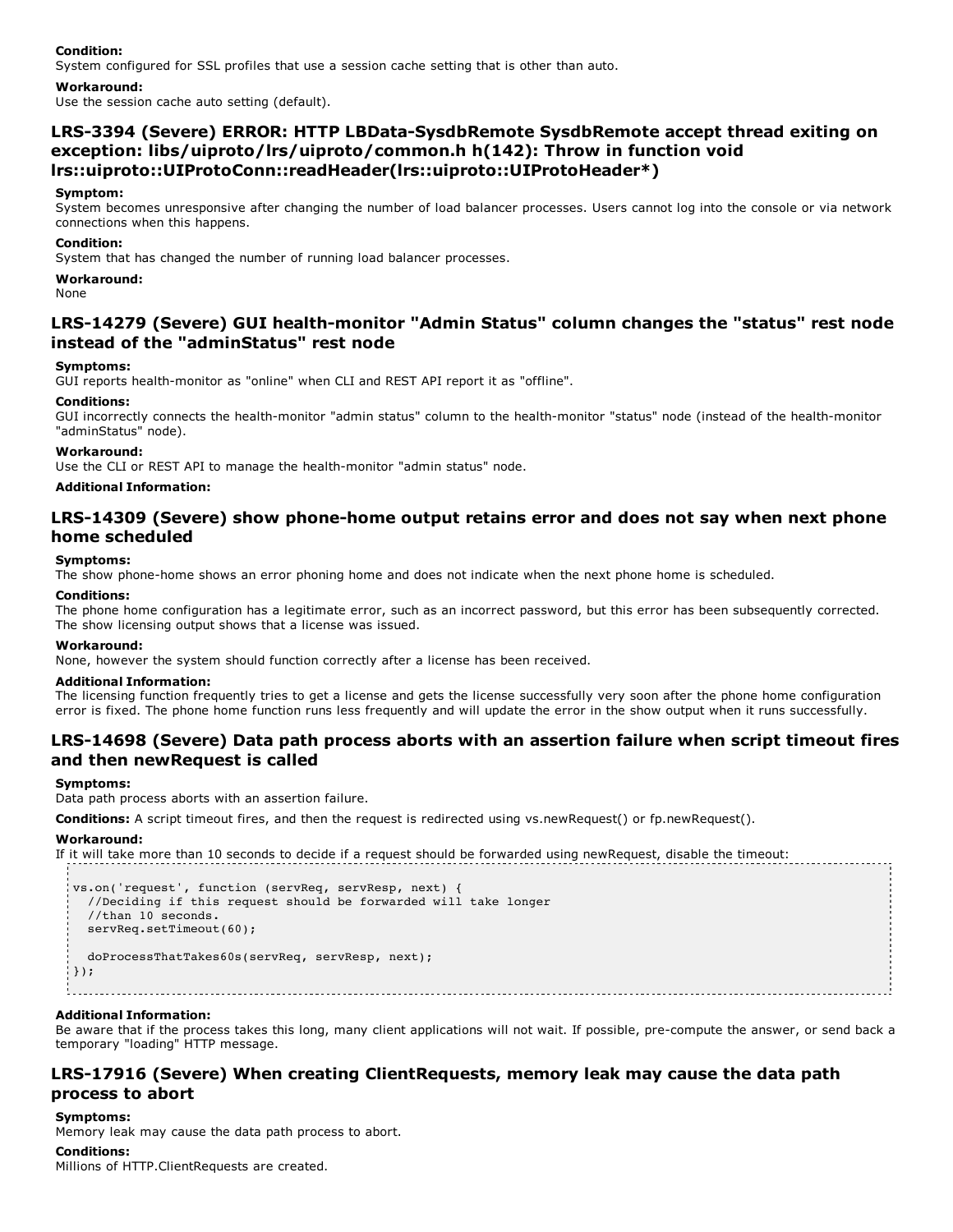### **LRS17918 (Severe) Scripts can respond to pipelined requests too early**

#### **Symptoms:**

Clients get corrupted responses when responding to requests from a script.

#### **Conditions:**

Clients are pipelining requests.

#### **Workaround:**

Respond to requests in order. If serverResponse1 arrives before serverResponse2, call serverResponse1.end() before calling serverResponse2.write() (or end())

#### **Additional Information:**

### **LRS18079 (Severe) When a running script throws an unhandled exception, message in syslog: ProcManager: lb\_http exited: exited due to signal 6 (core dumped). Restarting.**

#### **Symptoms:**

The Ib http process exits due to a segmentation fault when script throws an unhandled exception, as seen in the system logs error: ProcManager: lb\_http exited: exited due to signal 6 (core dumped). Restarting..

#### **Conditions:**

System is configured to use a script that throws an unhandled exception while the system is active with traffic that is exercising the script. In this case the script was using the VoltDB driver to query a database and was encountering an error.

#### **Workaround:**

Modify the script to handle the exception case.

#### **Additional Information:**

This problem only happens when the script throws an exception and an event is already scheduled on the deleting script context. If the script handles the exceptions this will not be an issue.

### **LRS18266 (Severe) Pipelined HTTP transactions are not always serviced when a script pipes from an unrelated HTTP.ClientResponse to an HTTP.ServerResponse**

**Symptoms:** Pipelined HTTP requests do not always get responses.

**Conditions:** A script pipes from an unrelated HTTP.ClientResponse to an HTTP.ServerResponse.

**Workaround:** A script can use net.Socket.prototype.pipe to pipe the data manually.

```
function onRequest(serverRequest, serverResponse, next) {
 http.request('http://127.0.0.1:8080', function (clientResponse) {
    net.Socket.prototype.pipe.call(clientResponse, serverResponse);
  });
}
```
#### **Additional Information:**

l<br>Listia de la calega de la calega de la calega

### **LRS1874 (Moderate) lros\_shell exits with the message "Assertion failed: (pl != Null), function partialMatch"**

### **Symptoms:**

Shell prints "Assertion failed: (pl != NULL), function partialMatch, file controller/shell/parser/parser.cc, line 177." Then the connection to the system is closed.

### **Conditions:**

Entering a complete CLI command and ending it with "<" or 2 double quotes followed by pressing Enter.

Example: lros# show tcp statistics < lros# show tcp statistics ""

#### **Workaround:**

Do not add < or 2 double quotes at the end of a complete command

### **LRS2389 (Moderate) Invalid warning message issued on 'no keepalivetimeout 0' command**

#### **Symptoms:**

Running 'no keepalive-timeout 0' on a virtual IP results in the following spurious warning message: WARNING: Setting no timeout may result in permanent resource leaks.

#### **Conditions:**

System is configured with a virtual IP with 'no keepalive-timeout 0' setting.

#### **Workaround:**

None known.

#### **Additional Information:**

Warning does not apply when removing a keepalive-timout of 0 using the no command.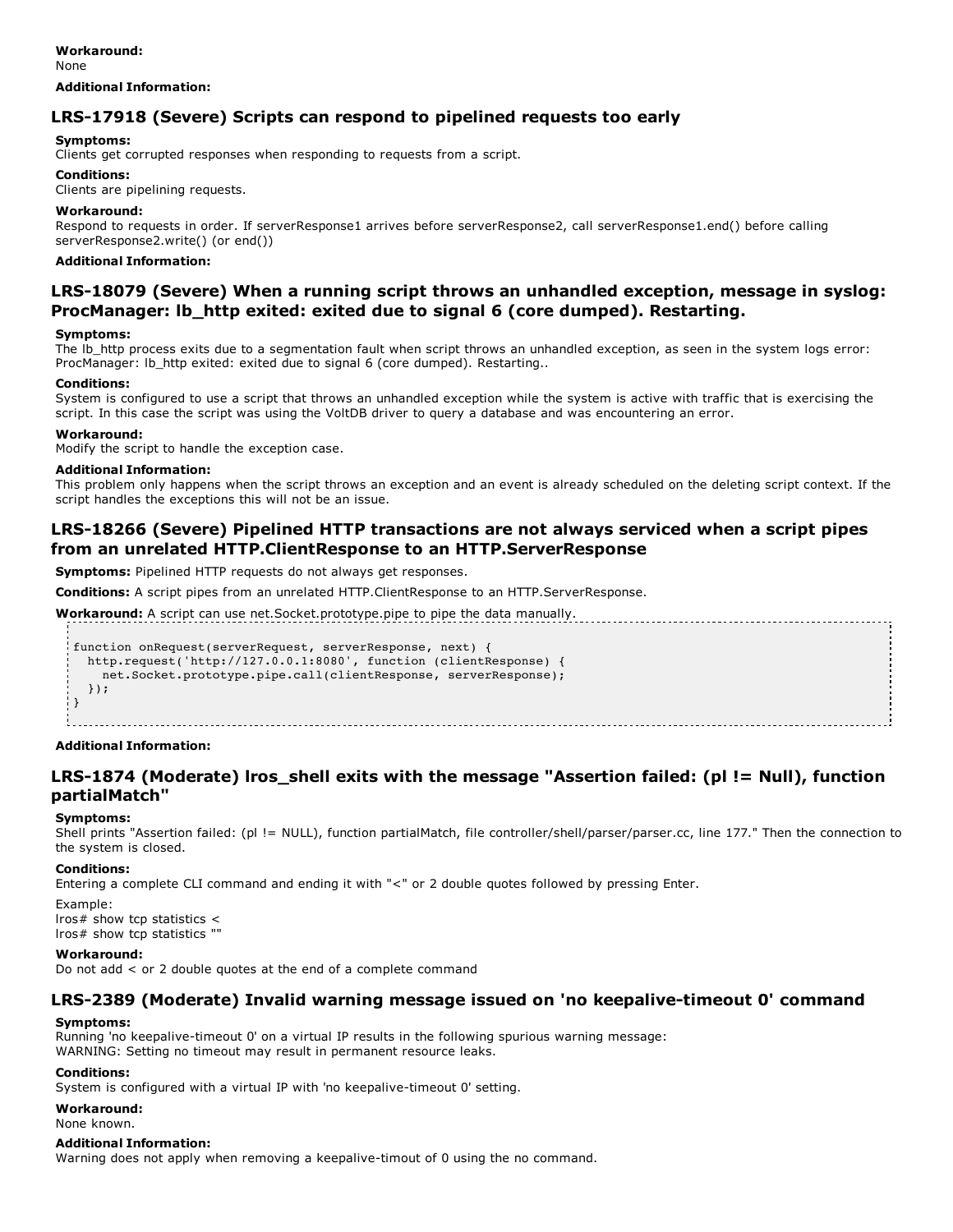### **LRS-2629** (Moderate) no Ib-algorithm command is not supported

#### **Symptoms:**

Typing "no Ib-algorithm <algorithm>" returns an error in config virtual-server mode. Tab completion of no Ib-algorithm also fails in this mode.

#### **Conditions:**

Anytime no Ib-algorithm is typed in virtual-server mode.

#### **Workaround:**

Type "lb-algorithm round-robin-free" instead, which restores the value to the default.

### **LRS3146 (Moderate) The help string associated with the IP address and port configuration of a virtual IP is incorrect.**

#### **Symptoms:**

The help string associated with the IP and port configuration for a virtual IP indicate that the configuration is for a real server

#### **Conditions:**

The IP address and the port of a virtual IP must be configured using the short form configuration as follows: host# virtual-ip vip1 ip ? host# virtual-ip vip1 ip  $1.1.1.1$  ?

#### **Workaround:**

Configure the IP address and port in the submode configuration of the virtual-ip.

### **LRS8931 (Moderate) Default SNMP location is "den3"**

#### **Symptoms:**

The SNMP location is shown as "den3" if it is not set in the configuration.

#### **Conditions:**

System configured for SNMP, but with no location configured.

#### **Workaround:**

Set the location to the desired value.

#### **Additional Information:**

### **LRS10766 (Moderate) "show script" and equivalent REST output do not capture and display syntax errors**

#### **Symptoms:**

Error messages explaining syntax errors are only output at the time a script is loaded. If you don't capture this message at the time, it's not possible to see where the error was via CLI, REST, or log files.

#### **Conditions:**

A script is uploaded via REST or entered or included inline via the CLI.

#### **Workaround:**

Make sure that when you upload a script you capture the response from the sysetem.

### **LRS13144 (Moderate) Configuration table doesn't sort column contents properly**

#### **Symptoms:**

Column data remains unsorted after the column header has been clicked.

#### **Conditions:**

Navigate to the "Virtual Servers" tab and click the "Load Balancing Algorithm" column header to sort that column's contents. After the sort has been applied note that "round robin" appears before "URL hash" in the sorted output.

#### **Workaround:**

None known.

#### **Additional Information:**

This issue doesn't apply to all configuration table columns. If the column contains a simple text value (for example, the "Name" or "Description" columns), then the sorting behavior works as expected. If the column contains more complex data (for example, a collection of object names), then the sorting behavior fails to work as expected.

### **LRS13217 (Moderate) GUI is unable to set the default virtualip when attaching virtualip objects** to a virtual-server.

#### **Symptoms:**

GUI is unable to create a complete virtual-server based system configuration because it doesn't offer a way to specify the default virtual-ip(s) for a given virtual-server.

#### **Conditions:**

Use the GUI to create a simple virtual-server based configuration with one virtual-ip, one virtual-server and one real-server. Attach the virtual-ip and real-server to the virtual-server, then try to pass traffic through this newly configured system. Note that the system fails to pass traffic because the virtual-ip that is attached to the virtual-server is not marked "default".

#### **Workaround:**

Attach default virtual-ip objects through the CLI or REST API.

#### **Additional Information:**

### **LRS14083 (Moderate) Errors from process.on('exit', ...) do not appear in script status**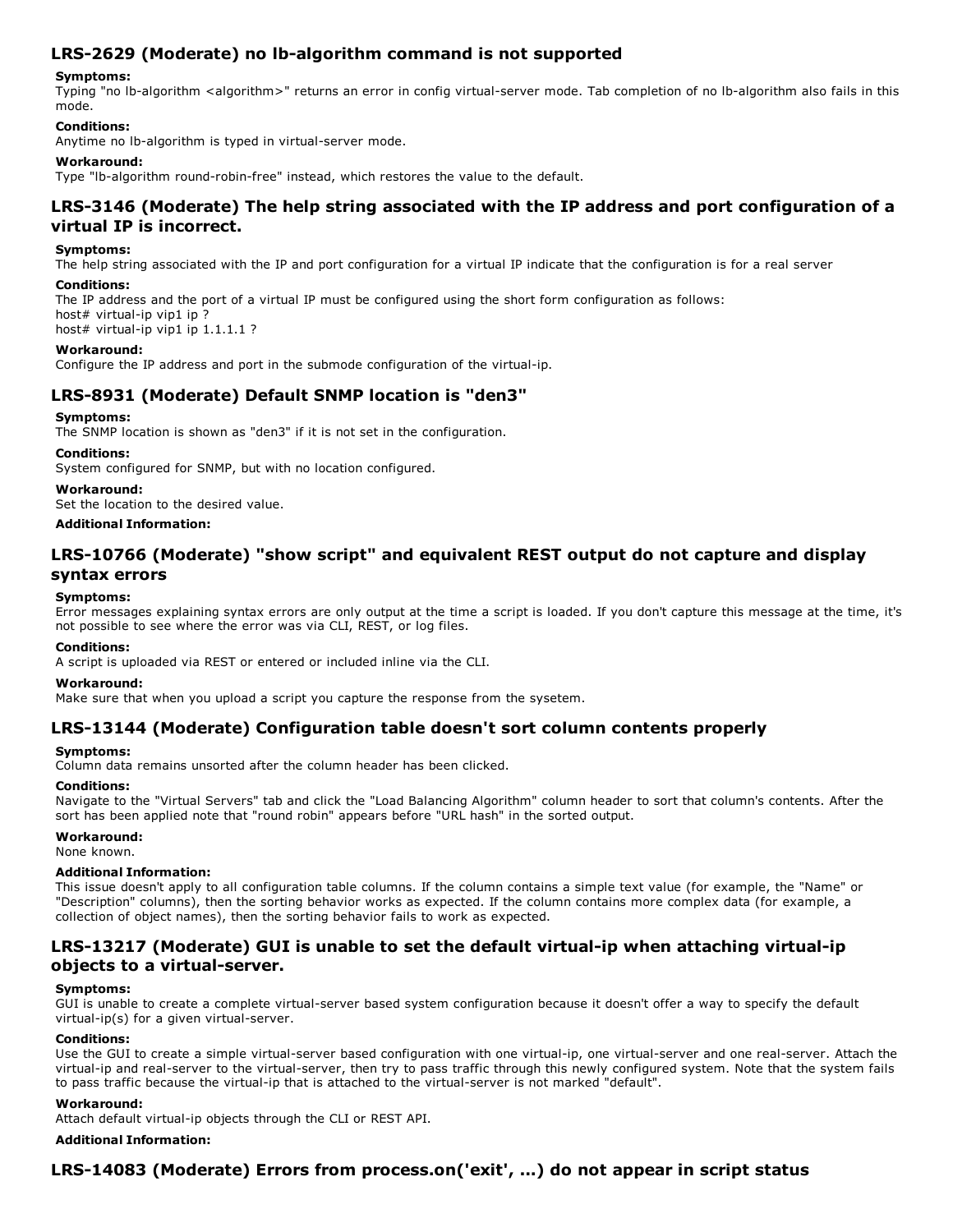**Symptoms:** Errors from process.on('exit', ...) do not appear in script status.

**Conditions:** An exit handler that throws, for example:

```
process.on('exit', function () {
 throw new Error('Error in onExit');
});
```
**Workaround:** The error message can be read from the syslog:

```
lros# bash "tail /var/log/messages"
...
LROS: Error: Error in onExit
LROS: throw new Error('Error in onExit'):
LROS: at null.<anonymous> (foo:2:11)<br>LROS: at EventEmitter.emit (events.i
          at EventEmitter.emit (events.js:88:17)
...
```
#### **Additional Information:**

### **LRS14282 (Moderate) GUI doesn't accept fractional values for the healthmonitor "Interval" attribute.**

#### **Symptoms:**

GUI doesn't accept fractional values for the health-monitor "Interval" attribute.

#### **Conditions:**

Use the GUI to create a new health-monitor and then configure an "Interval" value of "4.5". Note that the GUI rounds fractional input to the nearest integer and then saves and displays a value of "5" instead of "4.5".

#### **Workaround:**

Use the CLI or REST API to manage fractional health-monitor "Interval" values.

#### **Additional Information:**

#### **LRS14655 (Moderate) Misleading typo in backup error code for file://**

#### **Symptoms:**

The URL in the error message from a failed backup command contains a extra colon  $(\mathbb{C})$ .

ERROR: Invalid URL: Invalid local backup directory

Valid URLs: <filename>, [file::///home/linerate/backups/<](file:///:///home/linerate/backups/)filename> or scp://uri.

#### **Conditions:**

Enter a backup command to a nonexistent <file:///> location, e.g.:

host-75# backup "file:///home/nonexistent/foo.tar.bz2"

#### **Workaround:**

When correcting the failed backup command, remove the second ":" from [file::](file:///:)

#### **Additional Information:**

### **LRS15095 (Moderate) Possible kernel panic on when removing a CARP interface**

#### **Symptoms:**

Kernel panic when removing a CARP interface (no carp  $\langle$  vhid $\rangle$ .

**Conditions:** Removing a CARP interface while simultaneously changing the interface configuration on that CARP interface (to set or get its configuration, for example) can cause a kernel panic.

#### **Workaround:**

Don't remove the CARP interface at the same time as querying or setting the CARP interface configuration.

### **Additional Information:**

### **LRS15144 (Moderate) ServerRequest connection object property values change dynamically**

#### **Symptoms:**

ServerRequest.connection sometimes changes for a request.

#### **Conditions:**

Multiple requests in flight.

#### **Workaround:**

Overwrite the "connection" property, as soon as the request is caught.

```
vs.on('request', function(servReq, servResp, next) {
 var origServReqConn = servReq.connection;
 servReq.connection = {};
  for (var key in origServReqConn) {
    if (origServReqConn.hasOwnProperty(key) {
      servReq.connection[key] = origServReqConn[key];
    }
```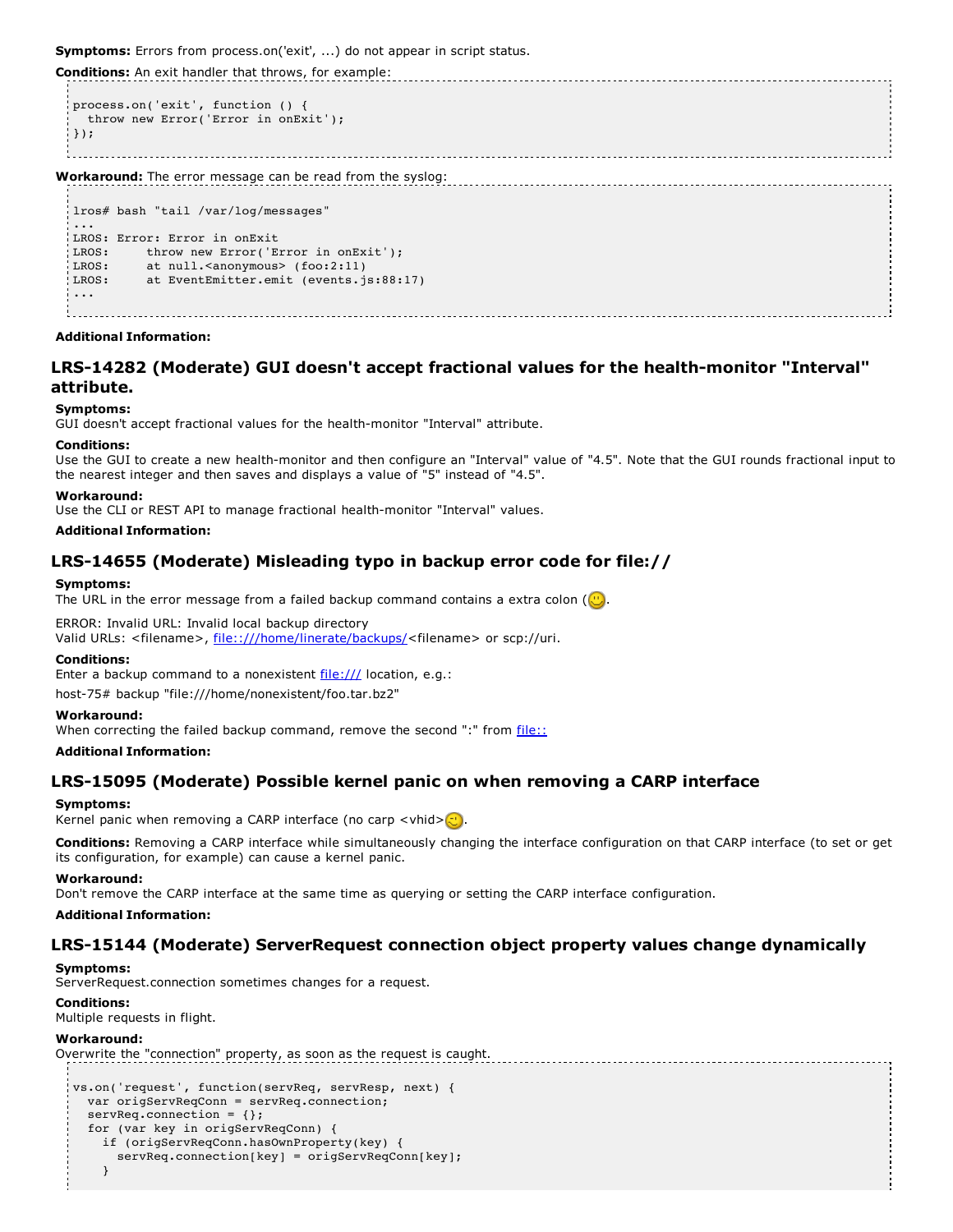} // Now servReq.connection is correct });

#### **Additional Information:**

### **LRS-15678** (Moderate) The CLI help string for forward-proxy indicates that it is used for load**balancing when it is not.**

#### **Symptoms:**

The CLI help string for forward-proxy indicates that it is used for load-balancing when it is not.

**Conditions:**

Normal operation of the system.

**Workaround:** None

#### **Additional Information:**

This does not impact the operation of the system.

### **LRS17647 (Moderate) lros\_shell help option puts user into a running lros\_shell command line**

#### **Symptoms:**

When running lros shell manually and using the '--help' option, the shell does not exit as expected, but will continue running after printing the help information.

Example:

[test@test-host ~]\$ sudo lros\_shell --help

Shell options:

--help This help message

--config arg Apply the specified configuration and then exit

 $-c$  [ --bash command ] arg Run the specified command with bash  $-c$ 

-n [ --non-interactive ] Run shell in non-interactive mode

-i [ --interactive ] Ignored for compatibility with sh

Welcome to LROS vtest-version \*test-host#

#### **Conditions:**

Must be running lros shell manually and must be requesting help information via the "--help" option.

#### **Workaround:**

At the lros\_shell prompt ( \*test-host# ), exit the shell. Example: \*test-host# exit [test@test-host  $\sim$ ]\$

#### **Additional Information:**

### **LRS17910 (Moderate) Writing buffers to multiple streams results in no write to some streams**

#### **Symptoms:**

A WritableStream, like an HTTP.ClientRequest or HTTP.ServerResponse, doesn't write all data to the underlying connection.

#### **Conditions:**

```
A buffer is written to multiple streams, for example:
```

```
var clientRequest1 = http.request({ host: '1.2.3.4', method: 'POST'},
                                   onResponse1);
var clientRequest2 = http.request({ host: '1.2.3.5', method: 'POST'},
                                  onResponse2);
var buf = new Buffer('This is the body');
clientRequest1.write(buf);
clientRequest2.write(buf);
```
#### **Workaround:**

Turn the buffer into a string if it will be written to multiple streams:

```
var clientRequest1 = http.request({ host: '1.2.3.4', method: 'POST'},
                                  onResponse1);
var clientRequest2 = http.request({ host: '1.2.3.5', method: 'POST'},
                                  onResponse2);
var buf = new Buffer('This is the body');
clientRequest1.write(buf + '');
clientRequest2.write(buf + '');
```
#### **Additional Information:**

The workaround is only necessary if the buffer is being written to multiple streams.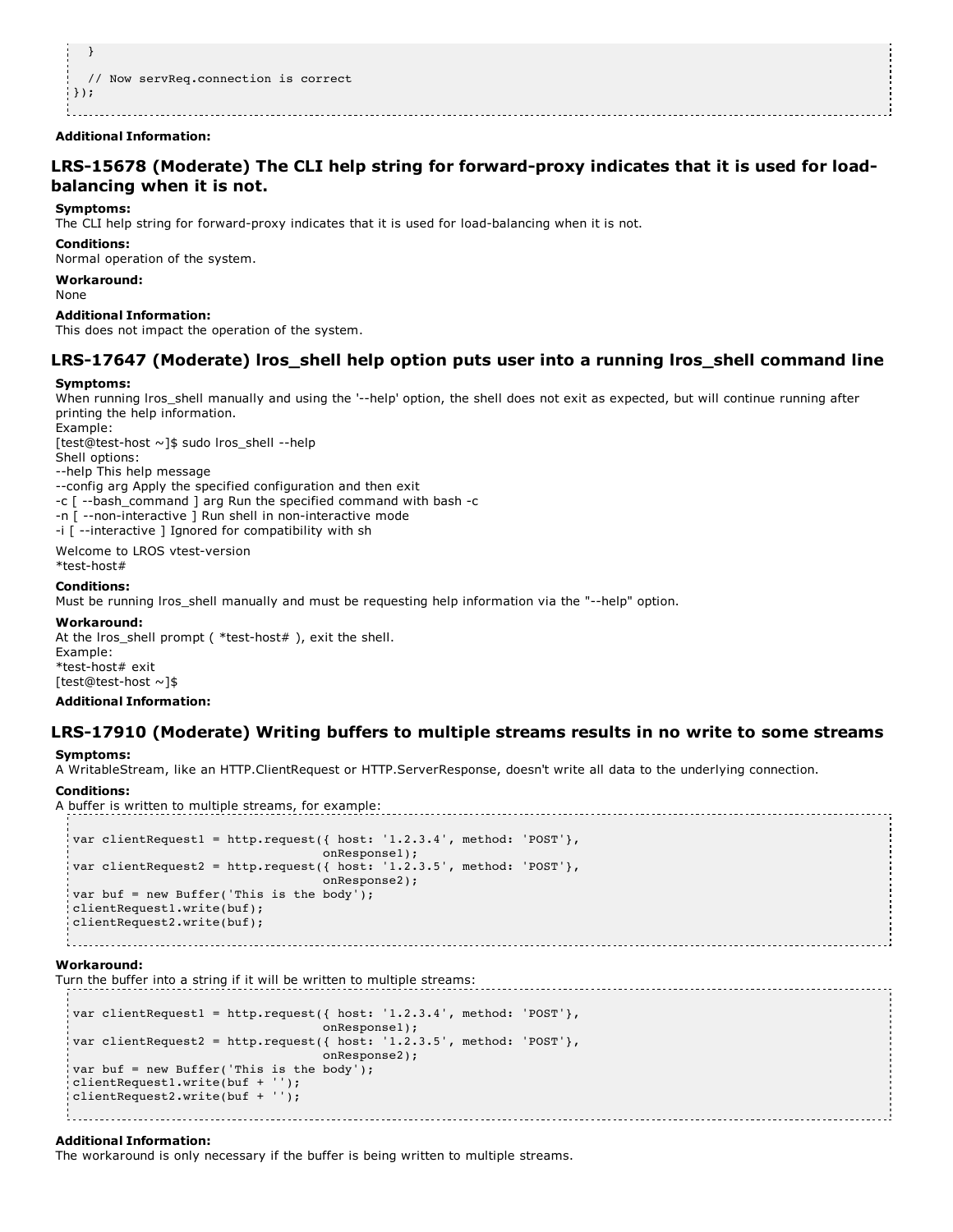### **LRS18242 (Moderate) Realserver rate limit and burst size are displayed twice in running config**

#### **Symptoms:**

When writing the system configuration, the rate limit configuration for real servers is written twice in the running config.

#### **Conditions:**

This only happens when a real server has rate limiting configured.

#### **Workaround:**

None. There are no negative side effects, errors, or warnings associated with this duplication.

**Additional Information:**

## **Open caveats**

### **LRS3587 (Catastrophic) No virtual server displayed on initial GUI load**

#### **Symptom:**

On initially connecting to a LineRate Proxy system with a web browser, the GUI loads, but nothing displays in the configuration visualization area.

#### **Conditions:**

Unknown, but may be related to poor network connectivity between the web browser and the LineRate Proxy device.

#### **Workaround:**

Click the "Virtual Servers" tab or any other tab and the appropriate visualization will appear.

### **LRS3801 (Catastrophic) Unacceptable latency with L4 load balancing**

#### **Symptom:**

Very high latencies are seen when doing layer 4 (TCP) load balancing. Average latencies may be above 100ms and some latencies may approach 700ms.

#### **Condition:**

Virtual server is configured with 'service tcp' and the system CPU is above a certain threshold, about 75-80%.

#### **Workaround:**

Do not allow CPU to get to 75% by distributing traffic among more nodes in a cluster.

### **LRS4529 (Catastrophic) No HTTP response received to some requests**

#### **Symptom:**

Some HTTP requests from clients do not receive a response before the client times out and closes the connection.

#### **Conditions:**

The system is configured for HTTP load balancing.

#### **Workaround:**

None known.

#### **Additional information:**

This issue may be due to problems with the servers, not due to any issue with LineRate Proxy.

### **LRS272 (Severe) Real servers should not allow maxconnections of more than 64,535**

#### **Symptoms:**

Load balancer stops passing traffic and continually tries to open a connection to a single real server. Statistics show Other connection errors climbing rapidly for one real server.

#### **Conditions:**

A real server is configured with max-connections as 0 (unlimited) or a number larger than 65536 - 1024 = 64512.

#### **Workaround:**

Set max-connections to a number between 0 and 64511.

#### **Additional Information:**

The bug is triggered because a single source IP address can have at most 65535 connections open to a single destination IP address. Since the LineRate Proxy will not use source ports less than 1024, the limit is 64511.

### **LRS543 (Severe) Error when changing a next hop route to a direct route**

#### **Symptoms:**

The 'ip route' command gives an error when attempting to change a direct connect to a gateway route or vice versa. Error is: ERROR: Unable to create static route: Route already exists with target of <Interface or IP>

#### **Conditions:**

An IP route to a destination network is already configured and you wish to change the route.

### **Workaround:**

Remove the route with 'no ip route' and then add the new target

Example showing issue: host-1-16(config)# ip route  $2.0.0.0/8$  bce1 host-1-16(config)# ip route 2.0.0.0/8 10.201.128.115 ERROR: Unable to create static route: Route already exists with target of bce1

### **LRS722 (Severe) Ethernet link saturation may cause unintentional CARP failover**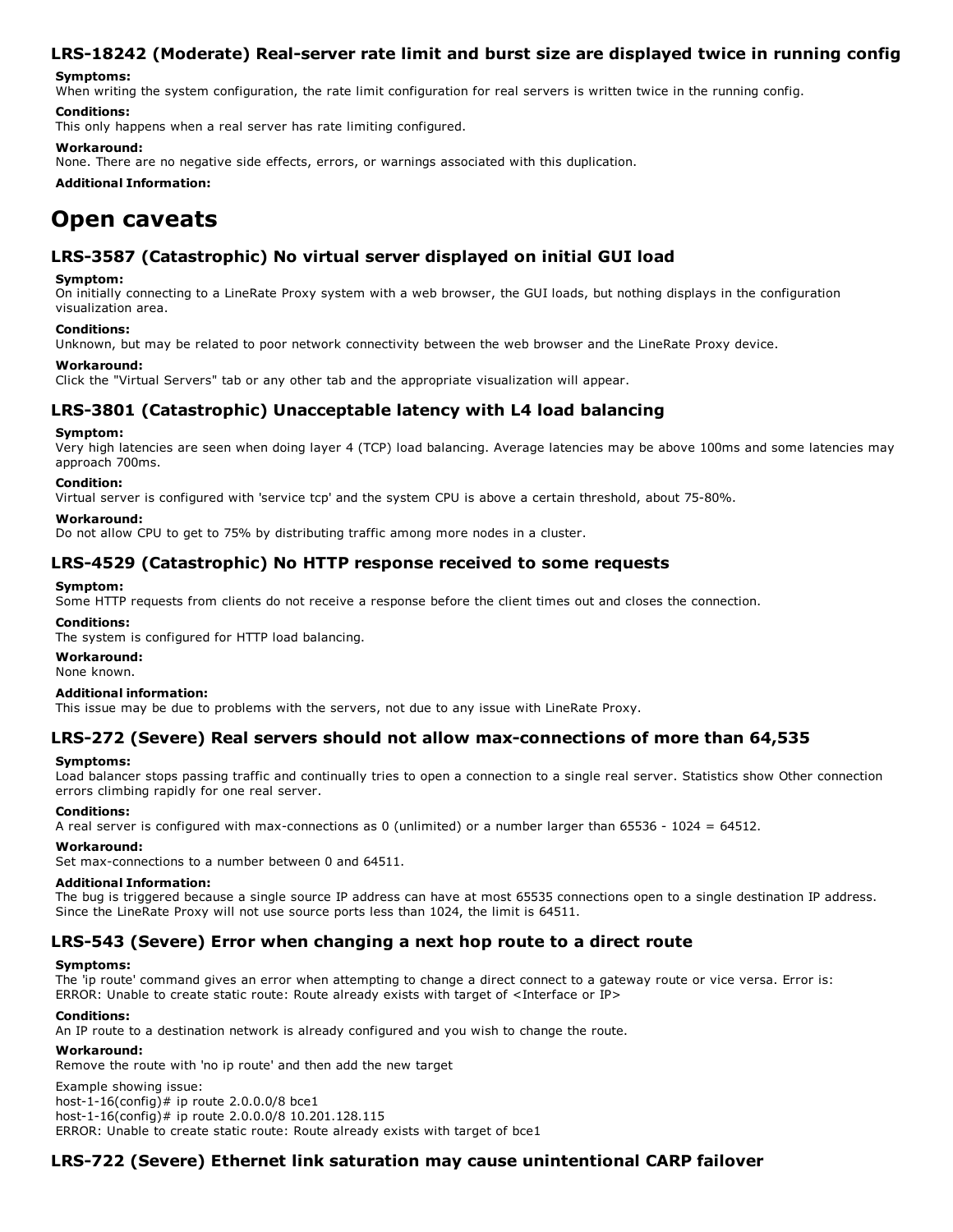### **Symptom:**

CARP failover happens even though the master device is healthy and operating normally.

#### **Conditions:**

Passing traffic at or near full link capacity on the same interface as CARP is configured.

#### **Workaround:**

Manage traffic flow to an HA cluster such that peak traffic load is not greater than approximately 90-95% of link capacity.

#### **Additional Information:**

When traffic on a particular Ethernet link approaches the maximum capacity for that link, outgoing packets on the link will be dropped. Currently, the system does not distinguish CARP packets from any other traffic on the link. If too many CARP packets get dropped, one of the standby units in the HA cluster will notice that the master unit is no longer advertising and take over the master role.

### **LRS733 (Severe) ix interfaces with no cable sometimes show link up**

#### **Symptoms:**

Some ix interfaces (Intel 82598 and 82599) will have link state change periodically when no physical link is present.

#### **Conditions:**

Idle disconnected interfaces.

#### **Workaround:**

None. This is a benign side effect associated with interrupts on disconnected interfaces.

### **LRS762 (Severe) interface shutdown should bring link down**

#### **Symptom:**

When "shutdown" is configured on an ix or igb interface, the Ethernet link remains active, although no traffic passes.

#### **Conditions:**

A device with ix or igb interfaces.

#### **Workaround:** None.

### **Additional Information:**

When these Ethernet interfaces are configured with "shutdown", although the link carrier remains active, no packets are received or transmitted.

### **LRS943 (Severe) Shell may become slow under traffic load**

#### **Symptoms:**

LROS shell responds slowly to commands.

#### **Conditions:**

System is operating at very high CPU due to traffic processing.

#### **Workaround:**

None

### **LRS-1032 (Severe) Turning off tcp-multiplex with no real-server idle-timeout and low maxconnection count may cause connection hang**

#### **Symptom:**

After turning tcp-multiplex off within a virtual-server, incoming client HTTP requests may stop being completed.

#### **Conditions:**

The real-server must have max-connections set to a low number (a number near the number of load balancing processes, typically near 16) and idle-timeout must not be set on the real-server and tcp-multiplex must be enabled on the corresponding virtual-server. Then, after tcp-multiplex is disabled from the virtual-server, the symptoms may occur.

#### **Workaround:**

Always set idle-timeout on real-servers. Or, if you experience this problem, first disable tcp-multiplex, then manually force each realserver associated with that virtual-server to "admin-status offline" then back to "admin-status online".

### **LRS1081 (Severe) Copy/Paste of keys and certificates are inserted in running config incorrectly**

#### **Symptom:**

Copy and paste of SSL certificates and keys are not inserted into the configuration correctly.

#### **Condition:**

System configured for SSL profiles.

#### **Workaround:**

Users can put the certificate and key configuration in a file and use the lros\_shell --config option in bash to enter the configuration.

### **LRS1124 (Severe) Chain certificates are missing from the show ssl profile command**

#### **Symptoms:**

The show ssl profile <profile name> command does not show configured chain certificates.

### **Conditions:**

An SSL profile (foo) is configured with one or more chain certificates. A show ssl profile foo is issued.

### **Workaround:**

Use show run to see which chain certificates are configured for a given profile.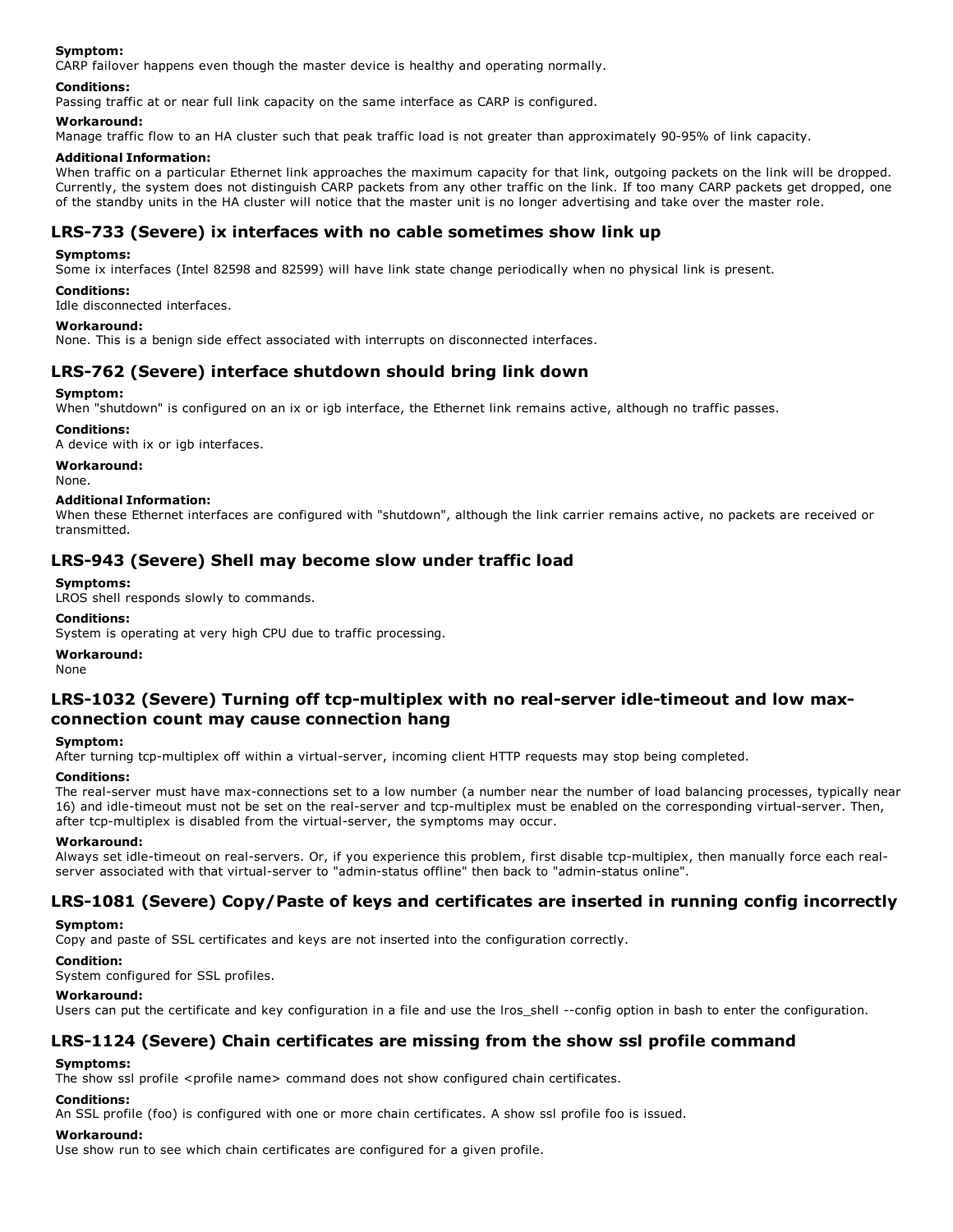### **LRS1271 (Severe) Multiple nodes in failover group may become master if link comes up before switch begins forwarding packets**

#### **Symptoms:**

Multiple nodes in a failover group show that they are master for the failover group.

#### **Conditions:**

The switch that the LROS system is attached to has a delay between when link is established on a port and when the port is ready to RX/TX packets. This delay is typical in many switches and is related to spanning tree features.

#### **Workaround:**

Turn off spanning tree features on the switch port directly connected to each LROS system. On Cisco switches, the command to disable spanning tree for a port is "spanning-tree portfast". Refer to your switch documentation for more information.

### **LRS1447 (Severe) In non tcpmux mode HTTP CONNECT message is forwarded to realserver even when "isproxy" http option for the realserver is not set.**

#### **Symptoms:**

HTTP CONNECT request is forwarded to the real server instead of being blocked

#### **Conditions:**

- The virtual server has tcp-multiplex disabled.
- The virtual server has the http protocol option "forward-connect-request" enabled.
- For all the real servers attached to the virtual server, the http protocol option "is-proxy" is disabled.

#### **Workaround:**

Use tcp-multiplex for virtual servers.

#### **Additional Information:**

Under the above specified conditions a HTTP CONNECT request is forwarded to the real-server incorrectly. If the real server is indeed a proxy, a proper response may be received. In addition, when this happens, the http connect specific statistics would not show proper values. Specifically, the "httpServerConnectRequests" stat may not be updated properly.

### **LRS1498 (Severe) Internally generated HTTP 502 responses do not always increment counter**

#### **Symptom:**

No statistics are updated under certain conditions when the load balancer returns a 502 Bad Gateway message.

#### **Condition:**

Particular error cases within the load balancer do not update the internally generated 502 response error counters.

#### **Workaround:**

None known.

### **LRS1589 (Severe) Error messages for invalid certificates do not include an explanation**

#### **Symptom:**

Error messages that are printed on the command line after entering an invalid certificate are missing the explanation of the problem.

#### **Condition:**

System configured with SSL certificates and certificate bundles.

#### **Workaround:**

Check that certificates are properly formed in PEM format and include a "-----BEGIN CERTIFICATE-----" and "-----END CERTIFICATE-----" line to indicate the beginning and end of the certificates.

### **LRS1590 (Severe) Certificate bundles without an END line for each BEGIN are accepted**

#### **Symptom:**

Certificate bundles that are missing an END CERTIFICATE are accepted by the command line.

#### **Condition:**

System configured for certificate bundles and a bundle that is missing an END statement is entered into the configuration.

#### **Workaround:**

None. Use care when entering the certificates and verify that all certificates the system has are correct using the show certificate brief command.

### **LRS1764 (Severe) Stripping certain headers may result in unexpected behavior**

### **Symptom:**

HTTP connections between client and virtual server are dropped, corrupted, etc.

### **Conditions:**

Virtual server has the following configuration: protocol http strip-request-header <STRING>

where <STRING> contains certain special keywords, including but not necessarily limited to, the following special keywords that affect the core load balancing functionality:

Transfer-Encoding Content-Length Content-Type Connection Host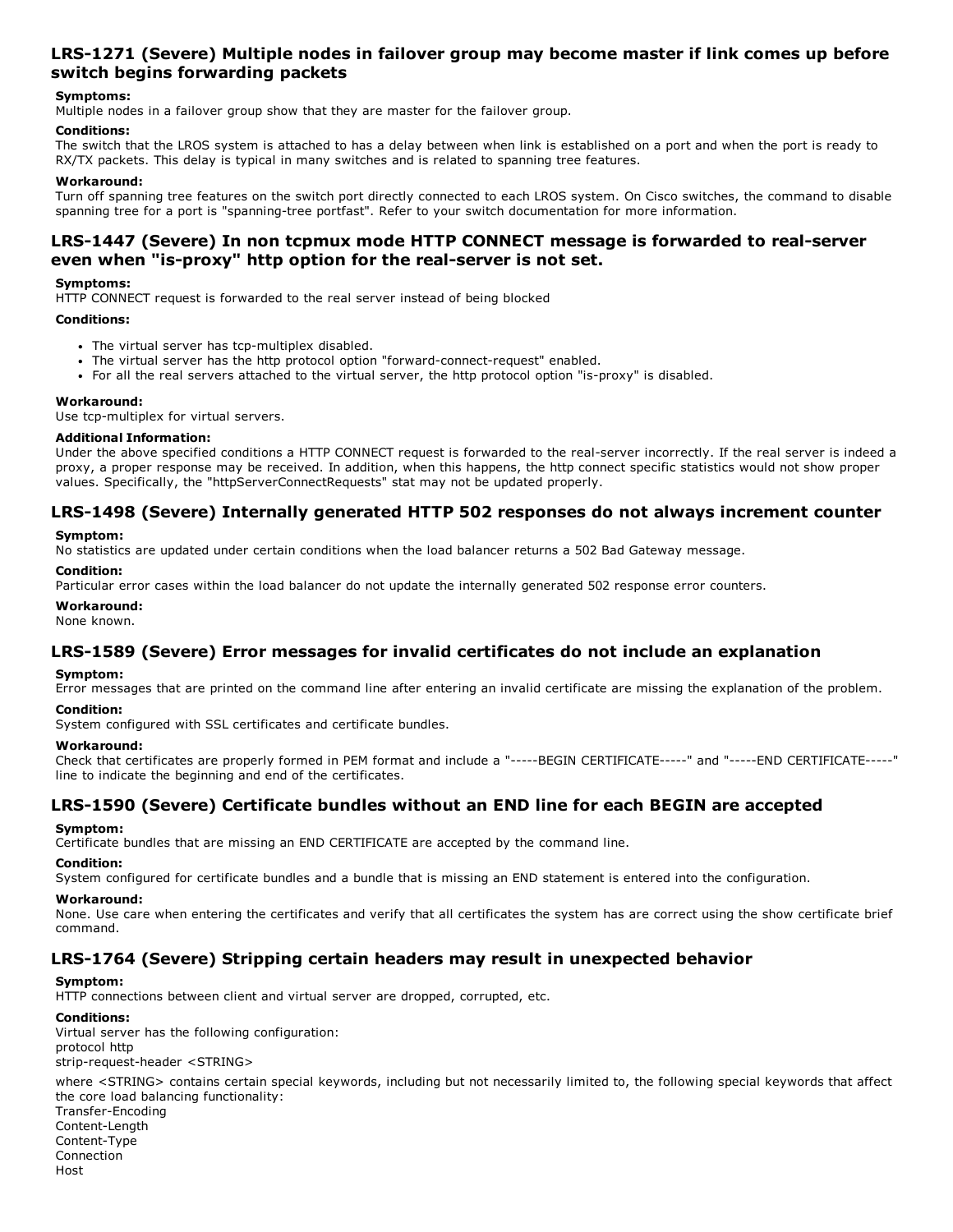### **Workaround:**

None known.

### **LRS1786 (Severe) ixgbe driver: interface may not come up**

#### **Symptom:**

Interface status is link down even though admin status is up.

#### **Conditions:** 6x10Gb interface card.

**Workaround:**

Execute the following from bash: sudo ifconfig ix0 down sudo ifconfig ix0 up

### **LRS1835 (Severe) CARP: group status goes admin down when changing interface MTU**

#### **Symptom:**

The "show carp" command shows one or more CARP groups as administratively down, even though the groups are configured to be administratively up (not shutdown).

#### **Conditions:**

The MTU configuration on the parent interface of the CARP group was changed.

#### **Workaround:**

In configuration mode for the parent interface of the CARP group, perform a "carp <group> shutdown" followed by "no carp <group> shutdown".

### **LRS1927 (Severe) lb\_http process stuck at 100% CPU**

#### **Symptoms:**

A load balancer data path process (process name lb\_http) runs at 100% CPU, even though network traffic may not be at a high level.

#### **Conditions:**

System configured for load balancing or perhaps SSL offload. Other conditions uncertain.

#### **Workaround:**

Killing the lb\_http process appears to resolve the high CPU issue. The system will restart the process.

### **LRS1976 (Severe) System may become unresponsive when changing number of load balancer processes while under traffic load**

#### **Symptoms:**

The system shell may become unresponsive while configuring "load-balancer processes <nprocs>" (version  $1.6.x$ ) or "proxy processes <nprocs>" (version 2.x) and may begin to send TCP reset packets in response to new incoming traffic.

### **Conditions:**

Changing the number of load balancer or proxy processes while under very high traffic load.

### **Workaround:**

**Note:** Consider your changes carefully before using this workaround, because this command can have a serious impact on your system. For information about the command discussed below. For 1.6.x, see

[https://docs.lineratesystems.com/100Release\\_1.6/200CLI\\_Reference\\_Guide/Configure\\_Commands/Load\\_Balancer\\_Mode\\_Commands](https://docs.lineratesystems.com/100Release_1.6/200CLI_Reference_Guide/Configure_Commands/Load_Balancer_Mode_Commands). For 2.x, see [https://docs.lineratesystems.com/200Release\\_2.0/200CLI\\_Reference\\_Guide/Configure\\_Commands/Proxy\\_Mode\\_Commands](https://docs.lineratesystems.com/200Release_2.0/200CLI_Reference_Guide/Configure_Commands/Proxy_Mode_Commands).

Configure the number of load balancer or proxy processes, or reduce traffic load before changing this configuration option.

### **LRS2082 (Severe) System closes/opens an excessive number of realserver connections with tcp-multiplexing enabled**

#### **Symptoms:**

The system opens and closes more connections to real servers than is necessary.

### **Conditions:**

The system is configured for load balancing with tcp-multiplex enabled on one or more virtual servers.

### **Workaround:**

None known.

### **LRS2151 (Severe) Load balancer might reissue a request that was partially transmitted**

### **Symptoms:**

Web servers see duplicate request header fragments that were not issued multiple times by actual clients.

### **Conditions:**

This occurs when max-in-flight is greater than 1 on a real server, that real server prematurely closes a connection during a response, and a request header is only partially transmitted.

#### **Workaround:**

Set max-in-flight to 1 on all real servers.

### **LRS2215 (Severe) Session caching doesn't work with TLSv1 and some SSL servers**

### **Symptoms:**

SSL session cache on a remote SSL server is not being used, even though LineRate Proxy is configured to use SSL caching when initiating sessions to the remote server. This was seen when using a Spirent test product as the SSL server, but could be present with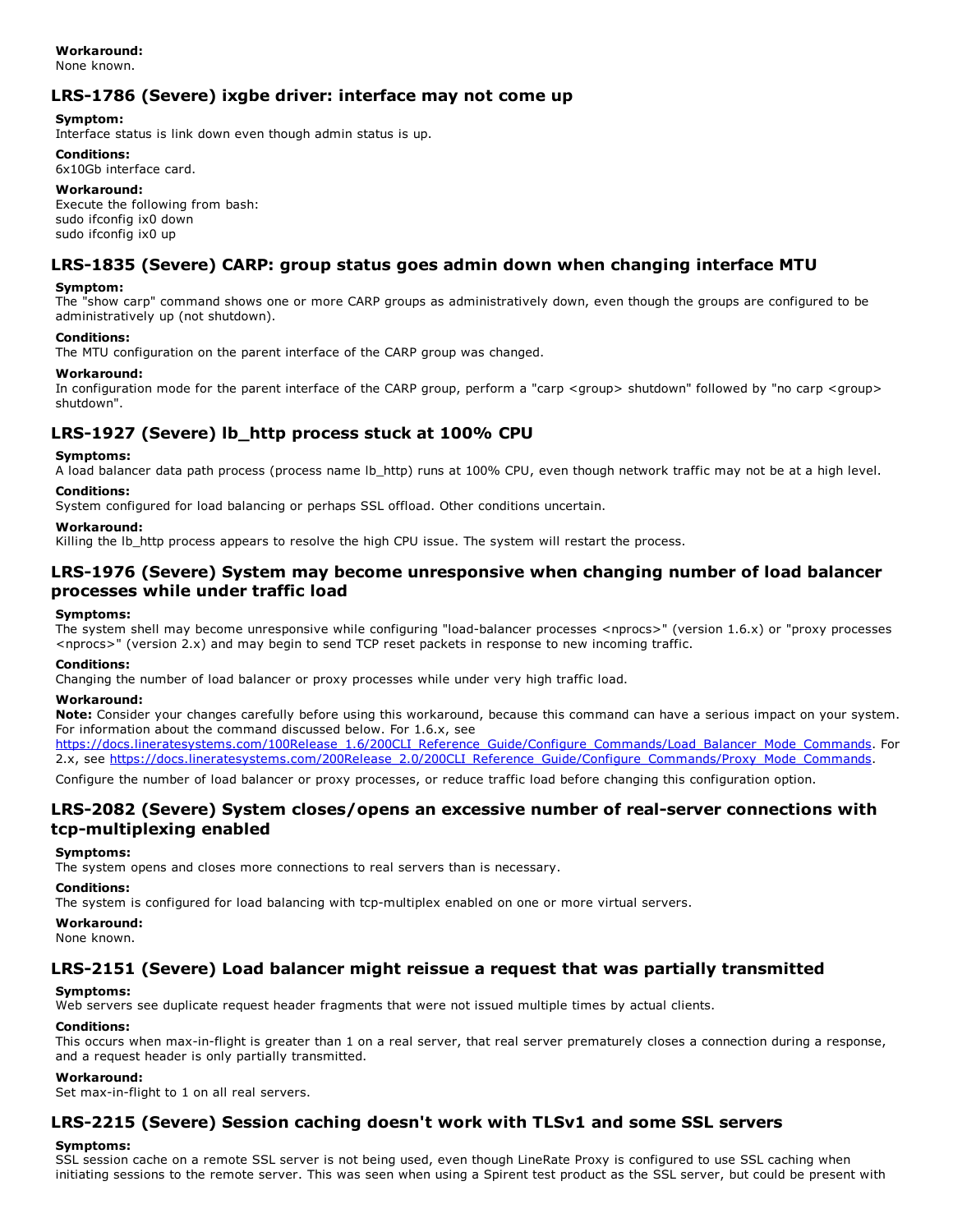other SSL implementations as well.

#### **Conditions:**

System is configured for SSL initiation to real servers and is configured to use TLSv1 (which is included in the default cipher list) and is configured to use session caching.

#### **Workaround:**

None known.

### **LRS2217 (Severe) Load balancer processes consume all available memory**

#### **Symptom:**

Load balancer datapath processes consume a large amount of memory and may consume all free memory. This may also result in processes being killed, which can be seen in the system logs as messages similar to: LROS kernel: <3>pid 1744 (lb\_http), uid 0, was killed: out of swap space

LROS: ProcManager: lb\_http exited: exited due to signal 9. Restarting.

#### **Conditions:**

Load balancer is configured for SSL and is processing a large number of SSL negotiations simultaneously, in excess of the platform's SSL capabilities. This happens more readily at larger SSL key sizes, particularly with 4096-bit keys.

#### **Workaround:**

Configure the system to avoid having too many active SSL connections at any given time by adjusting the max-client-conn setting. In version 1.6.x, use load-balancer max-client-conns <conns>. In version 2.x, use proxy max-client-conns <conns>. For a device with 24 GB of memory, a setting of 200000 should be sufficient.

### **LRS2219 (Severe) TCP negotiates small MSS, then sends big packets**

#### **Symptoms:**

When the system terminates a TCP connection, either as client or server, it may send packets to the other endpoint that are larger than the negotiated MSS value.

#### **Conditions:**

Unknown, but may have to do with the local interface MTU on the system being higher than the negotiated MSS value.

#### **Workaround:**

Reducing the system's interface MTU size may solve the issue.

### **LRS2221 (Severe) Virtual server has huge queue without traffic**

#### **Symptoms:**

The virtual server request manager queue contains a large number of requests, which may result in the load balancer sending HTTP 503 responses if the queue grows larger than 10,000 entries.

#### **Conditions:**

The system is configured for load balancing and a virtual server has real servers attached to it, but one or more of the real servers is not responding to requests and the non-responsive real server does not have a health monitor enabled to check its health.

#### **Workaround:**

Configure a health monitor for all real servers and enable the health monitor.

### **LRS2419 (Severe) Installer: ISO install fails on some HP machines over virtual CD/DVD**

#### **Symptom:**

Installation from ISO image via virtual DVD fails due to mount failure of cd9960 device.

#### **Conditions:**

This issue has only been observed on HP DL120 G7 servers with BIOS version J01 from 05/20/2011 and ILO firmware version 1.26 from 8/26/2011. This BIOS version is not the official supported version of BIOS from HP.

#### **Workaround:**

Install LROS from USB key or physical optical drive.

#### **Additional information:**

On the same servers, BIOS version J01 from 4/21/2011 and ILO version 1.20 from 3/14/2011 work correctly with virtual DVD install.

### **LRS2588 (Severe) Real server latencies may not be accurate**

### **Symptoms:**

Real server latency numbers, observed with "show real-server <name> stat" may vary quickly and widely in a short period of time.

#### **Conditions:**

System is configured for load balancing and has active traffic to real servers.

### **Workaround:**

None known

### **LRS2603 (Severe) Duplicate IP addresses can be configured on multiple interfaces**

### **Symptom:**

The same IP address can be configured on more than one interface. Virtual IPs may reset traffic after.

**Condition:** LROS 1.4.0

#### **Workaround:**

None, user must ensure that IP addresses are not duplicated in the configuration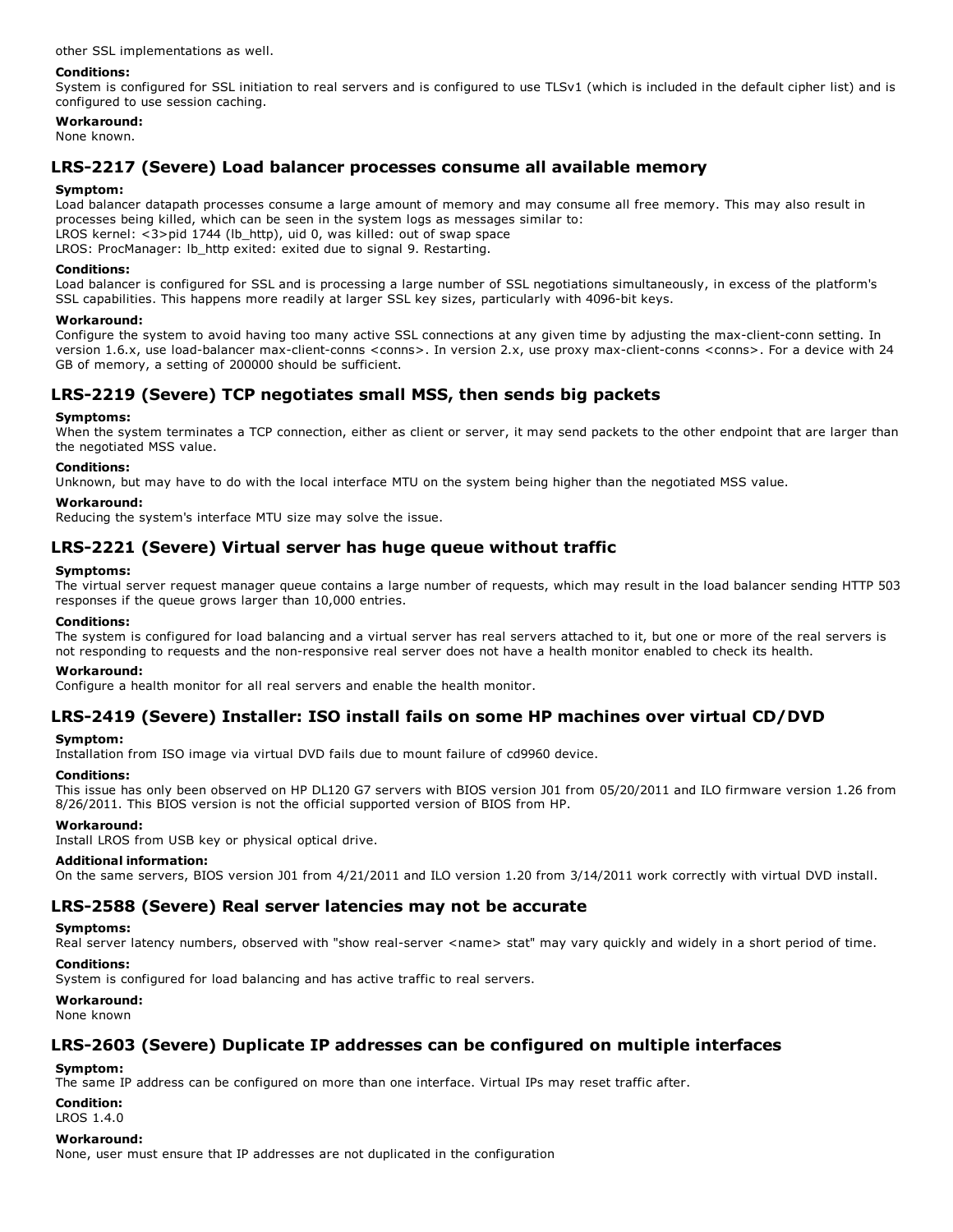### **LRS2608 (Severe) Device becomes unresponsive under high load (16,000 cps w/ 128k objects)**

#### **Symptom:**

System stops passing traffic and becomes unresponsive when traffic exceeds the capability of the system.

#### **Condition:**

System under heavy load (Example: 16,000 CPS with 128k objects).

#### **Workaround:**

None, a reboot of the system is required.

### **LRS2628 (Severe) Real server continues to receive traffic after removal from group**

#### **Symptoms:**

A virtual-server contains a real-server group and that group contains a real server that is subsequently removed from the group. The removed real server continues to take traffic from the virtual-server, even though it is no longer configured to do so.

#### **Conditions:**

System is configured for load balancing.

#### **Workaround:**

Once in this condition, using 'admin-status offline' followed by 'admin-status online' on the affected real-servers resolves the issue.

### **LRS2685 (Severe) Assertion failure when increasing number of lb\_http processes under load**

#### **Symptoms:**

Logs report that an lb\_http process has exited with signal 6.

#### **Conditions:**

The configuration was just changed to increase the number of load balancer processes.

#### **Workaround:**

Remove load from the proxy before changing number of processes.

#### **Additional Information:**

While an Ib http process will crash, it will immediately restart (usually in under 1 millisecond). Only connections to the crashing processes will be lost.

### **LRS2727 (Severe) Weighted Roundrobin free loadbalancing algorithm results in a 10% performance drop**

#### **Symptoms:**

Performance dips by about 10% on a fully loaded system when a virtual server's load balancing algorithm is weighted-round-robin-free (vs. round-robin-free)

#### **Conditions:**

The LineRate Proxy is at maximum load.

#### **Workaround:**

With equally weighted servers, use round-robin free instead.

#### **Additional Information:**

The 10% performance drop only occurs at near maximum load. The drop in performance will be influenced by the percentage of requests load balanced by the weighted round robin free algorithm. If most of the traffic goes to a virtual server with a different algorithm, no performance drop may be observed.

### **LRS2797 (Severe) REST not working correctly when configured to use the same IP address and port** as a virtual-ip interface

#### **Symptom:**

REST server not handling requests properly.

#### **Conditions:**

Configure the REST server to accept connections on the same IP address and port as that of a virtual IP.

#### **Workaround:**

This configuration is not supported. You must configure REST server to use either a different address or port.

#### **LRS2860 (Severe) Unavailable servers cause unbounded reissue attempts for requests**

#### **Symptoms:**

A virtual server has a rapidly growing request queue, even with minimal load.

#### **Conditions:**

All real servers for a given virtual server have no health monitor configured, and these real servers refuse all connections from LineRate Proxy.

#### **Workaround:**

Add health monitoring to the real servers.

#### **Additional Information:**

The queuing is caused by LineRate Proxy constantly reissuing requests when it fails to connect to a real server, instead of eventually giving up and returning an error response.

### **LRS2897 (Severe) System timer threads may in aggregate deny service to management tasks**

#### **Symptoms:**

Management console becomes unresponsive under certain load conditions.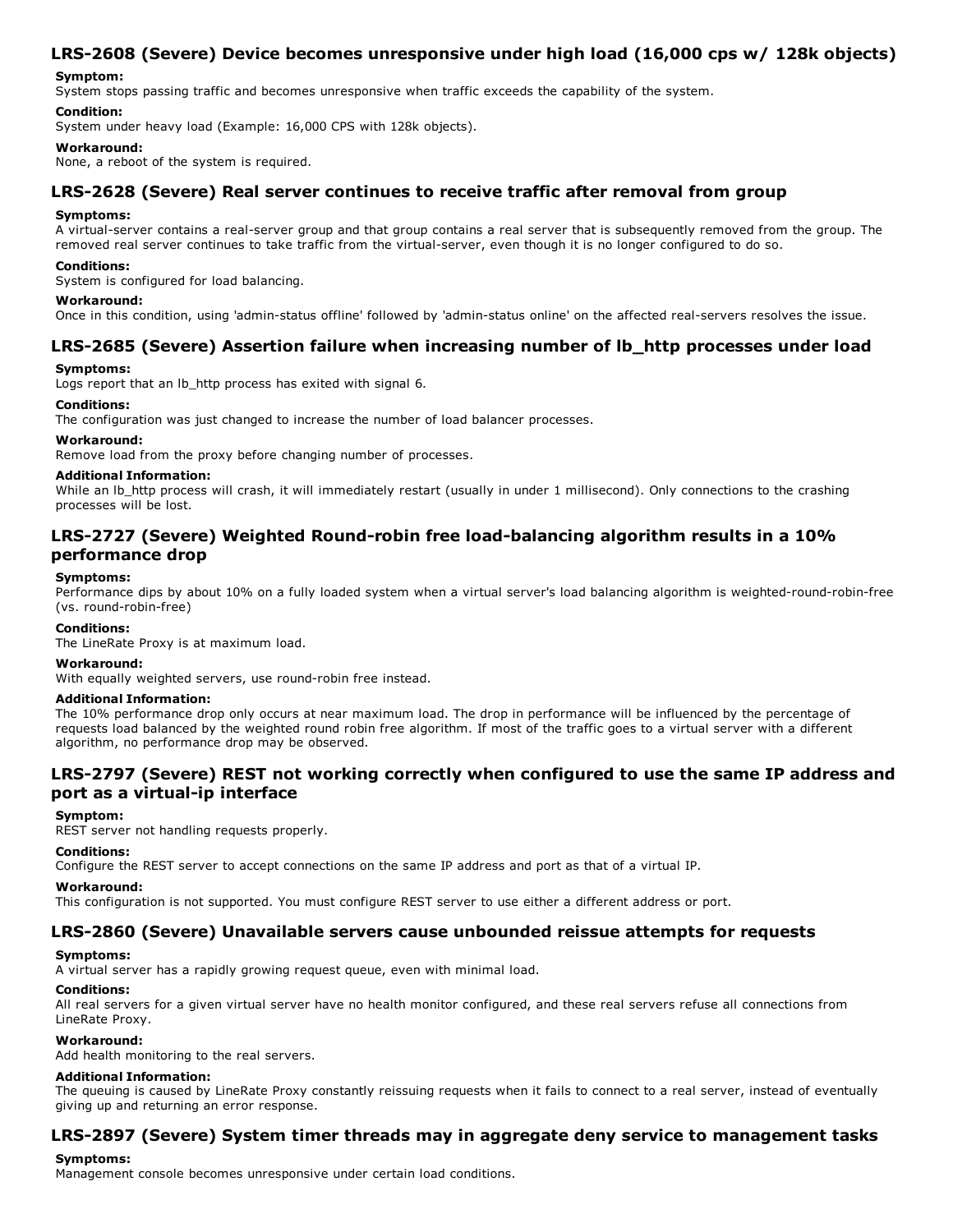#### **Conditions:**

Certain load patterns that generate an excessive amount of deferred work handled by multiple system-level timer threads (tmr\_sys, tmr\_tcp, tmr\_syn, etc.) such that two or more of these high-priority threads consume sufficient management CPU resources as to deny service to the interactive management tasks. The load on these threads may be observed by running the following command, 'top -S 1000 | grep swi4'.

#### **Workaround:**

**Note:** Consider your changes carefully before using this workaround, because these commands can have a serious impact on your system. For 1.6.x, see

[https://docs.lineratesystems.com/100Release\\_1.6/200CLI\\_Reference\\_Guide/Configure\\_Commands/Load\\_Balancer\\_Mode\\_Commands](https://docs.lineratesystems.com/100Release_1.6/200CLI_Reference_Guide/Configure_Commands/Load_Balancer_Mode_Commands). For 2.x, see [https://docs.lineratesystems.com/200Release\\_2.0/200CLI\\_Reference\\_Guide/Configure\\_Commands/Proxy\\_Mode\\_Commands](https://docs.lineratesystems.com/200Release_2.0/200CLI_Reference_Guide/Configure_Commands/Proxy_Mode_Commands). Also see,

[https://docs.lineratesystems.com/200Release\\_2.0/200CLI\\_Reference\\_Guide/Configure\\_Commands/Scheduler\\_Mode\\_Commands.](https://docs.lineratesystems.com/200Release_2.0/200CLI_Reference_Guide/Configure_Commands/Scheduler_Mode_Commands)

Reserve a CPU for the timer threads by reducing the number of load balancer or proxy processes by one and moving the "process-class clock" to the next to last CPU in the "scheduler cpu manual" mode.

### **LRS2910 (Severe) SSL: "ERROR: Unhandled exception: No such file or directory" when changing system clock**

### **Symptom:**

Unable to change the configuration of an existing SSL profile, specifically, when attempting to attach a primary-certificate.

#### **Conditions:**

Change system clock time after creating the original SSL profile.

#### **Workaround:**

Remove the SSL profile, then reconfigure the SSL profile.

### **LRS2966 (Severe) Memory leak when using REST to manage the system**

#### **Symptom:**

Slow memory leak will eventually lead to the Out-Of-Memory Killer killing random processes. The OOM can pick any user process, which may lead to a network outage as some LROS processes do not automatically recover.

#### **Conditions:**

Extended use of the REST API to monitor the system.

**Workaround:**

None

### **LRS2971 (Severe) Timer threads (tmr\_\*) may run at ~95% under load and ~65% at idle**

#### **Symptoms:**

System timer threads may consume excessive CPU.

### **Conditions:**

Unknown.

#### **Workaround:**

None needed. System performance appears unaffected.

### **LRS2997 (Severe) WRRF: Service TCP load balancing ratios to realservers is not what is configured**

#### **Symptom:**

The actual ratio of load balanced connections to real servers is not the same as what is configured by a real server's weight.

#### **Condition:**

System configured with the weighted-round-robin-free load balancing algorithm on virtual servers.

#### **Workaround:**

None known.

### **LRS3049 (Severe) The fact that config data is being reloaded should be made more obvious.**

#### **Symptoms:**

When the user initiates a config data reload in the GUI, it should be more obvious that the config data is being reloaded (for example, activate the "spinner" in all possible "reload" scenarios and make it larger and/or more central). The problem is that the browser considers the page to have loaded before the GUI has actually finished reloading the config data (that is, the page load and config reload are two separate activities). When the browser's spinner or progress bar stops moving, it's easy to assume the application is finished reloading the config data - and this assumption is likely to always be incorrect.

#### **Conditions:**

The UI reloads the underlying config data in the following cases:

- when you first log in
- when you click the browser "reload" button
- when you click the application "reload config data" button

### **Workaround:**

None.

### **LRS3059 (Severe) Icons should provide useful health/status info on hover/mouseover.**

**Symptoms:**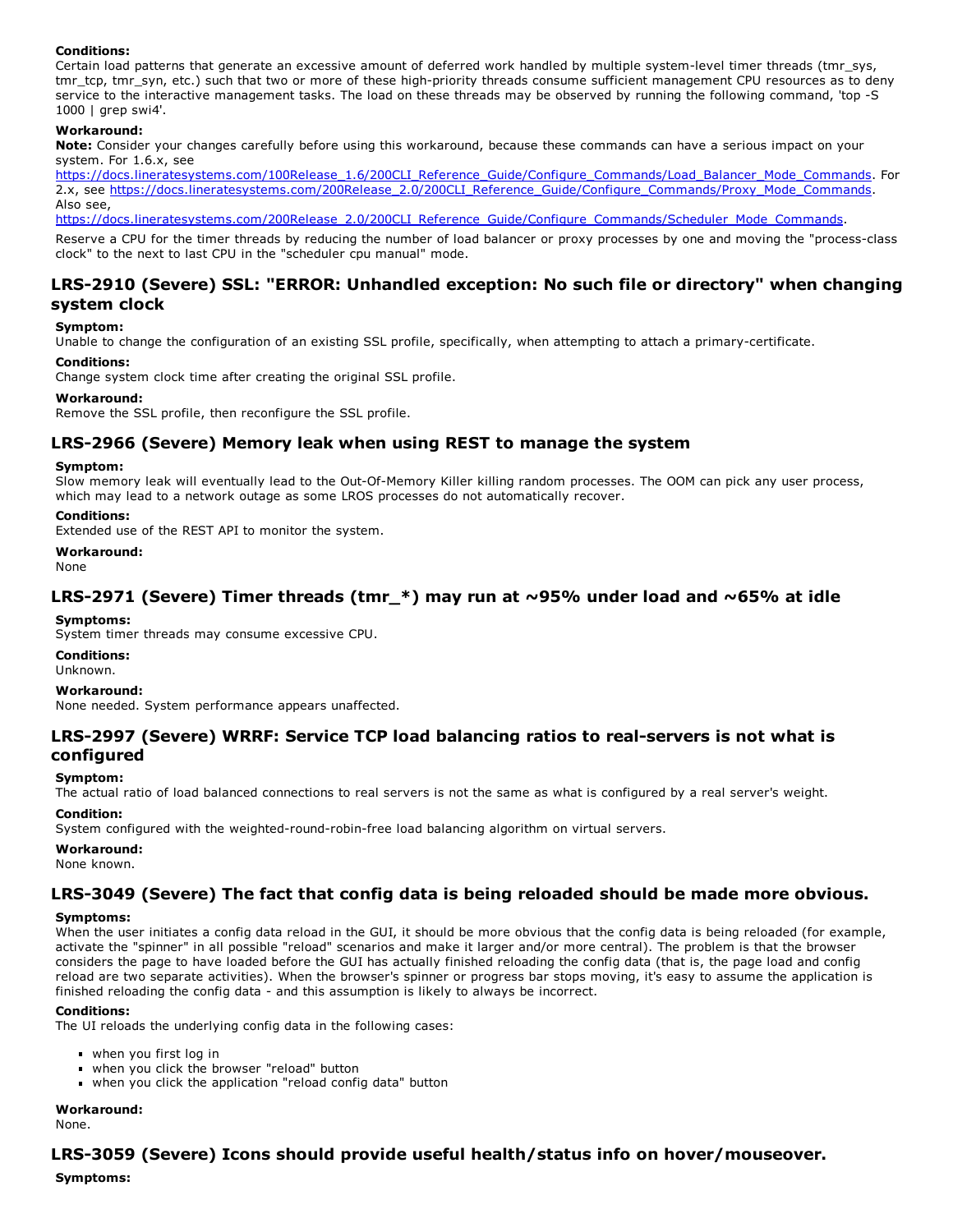When you hover over icons, they don't display relevant health/status information (for example, diagnosis of the underlying problem).

### **Conditions:**

Configuration contains objects that are "down", misconfigured, or only partially configured.

**Workaround:**

#### None.

### **LRS3074 (Severe) When the session idle timeout has been reached, the icons become broken images and the "reload" button fails to redirect the user to the login page.**

#### **Symptoms:**

After clicking a tab, object icon, or configuration reload button, the GUI displays broken image icons.

#### **Conditions:**

Broken links can occur after the session idle timeout period has expired.

#### **Workaround:**

Log in to the application again by clicking the browser reload button or by clicking the log out link located at the top of the application. Enter a valid user name and password in the login page to start a new session.

### **LRS3143 (Severe) Loading of large configuration fails sometimes**

#### **Symptoms:**

When a large startup configuration is applied to the system via 'lros\_shell --config <config-filename>", the operation fails and error messages similar to the following may be present in the system logs:

ERROR: timeout while sending remote set to applic

Connection to host-67 closed.ttp/realServer/rs-1213-02

ashok@fiji:~\$ 0 host-67-data LROS: health: \***Error**\* controller communication exception (parseHeader):

Encountered EOF before it was expected

Mar 29 10:58:20 host-67-data LROS: health: \*Error\* Communication failure with controller. Restarting

communications and resyncing.

Mar 29 10:58:24 host-67-data LROS: Health SysdbRemote: An operation unexpectedly timed out. Path: /conf ig/certificates

Mar 29 10:58:59 host-67-data LROS: health: \*Error\* controller communication exception (parseHeader):

Connection reset by peer

#### **Conditions:**

This problem has been observed only once while loading a large configuration file (2500 Virtual-servers, 2500 virtual-ip's, 10000 realservers) via the command 'lros\_shell --config <config-filename>'.

#### **Workaround:**

Apply new configuration in smaller chunks when using 'lros\_shell --config <config-filename>' command.

### **LRS3189 (Severe) "Down" object rows should be highlighted appropriately (ie. even when they are not the "selected" object).**

#### **Symptoms:**

The table rows for objects in the GUI that are "down" are not highlighted in any way.

#### **Conditions:**

Find the table rows for one virtual-ip object that is "down" (that is, has a "status" of "DOWN: administratively offline") and one virtual-ip that is "up" (that is, has a "status" of "up"). Note that both rows essentially look the same (that is, the "down" row is not appropriately highlighted).

#### **Workaround:**

None.

### **LRS3539 (Severe) Client connections hang if TCP multiplex is enabled when real server does not** have max-connections configured

#### **Symptom:**

Incoming connections from clients to a virtual IP do not close or get a response and appear to hang.

#### **Condition:**

The virtual server where the virtual IP is attached has tcp-multiplex enabled and one or more of the real servers attached to that virtual server have no max-connections value set.

#### **Workaround:**

Disable tcp-multiplex or set max-connections on all real servers where you intend to use tcp-multplex.

### **LRS3730 (Severe) Controller hangs and no logins allowed while running "show debug sysdb internals"**

#### **Symptoms:**

No login sessions to the system were allowed.

### **Conditions:**

With a large running config and traffic flowing through the system, run the command

show debug sysdb internal

**Workaround:**

None.

### **Additional Information:**

**Note:** The show debug sysdb internals command is a debug command and generally should not be run on a production system. It is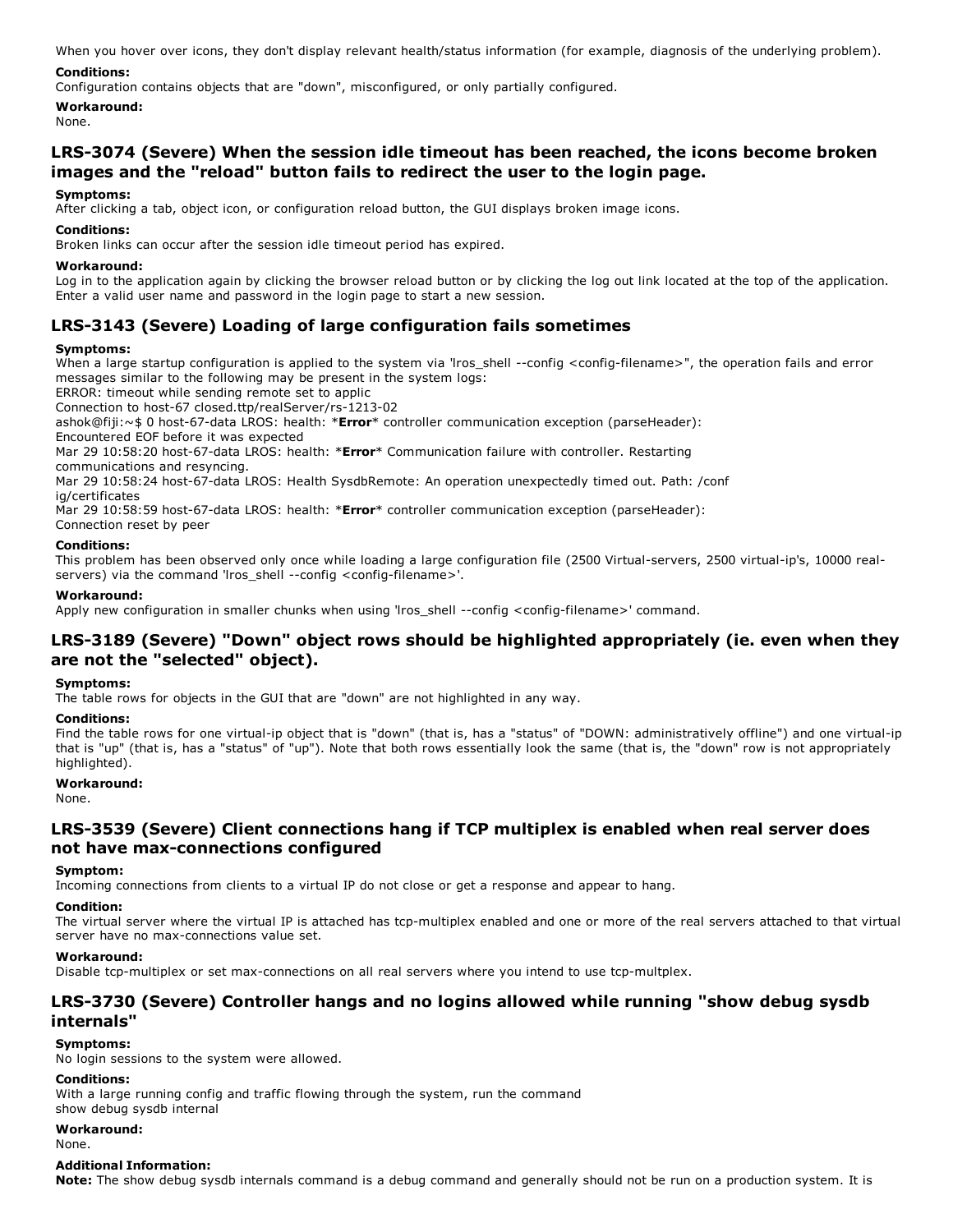### **LRS3802 (Severe) Error messages in log: write error: broken pipe**

#### **Symptom:**

Log messages similar to the following appear in system logs:

LROS: Termination(201.0.69.1:9952 > 201.0.13.4:8080) to Initiation(201.0.15.1:9936) write error: Broken pipe

#### **Condition:**

Unknown, but may be related to layer 4 (TCP) load balancing.

### **Workaround:**

None known

### **LRS3804 (Severe) SNMP output traffic not incrementing for port channel interface**

#### **Symptom:**

SNMP counter for output byte count on a port channel interface does not increment. However, input byte count works correctly.

#### **Condition:**

System has a port channel interface configured and that interface is being monitored for output traffic via SNMP IF-MIB.

#### **Workaround:**

Poll the physical interface or subinterfaces, instead of the port channel, for output data counts.

### **LRS3806 (Severe) Second interface in failover group lags on carp state change**

#### **Symptom:**

When one CARP group within a failover group changes state, there may be a delay before the other CARP groups in the failover group also change state.

#### **Conditions:**

System is configured with a failover group that has multiple CARP groups configured within the failover group.

#### **Workaround:**

None known.

### **LRS3808 (Severe) SNMP queries slow under traffic load**

#### **Symptom:**

SNMP queries to a system may slow down as the CPU and traffic load increase on the system.

#### **Condition:**

CPU load on the system is somewhat high.

#### **Workaround:**

Apply the following configuration, where <mgmtCPU> is the number of the highest CPU on your system. That number is 15 for a system with 16 hyperthreads or 23 for a system with 24 hyperthreads.

scheduler cpu manual process-class regex "snmpd" "<mgmtCPU>"

### **LRS3810 (Severe) Performance drop when doing tcpdump**

#### **Symptom:**

Overall system performance may degrade more than necessary when performing a packet capture using the tcpdump utility.

#### **Conditions:**

Packet capture is being performed on a VLAN sub-interface which is attached to a port channel.

#### **Workaround:**

Ensure traffic load is fairly low before performing packet capture or perform the capture on a physical interface.

### **LRS4065 (Severe) HTTP reissues and 502 errors on low traffic rate virtualservers**

### **Symptom:**

502 error HTTP responses are seen in response to some HTTP requests and the Reissues Dropped counter is incrementing.

### **Conditions:**

- 1. The virtual server is configured with service http.
- 2. The virtual server is configured to enable tcp-multiplex.
- 3. There is a fairly low rate of traffic on the virtual server.

4. The servers attached to the virtual server have timeouts set that close connections that are opened but where no request is sent on that connection (this is often called connection timeout).

5. The real server configuration on the system has a keepalive-timeout that is longer than the timeout from  $#4$  above or does not have keepalive-timeout set.

### **Workaround:**

Configure the system's real server keepalive-timeout to a value that is less than the server's timeout for connections that do not issue a request.

### **LRS4498 (Severe) Intermittent carp problems on systems with bce interfaces**

#### **Symptom:**

CARP peers both switch to master and are unable to contact each other, leading to data traffic problems.

#### **Conditions:**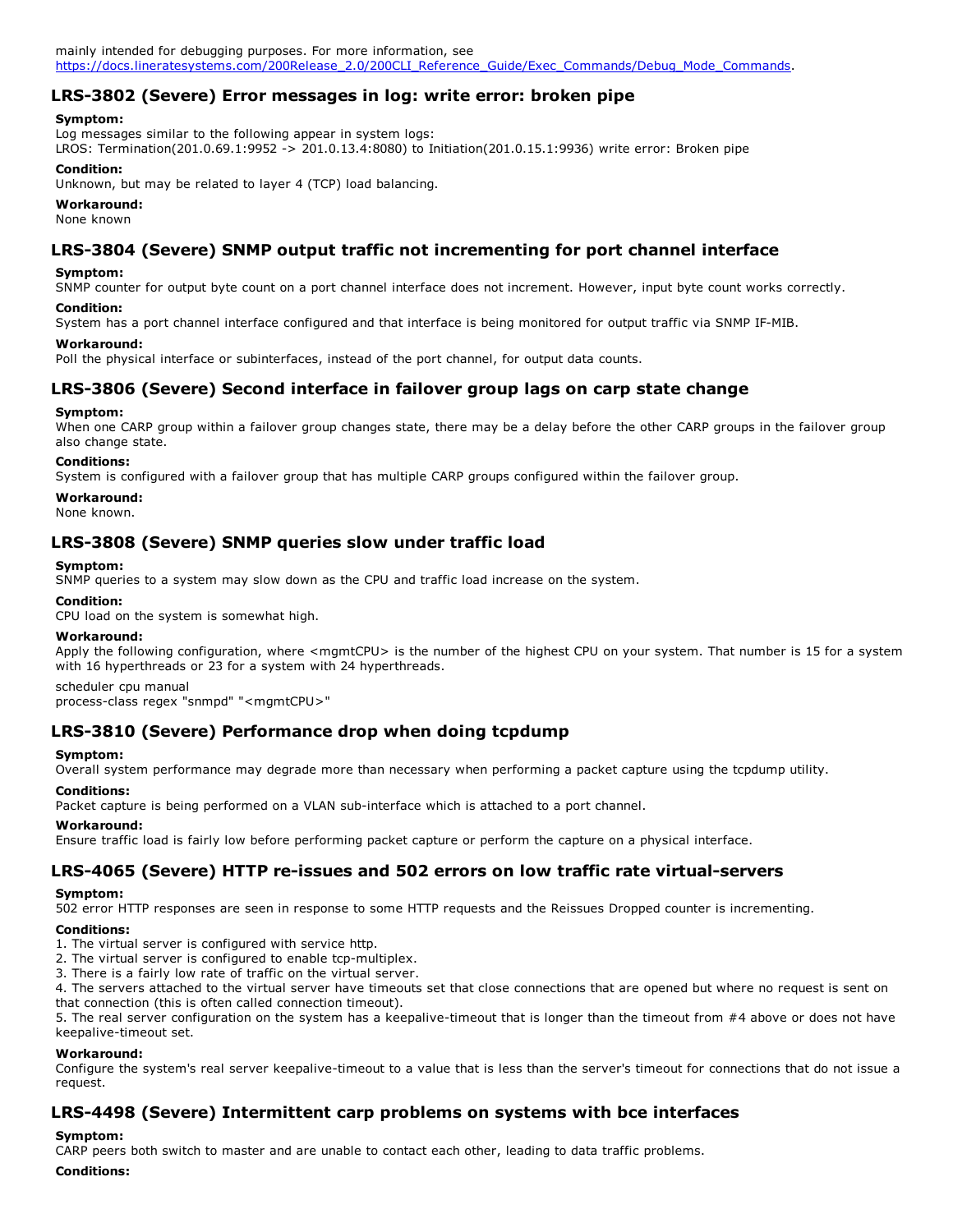CARP is configured on a bce interface.

#### **Workaround:**

Install or replace bce interfaces with another vendor type, such as igb, ix, or em.

### **LRS5884 (Severe) Systems with oce interfaces may stop processing traffic briefly when receiving fragmented IP packets**

#### **Symptom:**

Traffic coming through an oce interface may stop briefly when that interface is receiving fragmented IP packets with certain characteristics

#### **Conditions:**

Fragmented IP packets are being received on the interface.

**Workaround:** None known

### **LRS6631 (Severe) Only a subset of proxy processes handle new client connections**

#### **Symptoms:**

Only a subset of data path proxy (lb\_http) processes handle new client connections to a virtual IP. You might see this reflected in CPU utilization.

#### **Conditions:**

If the sock\_mgr process has crashed (as evidenced by a message in the system logs that "sock\_mgr" process has crashed and restarted, or a core file in the /var/crash directory is created) and:

- a virtual IP is deleted and re-created with the same IP address and port or
- a virtual IP is deleted and another virtual IP is created with the IP address and port of the deleted virtual IP or
- a virtual IP is admin offline/onlined or
- a proxy (lb\_http) process restarts or
- the number of proxy processes in the system is increased.

#### **Workaround:**

Reduce the proxy processes to 0 and then set it back to previous value. Use the following config command to set the proxy processes to 0

• proxy processes 0

Use the following to set the number of proxy processes to auto

• proxy processes auto

### **LRS6634 (Severe) After SYN flood attack, cannot enter configuration mode to configure objects for a period of time**

#### **Symptom:**

During and after a SYN flood attack, you cannot enter configuration mode to modify the objects in the configuration.

#### **Condition:**

System under SYN flood attack.

#### **Workaround:**

None, after the attack is mitigated, you will be able to enter configuration mode.

#### **Additional Information:**

During this time, you may see the following messages in the /var/log/messages file:

Jan 31 11:29:17 host-71-data LROS: HTTP LBMgmt-SysdbRemote SysdbRemote ERROR: timeout while sending remote set to application. Path: /config/app/proxy/virtualIP/VIP-1

Jan 31 11:29:17 host-71-data LROS: lb\_http: \*Error\* controller communication exception (parseHeader): Encountered EOF before it was expected

Jan 31 11:29:17 host-71-data LROS: lb\_http: \*Error\* Communication failure with controller. Restarting communications and resyncing.

#### **LRS6638 (Severe) SYN flood on a single VIP with traffic causes client errors**

#### **Symptom:**

During SYN flood attack on a single virtual IP, traffic to real clients is severely degraded.

#### **Condition:**

System under SYN flood attack on a virtual IP that is passing traffic.

#### **Workaround:**

None.

### **LRS7380 (Severe) System needs to detect and take action on data path processes that are unresponsive**

#### **Symptom:**

In some rare instances, the system can get into a state where configuration information is not pushed to all data path processes. This can manifest itself in different ways. For example, while in this state, if a script is configured and turned administratively online, it may not run on all data path processes.

#### **Condition:**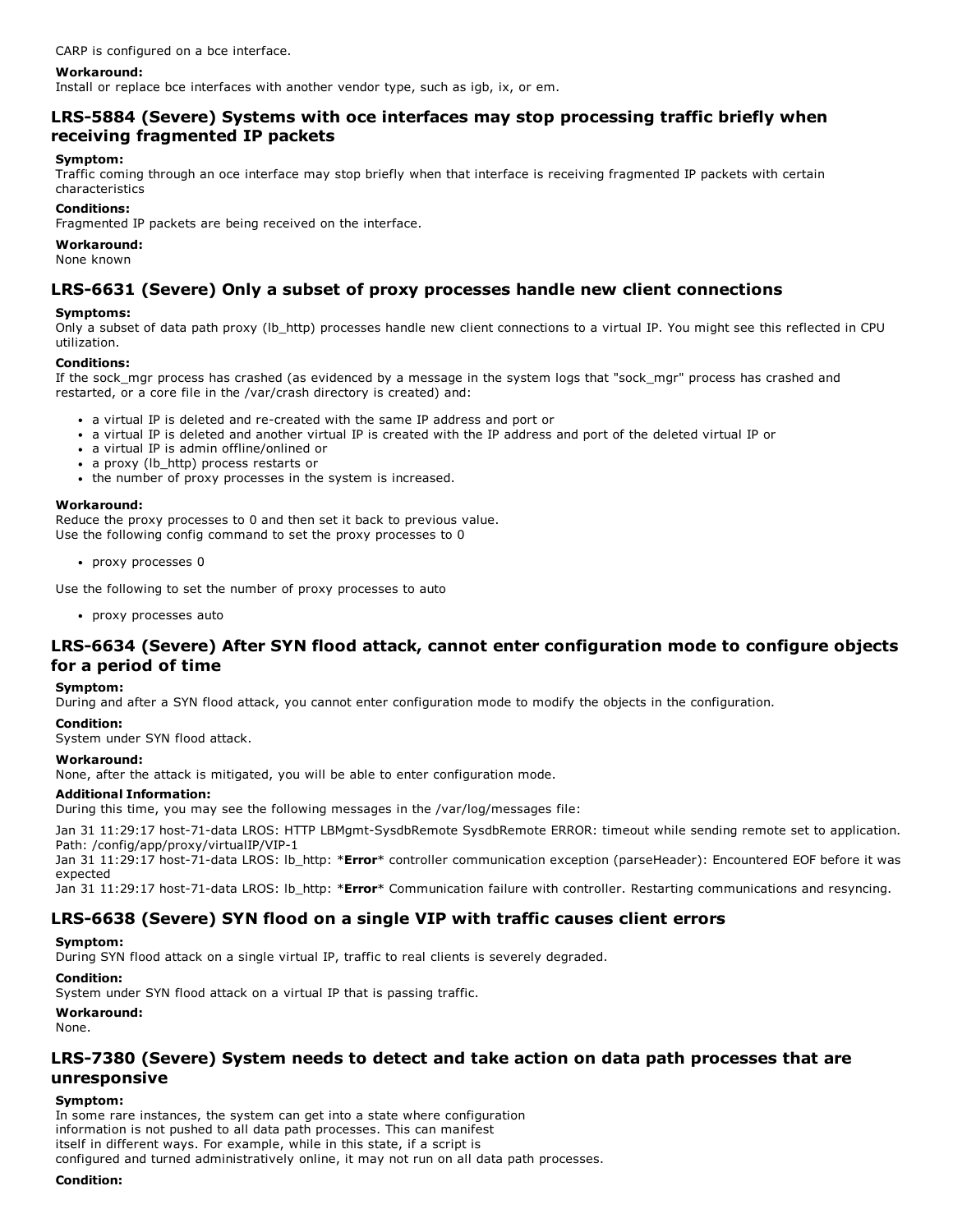This can happen when certain load balancer processes are unresponsive to configuration commands - for example - if a bad running script got into an infinite loop.

**Workaround:** None known.

### **LRS8978 (Severe) Memory leak when adding and removing large configuration**

#### **Symptoms:**

System consumes more memory after removing and re-adding the same configuration.

#### **Conditions:**

System is configured for load balancing with virtual servers, real servers, and virtual IPs.

#### **Workaround:**

None.

#### **Additional Information:**

### **LRS9608 (Severe) Memory leak when script in autorestart mode has runtime error**

#### **Symptoms:**

Memory usage of data path processes continually increases. Depending on the size of system memory, rate of increase, system load, and garbage collection frequency, this could conceivably result in a crash due to lack of memory. If the system is not already low on memory, usage will likely plateau as the garbage collector does its job.

#### **Conditions:**

A script is repeatedly crashing with a runtime error, for example, due to a missing module.

#### **Workaround:**

Set the script to manual restart mode using: conf script <scriptname> restart-mode manual

### **LRS9709 (Severe) LROS usb image no longer fits on a 2GB thumb drive.**

#### **Symptoms:**

LROS usb image no longer fits on a 2GB thumb drive.

#### **Conditions:**

The introduction of the scripting feature set caused the LROS usb image to increase in size (from just under 2GB to just under 4GB).

#### **Workaround:**

Use 4GB media instead of 2GB media.

#### **Additional Information:**

### **LRS10248 (Severe) Zombie connections not reaped for VIP using IP other than CARP IP**

### **Symptoms:**

System has stale TCP connections after switching from CARP master to backup role.

### **Conditions:**

The virtual IP address is configured to use the IP address of a loopback interface, to which packets are internally routed from a publicfacing interface, such as physical or VLAN.

#### **Workaround:**

None. TCP connections will either time out and expire, or if the unit becomes master again, incoming TCP connections will trigger collisions upon which the system will respond with a TCP reset.

#### **Additional Information:**

### **LRS13156 (Severe) Panic during IPv6 multicast group subscription teardown from thirdparty application**

### **Symptoms:**

Kernel panic can occur when a third-party application leaves an IPv6 multicast group.

#### **Conditions:**

In some cases, a third-party application that leaves an IPv6 multicast group after the group network interface is destroyed can cause a system panic.

#### **Workaround:**

User is advised to avoid installing or enabling applications or services that join IPv6 multicast groups.

#### **Additional Information:**

Installation of additional software on the LineRate Proxy hardware is not supported.

### **LRS13202 (Severe) Scripts can set HTTP/1.1 headers on HTTP/1.0 responses, like node**

**Symptoms:** An HTTP/1.0 client receives a response with HTTP/1.1 headers and behavior when a script sets HTTP/1.1 headers.

**Conditions:** A script must actively set the 'Transfer-Encoding' header: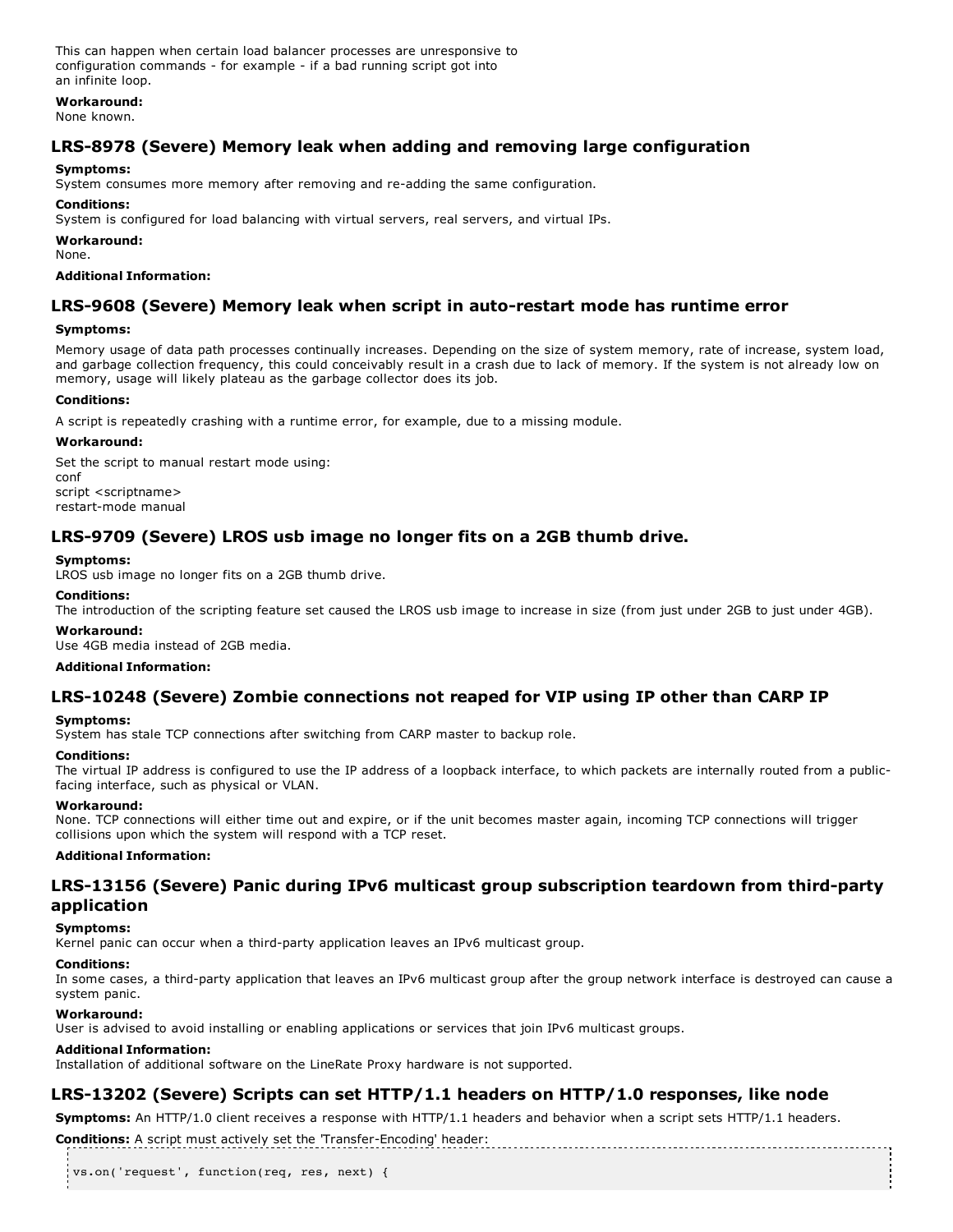```
// BAD: Didn't check req.httpVersion first!
  res.setHeader('Transfer-Encoding', 'chunked');
});
```
Workaround: Do not set the 'Transfer-Encoding' header yourself. Scripting will automatically add it if necessary. If the script needs to set the 'Transfer-Encoding' header, it should first check the request HTTP version:

```
vs.on('request', function(req, res, next) {
  if (\text{req}. \text{httpVersion} == '1.1') {
    // This isn't necessary; scripting will set it for you.
    res.setHeader('Transfer-Encoding', 'chunked');
  }
});
```
**Additional Information:** This is the same behavior as node.js.

### **LRS13227 (Severe) REST API returns HTTP 500 with unexpected reply (4)**

**Symptoms:** Clients of the HTTP REST interface get "HTTP 500 Internal Server Error" for a valid request. The response body is "The LROS controller gave an unexpected reply (4) to a request".

#### **Conditions:** Any

**Workaround:** Retry the request.

#### **Additional Information:**

### **LRS14080 (Severe) System generates core file when script incorrectly pipes and writes the response**

#### **Symptoms:**

A client request terminates early, because the data path process has crashed. The system also generates a core file.

#### **Conditions:**

A script is intercepting the response, the script incorrectly pipes and writes to the response.

#### **Workaround:**

It is invalid to pipe and write to the response. A script should either pipe or write to the response, not both.

**Additional Information:**

### **LRS14081 (Severe) System is slow and lb\_http processes are at 100% for some time**

#### **Symptoms:**

System becomes slow and lb\_http processes are shown at 100% CPU even though no traffic is active on the system.

#### **Conditions:**

System with a large number of open stale connections.

#### **Workaround:**

None known. The system will eventually clear all of the stale connections and return to a normal state.

#### **Additional Information:**

This happens on a system that has had a large number of open connections that have been terminated abnormally (no RST or FIN), and then more connections using those same ports have been sent causing the device to reset those connections.

### **LRS17535 (Severe) System reboots due to a kernel panic**

#### **Symptoms:**

System reboots due to a kernel panic.

#### **Conditions:**

High volume of traffic (>10K transactions/sec) with script installed that catches all requests and calls next() to inject back in to the data path. Extra latency due to scripts is causing the system to consume all memory and lead to a kernel panic when system fails to reclaim memory via the "out of memory (OOM) killer."

**Workaround:**

None known

**Additional Information:**

### **LRS17539 (Severe) Data path processes are terminated due to outofmemory due to a script consuming all memory with HTTP.ClientRequest**

#### **Symptoms:**

Data path processes are terminated due to out-of-memory.

#### **Conditions:**

A script has hundreds of thousands or millions of outstanding HTTP.ClientRequests and HTTP.ServerRequests.

#### **Workaround:**

The proxy can be configured to limit the admission of new traffic using the "proxy max-client-conns" command. The script can be written to retire requests quickly even if the HTTP.ClientRequests that it makes are not satisfied.

**Additional Information:** Every time a script makes an HTTP.ClientRequest, memory is allocated that can't be freed until the response arrives or times out. If the HTTP.ClientRequest must be completed before an outstanding HTTP.ServerRequest/HTTP.ServerResponse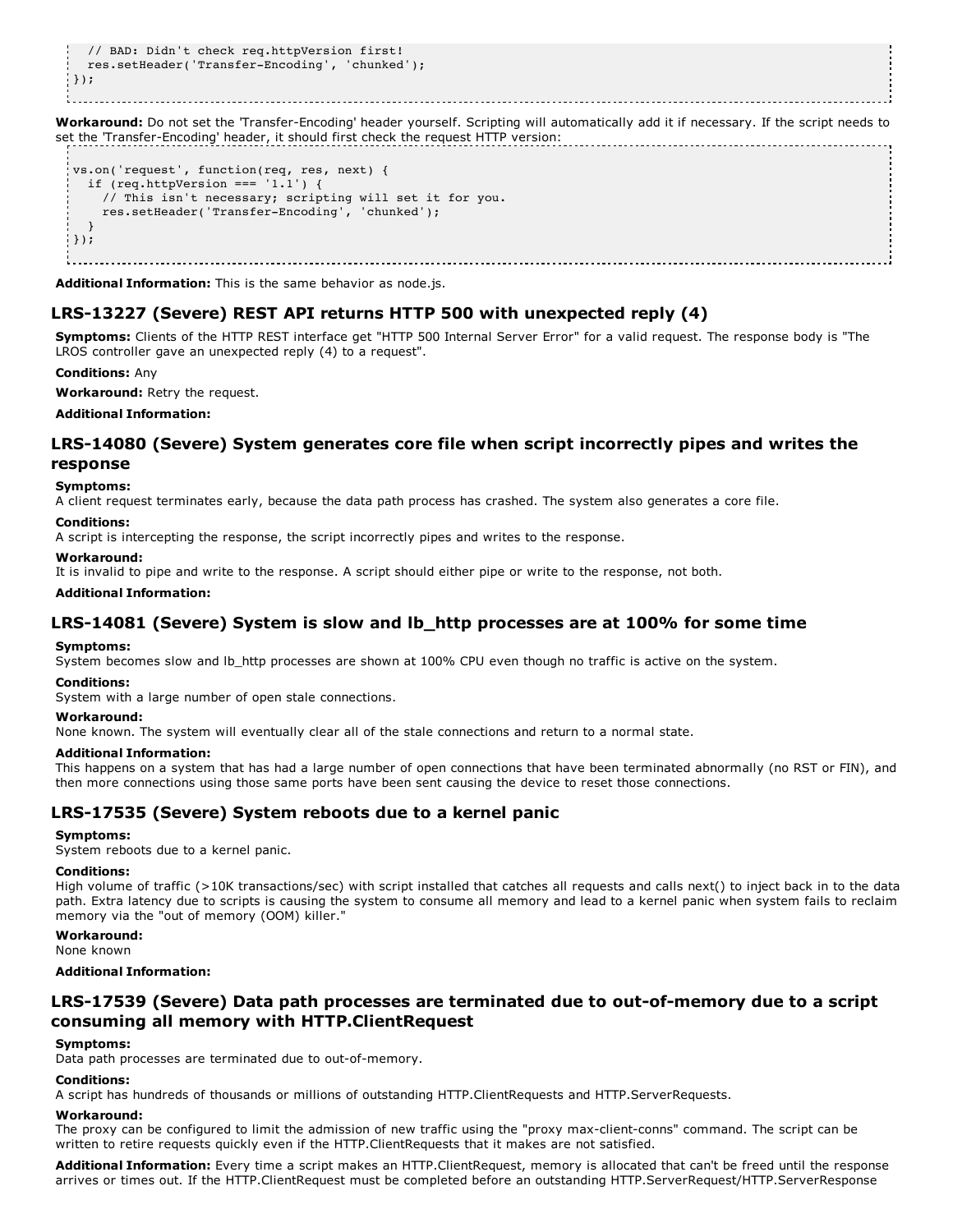pair can be completed (that is, a request from the client of the proxy), consider setting a low timeout on the pair to ensure memory is reclaimed quickly. At scale, try to minimize the amount of data and total transactions that must be "in flight" in the proxy at a given time.

### **LRS18267 (Severe) "ERROR: Unable to create socket: Interrupted system call" message when creating a virtual IP**

#### **Symptoms:**

When creating a virtual IP, the error message "ERROR: Unable to create socket: Interrupted system call" is seen.

#### **Conditions:**

The system is configured with the interfaces bound together using LACP. The IP address of the LACP interface is being used for the IP address of the virtual IP.

#### **Workaround:**

None known.

#### **Additional Information:**

### **LRS110 (Moderate) In TCP Multiplex mode, a server connection may be closed even when the client is the cause of the timeout**

#### **Symptoms:**

Server connections are closed when it takes longer than the response timeout for the client to receive the request.

#### **Conditions:**

A virtual server is configured with tcp-multiplex, a server is responding to a client, and the client takes too long to receive the request, the load balancer will sometimes close the server connection as well.

#### **Workaround:**

None.

### **LRS183 (Moderate) Server does not always timeout properly**

#### **Symptoms:**

Client connections see HTTP 502 errors, and the server statistics report reset errors.

#### **Conditions:**

Seen on some occasions when a client closes a connection while the server is responding.

#### **Workaround:**

None, however, when a new request is initiated to the server, the idle timeout for the connection goes back into effect.

### **LRS410 (Moderate) Password too long is silently not accepted**

#### **Symptoms:**

Passwords longer than 128 characters are silently ignored when configured. The password does not become part of the running configuration and is not saved.

**Conditions:**

None.

#### **Workaround:**

Use passwords shorter than 128 characters.

#### **LRS477 (Moderate) Some IP traffic stats do not increment**

#### **Symptoms:**

The following statistics in 'show ip traffic' do not increment:

- bad hop count
- security failures
- with options

**Conditions:**

Any IP traffic.

**Workaround:** None.

### **LRS483 (Moderate) Broadcast packets may be double counted in statistics**

#### **Symptoms:**

Broadcast packets may be double counted at the driver layer.

**Conditions:**

None.

**Workaround:** None.

### **LRS595 (Moderate) virtual ip names should be allowed to be keywords**

#### **Symptom:**

Use of a keyword as an argument to an existing command fails. For example, "virtual-ip carp".

#### **Condition:**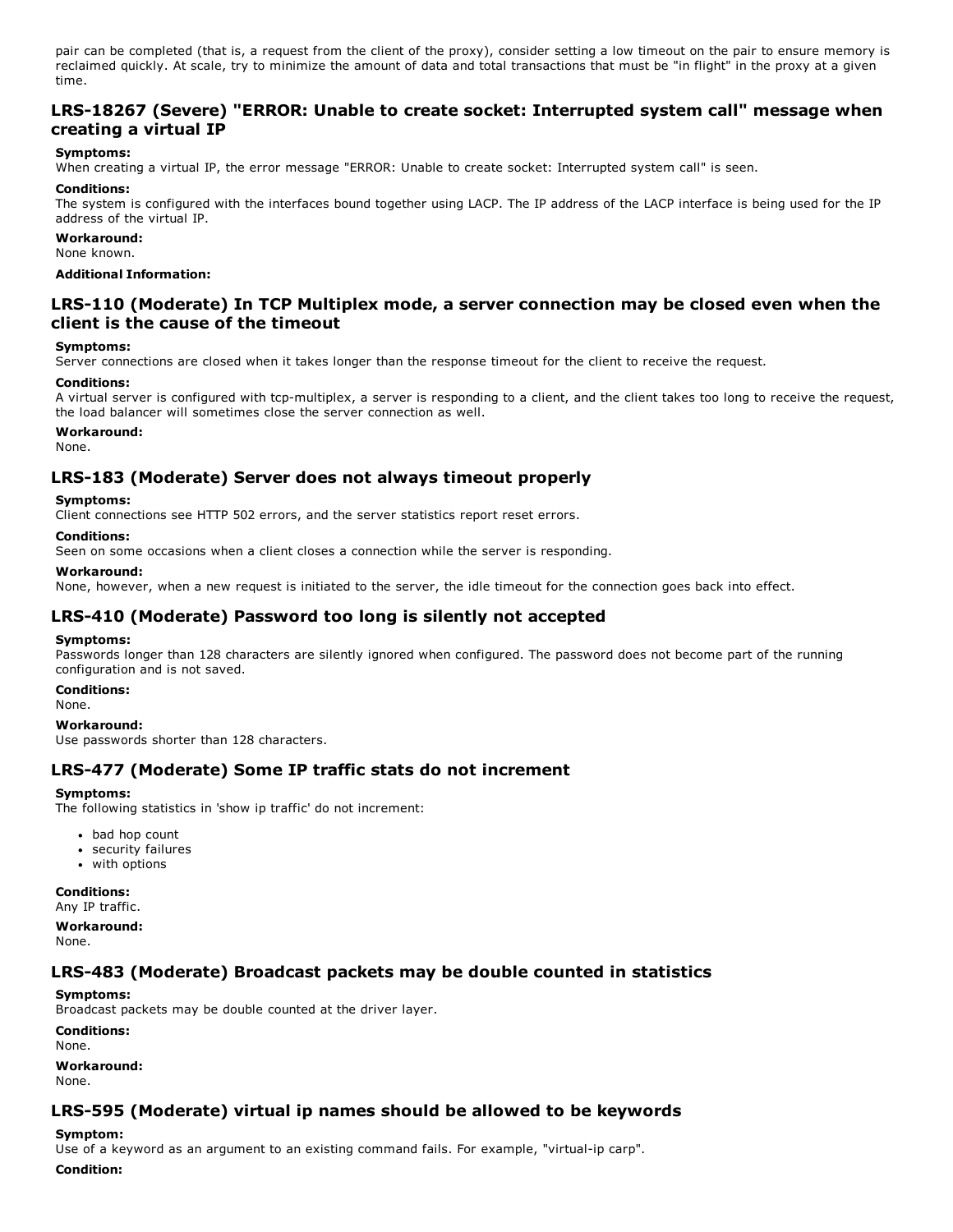Entering a CLI keyword for a command's argument is not accepted by the CLI and returns an error message.

#### **Workaround:**

Use non-keyword strings as arguments for commands.

### **LRS610 (Moderate) ICMP echo doesn't show up in sent ICMP stats**

#### **Symptom:**

When using the ping command from an LROS system, packets are sent and received correctly, but the counter for ICMP echos sent, as viewed by 'show ip traffic' does not increment.

#### **Conditions:**

ICMP echo packets are being generated from an LROS system.

#### **Workaround:**

None.

### **LRS700 (Moderate) Load balancer does not conform to RFC 2616 handling of connection headers**

#### **Symptoms:**

The load balancer forwards headers named after tokens in Connection headers received in an HTTP/1.0 (or lower version) HTTP message. This could result in strange connection behavior or failure to process a request properly on a real server.

#### **Conditions:**

An HTTP/1.0 or earlier client transmits a Connection header along with other headers that match tokens in the connection header to the load balancer.

#### **Workaround:**

None.

Additional info: Problems due to this behavior should be rare.

### **LRS853 (Moderate) Configuring IPv6 address on real server returns path not found error.**

#### **Symptoms:**

CLI reports:

"ERROR: Unable to set address: Internal error: Path not found"

#### **Condition:**

Certain attempts to configure an IPv6 address for a real server.

#### **Workaround:**

None.

### **LRS-871** (Moderate) Command line search & edit displays strange characters

#### **Symptom:**

Command line search with the CTRL-R command inserts invalid characters with right arrow key.

#### **Condition:**

Using the CTRL-R command to reverse search the command history.

### **Workaround:**

None

### **LRS874 (Moderate) Duplicate acks during health monitoring**

#### **Symptoms:**

Duplicate tcp ACK packets may be generated for HTTP queries from the health monitor.

#### **Conditions:**

Health monitoring is enabled.

#### **Workaround:**

None.

### **LRS879 (Moderate) Duplicate registration message from SNMP is seen during boot up process**

#### **Symptom:**

A message similar to the following is seen in the boot logs. net-snmp[1064]: duplicate registration (lrsSnmp/inst, lrsSnmp/inst)

#### **Condition:**

Appears to happen on every boot.

#### **Workaround:**

None known.

### **LRS-892** (Moderate) Real server max-connections can be set to unlimited while real-server is **attached to virtual server in TCP multiplex mode**

#### **Symptoms:**

Real server connections grow without bound when attached to a virtual server that is in tcp-multiplex mode.

### **Conditions:**

After configuring a virtual server to be in tcp-multiplex mode, set the max-connections limit on a real-server to 0.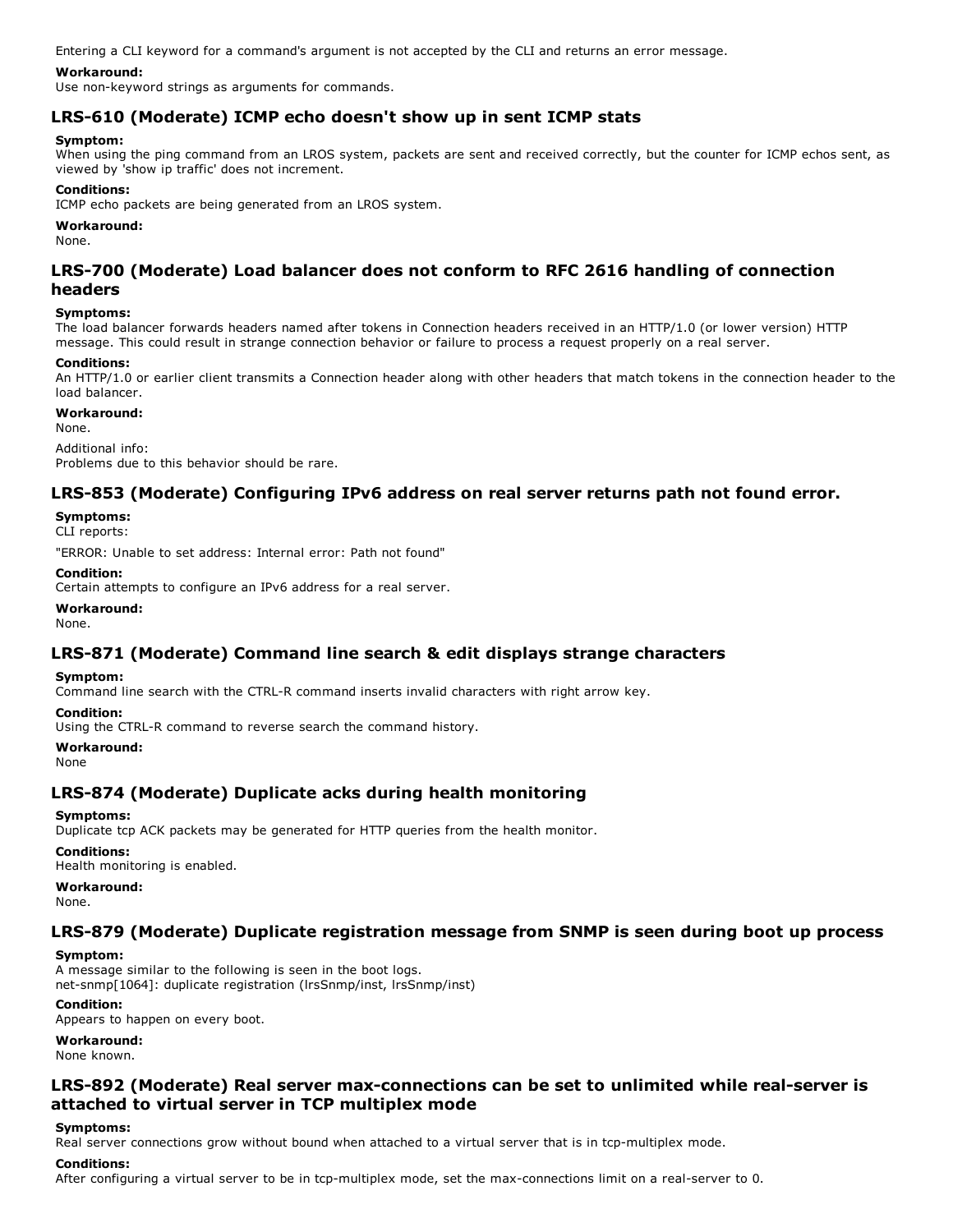#### **Workaround:**

Ensure that all real servers used with a tcp-multiplex mode virtual server have max-connections set.

### **LRS-915** (Moderate) Some net-snmp errors are logged to the console during reboot

#### **Symptoms:**

net-snmp errors about a lock being held for more than 100ms are seen on the console.

#### **Conditions:**

The error messages are seen only during a reboot.

#### **Workaround:**

None.

### **LRS936 (Moderate) Real server connections can exceed maxconnections**

#### **Symptoms:**

Real servers have more active connections than specified in max-connections.

#### **Conditions:**

System is configured to have more than one load balancer process (which is the default on system with more than 4 cores). Also, the configured max-connections value does not evenly divide across the total number of load balancer processes.

#### **Workaround:**

The overage is due to rounding. For example, with 15 load balancer processes and max-connections as 500, the true number of maxconnections is round(500/15)\*15. Either adjust max-connections down to the next lowest or next highest multiple of the number of Ib\_http processes. bash "ps -auxww Ib\_http | grep -v -E 'grep|management' | wc -I" will show the number of load balancer processes currently configured.

### **LRS947 (Moderate) Certain errors are not translated to human readable form**

#### **Symptoms:**

Certain error messages are cryptic. For example: "ERROR: memberRegex rs.%2A not configured on rserverGroup foo"

#### **Conditions:**

A typed command has an error.

#### **Workaround:**

None.

### **LRS984 (Moderate) 'no base <name>' commands do not check for existence of object to be removed**

#### **Symptom:**

Entering an invalid base name removes the base that is configured under the virtual IP or real server.

#### **Condition:**

System configured with virtual IP or real server that use bases.

#### **Workaround:**

None.

### **LRS1069 (Moderate) Two virtual IPs can be configured with the same IP address/port pair.**

#### **Symptoms:**

One or more virtual IP addresses appear not to obey their parameters (such as, idle-timeout, max-connections, max-in-flight, etc.)

#### **Conditions:**

Occurs when two virtual IPs are configured with the same IP address/port combination.

#### **Workaround:**

Do not configure multiple virtual IPs with the same IP/port combination.

### **LRS1088 (Moderate) Controller communication exception error during boot or when changing number of processes**

#### **Symptoms:**

A message similar to the following may appear in the system log: LROS: health: \***Error**\* controller communication exception (parseHeader): Encountered EOF before it was expected LROS: health: \***Error**\* Communication failure with controller. Restarting communications and resyncing.

#### **Conditions:**

This message may be printed when any of the following occur:

- The system is booting.
- The number of load balancer processes changes with the 'load-balancer processes' command.
- A load balancer or health process terminates and is restarted.

### **Workaround:**

None.

#### **Additional Information:**

The system will continue to function normally after these error messages, as the load balancer and health processes will re-establish the communication with the controller immediately and will continue to operate normally.

### **LRS1120 (Moderate) Carp: Deleting carp interface makes it so IP can't be added to carp**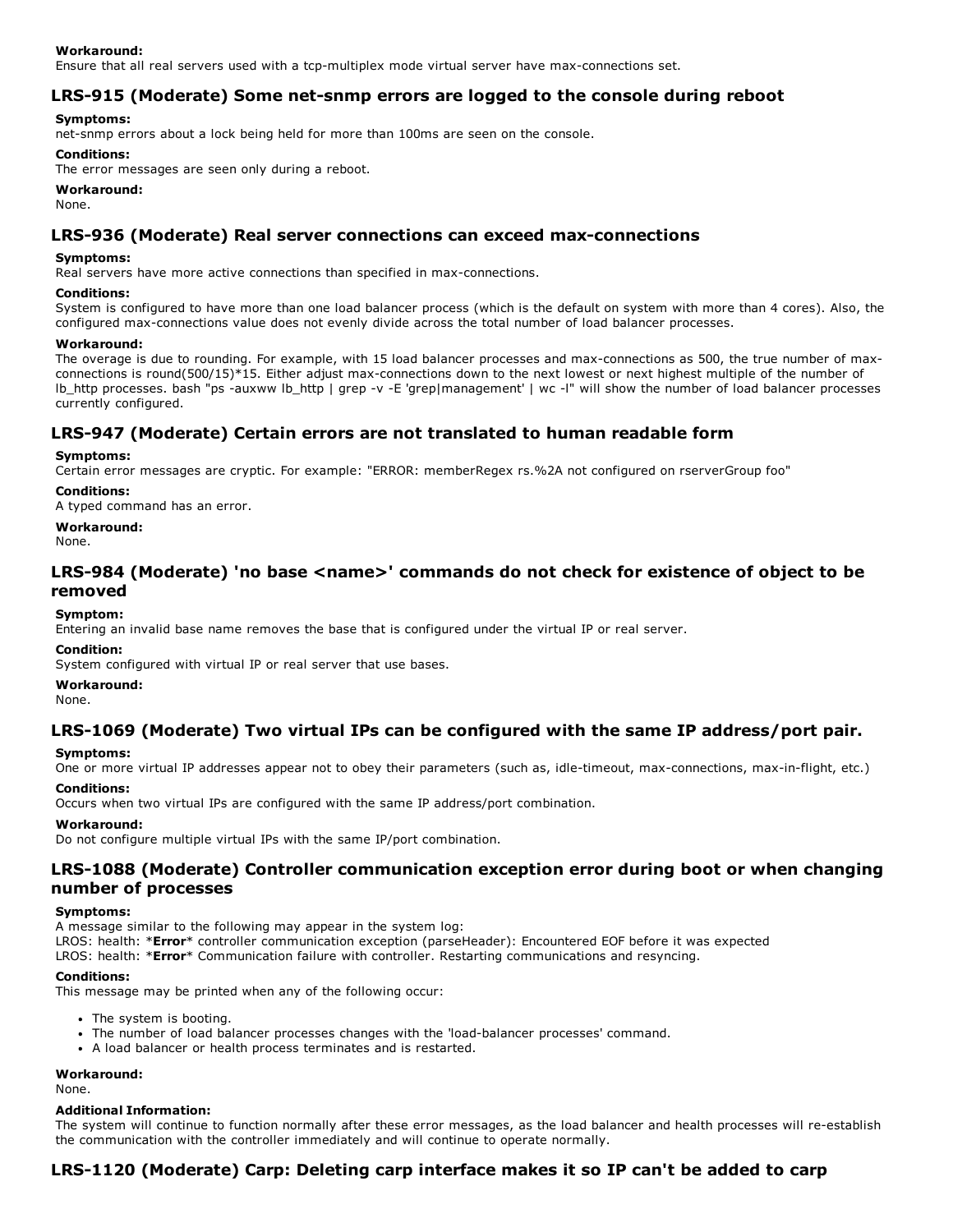#### **Symptoms:**

The command carp  $\langle$  vhid $\rangle$  ip  $\langle$  ip address $\rangle$  gives: ERROR: Unable to set IP address: Internal error: No additional information available

#### **Conditions:**

A previously configured CARP interface had the same VHID as the CARP interface that shows the symptoms.

#### **Workaround:**

Restart the system and then configure CARP, choose a different VHID, or choose a different IP address (if possible).

### **LRS1150 (Moderate) ctrlZ causes issues when used in username secret**

#### **Symptoms:**

The string "^Z" may appear in command history of the username line

#### **Conditions:**

Pressing control-Z may cause strange behavior with username secrets.

#### **Workaround:**

Do not use Ctrl-Z in username secrets.

### **LRS1155 (Moderate) Long usernames are accepted by LROS but can't be used as logins**

#### **Symptoms:**

A username created using the CLI may not be used to log into the device.

#### **Condition:**

The username has to be 17 characters or longer.

#### **Workaround:**

Create usernames that are no more than 16 characters in length.

### **LRS1165 (Moderate) Deleting a more precise route that masks a direct attach route may direct traffic to wrong route**

#### **Symptom:**

Traffic gets directed to the wrong route.

#### **Conditions:**

A direct attach route (interface route) exists, and then a more specific route was added and then deleted.

#### **Workaround:**

Deleting and re-adding the direct attach route or using "clear ip route \*" may correct the issue.

#### Example:

If the configuration contains a default route and also a static route which has an interface as its destination, such as: ip route 0.0.0.0/0 10.0.0.1 ip route 10.201.0.0/16 ix0 Then a second route that is a more specific route within the first route is added: ip route 10.201.0.1/32 ix1 And then deleted: no ip route 10.201.0.1/32 ix1 Then traffic to 10.201.0.1 will be directed to the default route instead of correctly being directed to interface ix0.

### **LRS1206 (Moderate) Subinterfaces don't come up until physical interface is upped**

#### **Symptoms:**

Subinterfaces do not pass traffic until the physical interface associated with the subinterfaces has been upped.

#### **Conditions:**

Only the subinterfaces have to be configured with an IP address.

#### **Workaround:**

Bring up the physical interface associated with the subinterface using the no shutdown command.

### **LRS1248 (Moderate) Routes requiring recursive route resolution only work intermittently**

#### **Symptoms:**

Routes requiring recursive route resolution may or may not be installed properly into the forwarding information base. The show ip route command displays the installed routes. Even if such a route is installed correctly, changing interface IP addresses or unrelated routes may cause it to not be installed properly.

#### **Conditions:**

One or more routes requiring recursive route resolution are configured.

#### **Workaround:**

Manually resolve routes that would otherwise need recursive route resolution and manually configure the resolved route.

#### **Additional Information:**

An example problematic configuration:

interface ix0 ip address 10.1.2.3/16

ip route 10.2.0.0/16 10.1.0.1 ip route 10.3.0.0/16 10.2.0.1

Notice that the gateway for the 10.3.0.0 route can only be reached by recursively resolving the IP route 10.2.0.0/16 route. This will only function correctly if the 10.2.0.0/16 route is installed before 10.3.0.0/16, which is not guaranteed by the system.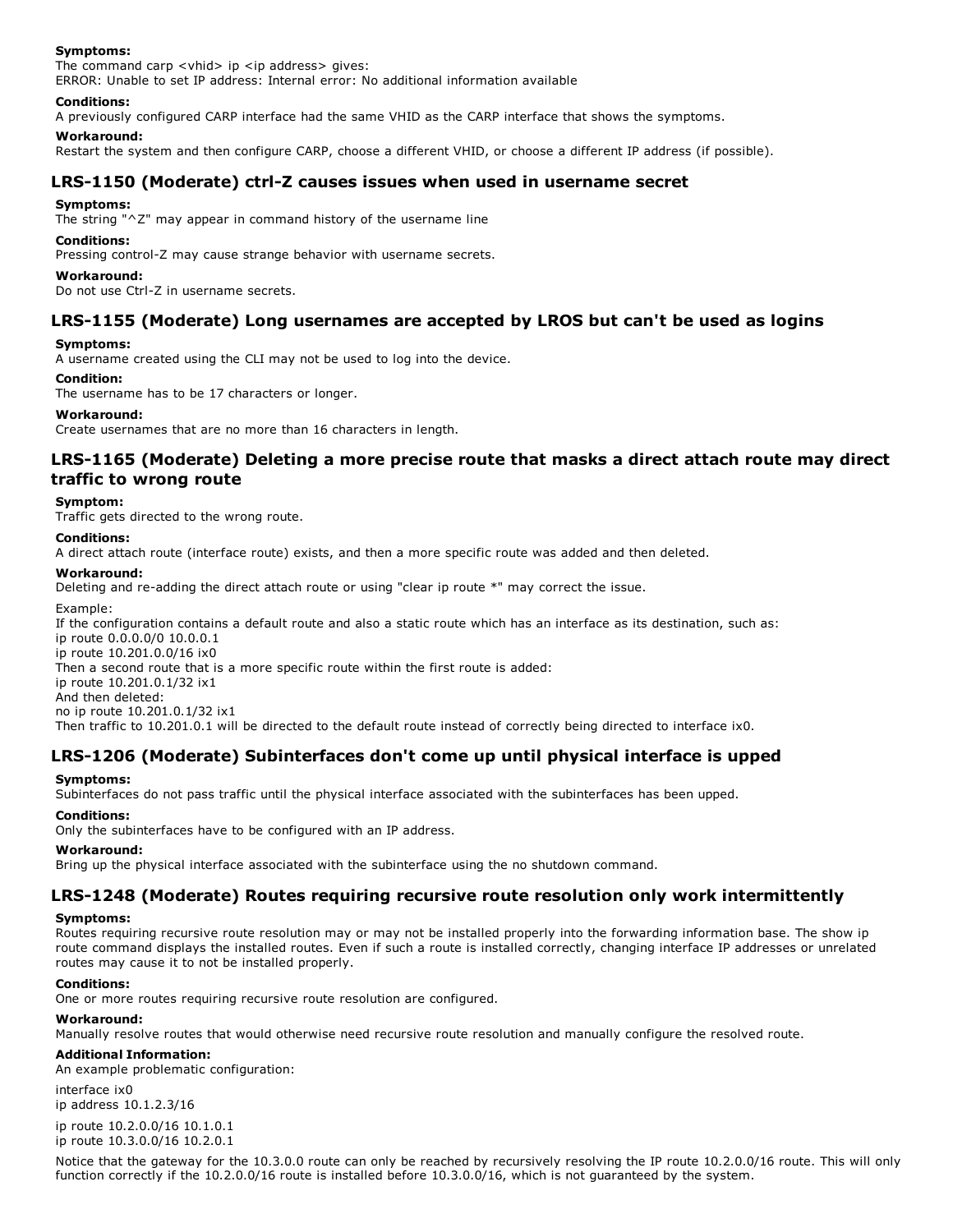Recursive resolution with respect to direct attach routes is sufficient. The following will function correctly as direct attach routes are installed prior to gateway routes, regardless of configuration order in show run:

ip route 10.2.0.0/16 ix0 ip route 10.3.0.0/16 10.2.0.1

### **LRS1251 (Moderate) help systems erroneously indicates that encapsulation is a valid option for primary interfaces**

Symptoms: Online help system offers "encapsulation" as a valid option for primary interfaces (for example, ix0) when they are only valid on sub-interfaces, such as ix0.1

#### **Conditions:**

View online help for any primary interface.

### **Workaround:**

None.

### **Additional Information:**

When attempting configure encapsulation for a primary interface, the system responds with an error that says you can only configure encapsulation on a subinterface.

### **LRS1252 (Moderate) Help system erroneously offers flowcontrol as a valid option on subinterfaces**

#### **Symptoms:**

Online help system offers "flowcontrol" as a valid option for subinterfaces (for example, ix0.1) when they are only valid on primary interfaces, such as ix0.

#### **Conditions:**

View online help for any subinterface.

#### **Workaround:**

None.

### **LRS1262 (Moderate) syslog: Cannot use "level debug" under "logging filter <filtername>" configuration**

#### **Symptoms:**

Entering the configuration command "level debug" or "no level debug" subcommands under the "logging filter <filtername>" command displays the error message - ERROR "debug" not recognized.

#### **Conditions:**

None

#### **Workaround:**

The workaround is to use the numeric value of the level "debug", which is 7, instead of the word "debug".

For example host(config)# logging filter filter1 host(config-log-filter)# level 7

### **LRS1270 (Moderate) Show int shows incorrect subinterface MTU when encapsulation not set on subinterface**

#### **Symptom:**

Show interface shows 1500 for a subinterface MTU, even though the MTU is configured to a different number on that subinterface.

### **Condition:**

A subinterface has been created, but no "encapsulation" configuration has been set on the subinterface.

### **Workaround:**

The subinterface interface cannot go to the up state until "encapsulation" is set, so the incorrect MTU will not affect any network traffic. Adding "encapsulation" to the subinterface fixes the problem, and the correct MTU is set.

### **LRS1290 (Moderate) snmpd: error finding row index in \_ifXTable\_container \_row\_restore**

#### **Symptom:**

The following message appears in /var/log/messages at boot time:

snmpd[<process ID>]: error finding row index in \_ifXTable\_container\_row\_restore

### **Conditions:**

Unknown

**Workaround:** None known

### **LRS1337 (Moderate) All kernel messages are logged with level "notice"**

#### **Symptoms:**

All kernel messages are being logged only at log level "notice."

### **Conditions:**

Any kernal messages logged.

**Workaround:** None.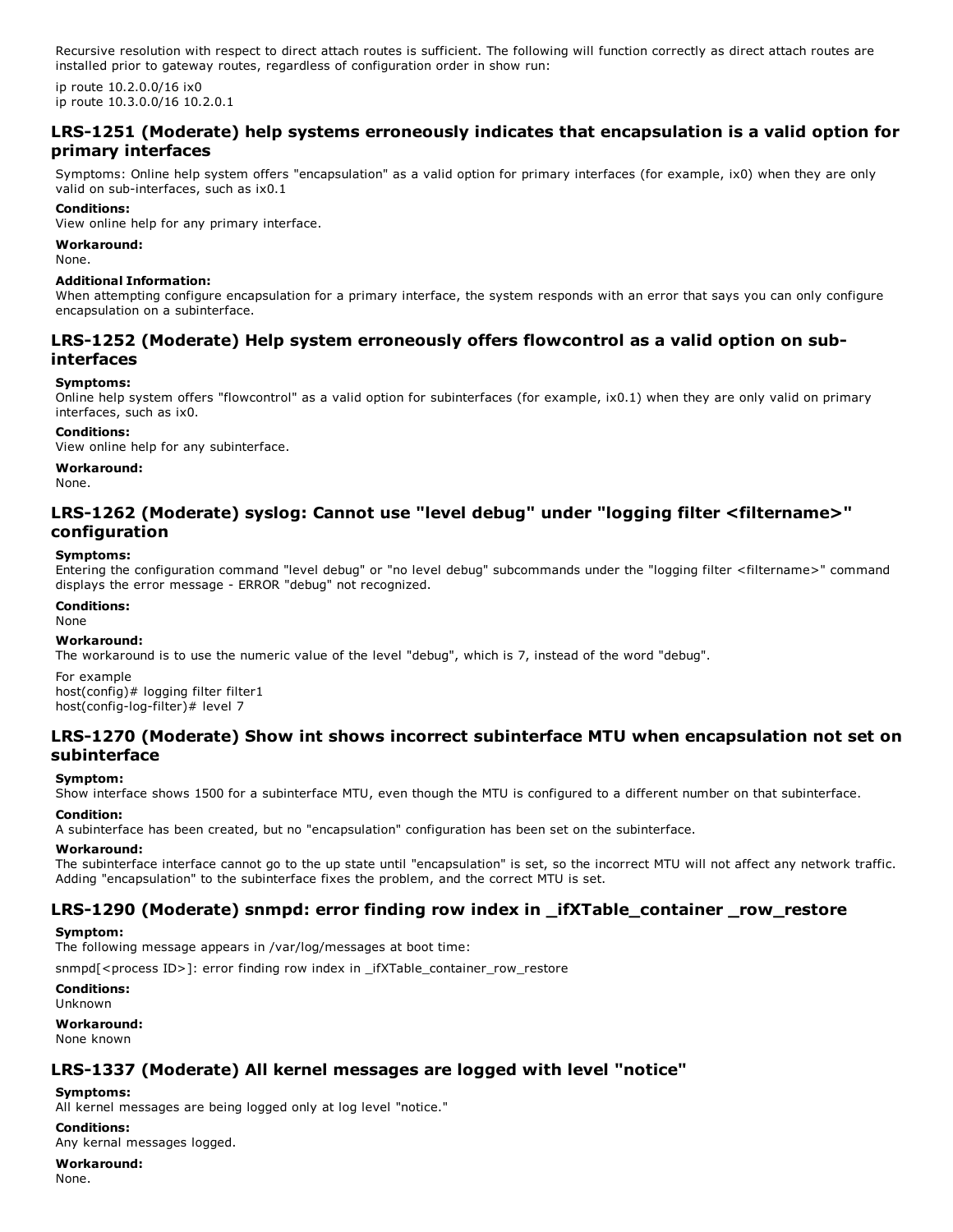### **LRS1338 (Moderate) Sent multicast/broadcast packets are not being counted for VLAN sub interfaces**

### **Symptom:**

The sent multicast/broadcast statistic is not incrementing for VLAN subinterfaces.

#### **Condition:**

System configured for VLAN subinterfaces

#### **Workaround:**

None.

### **LRS1359 (Moderate) SNMP: Internal error: Path not found message when enabling SNMP on an IP address**

#### **Symptom:**

Configuring snmpserver to listen on an IP address displays the error message: "ERROR: Unable to enable snmp agent on udpv4 <ipaddr>Internal error: Path not found" in the CLI.

#### **Condition:**

#### System configured to use SNMP.

Two Iros-shell sessions need to be active, and one deletes the snmp-server configuration using "no snmp-server", while the second one is in the "snmp-server" configuration mode.

### **Workaround:**

None.

#### **Additional Information:**

Modifying the same config at the same time from two different lros-shell sessions is discouraged.

### **LRS1371 (Moderate) SNMP server listens on default UDP port on all IPv4enabled interfaces when not configured**

#### **Symptoms:**

The system is listening on the default SNMP UDP port (161) on all IPv4-enabled interfaces, even though snmp-server is not configured.

#### **Conditions:**

No snmp-server configuration is present in the running-config.

#### **Workaround:**

None.

#### **Additional information:**

Although the SNMP server is listening on the ports, the default snmp-server configuration does not have any community strings configured, so no SNMP queries will be accepted by the SNMP server. All incoming SNMP packets will be dropped by the SNMP server.

### **LRS1390 (Moderate) Routes can be removed that are not in the running configuration**

#### **Symptom:**

Users can remove a route that is not in the current running configuration if they specify the interface that the gateway of the route is configured on. For example the route is configured with "ip route 192.168.1.0/24 192.168.2.1" but can be removed with "no ip route 192.168.1.0/24 ix0".

#### **Condition:**

System configured for static routes with IP address gateways.

#### **Workaround:**

None. Take care when removing routes with the gateway.

### **LRS1392 (Moderate) Emulex: Show interface shows Autospeed instead of actual negotiated speed**

## **Symptom:**

Show interface output shows "Auto-speed" instead of the negotiated speed for oce interfaces.

#### **Condition:**

System running on a host with Emulex NICs that use the ocenet driver.

#### **Workaround:**

None

#### **Additional Information:**

You can verify the speed of the link by checking the interface of the device the system is connected to. For example, by using the "show interface" command on Cisco or Arista switches.

### **LRS1407 (Moderate) Show interface does not show configured IP addresses**

#### **Symptom:**

The show interface command does not show IP addresses that are configured on the interface.

#### **Conditions:**

This may occur after configuring two IP addresses that are in the same IP subnet on the interface.

#### **Workaround:**

Remove IP addresses from the interface such that no two IP addresses configured on the interface are in the same IP subnet. Save the configuration and reload the system.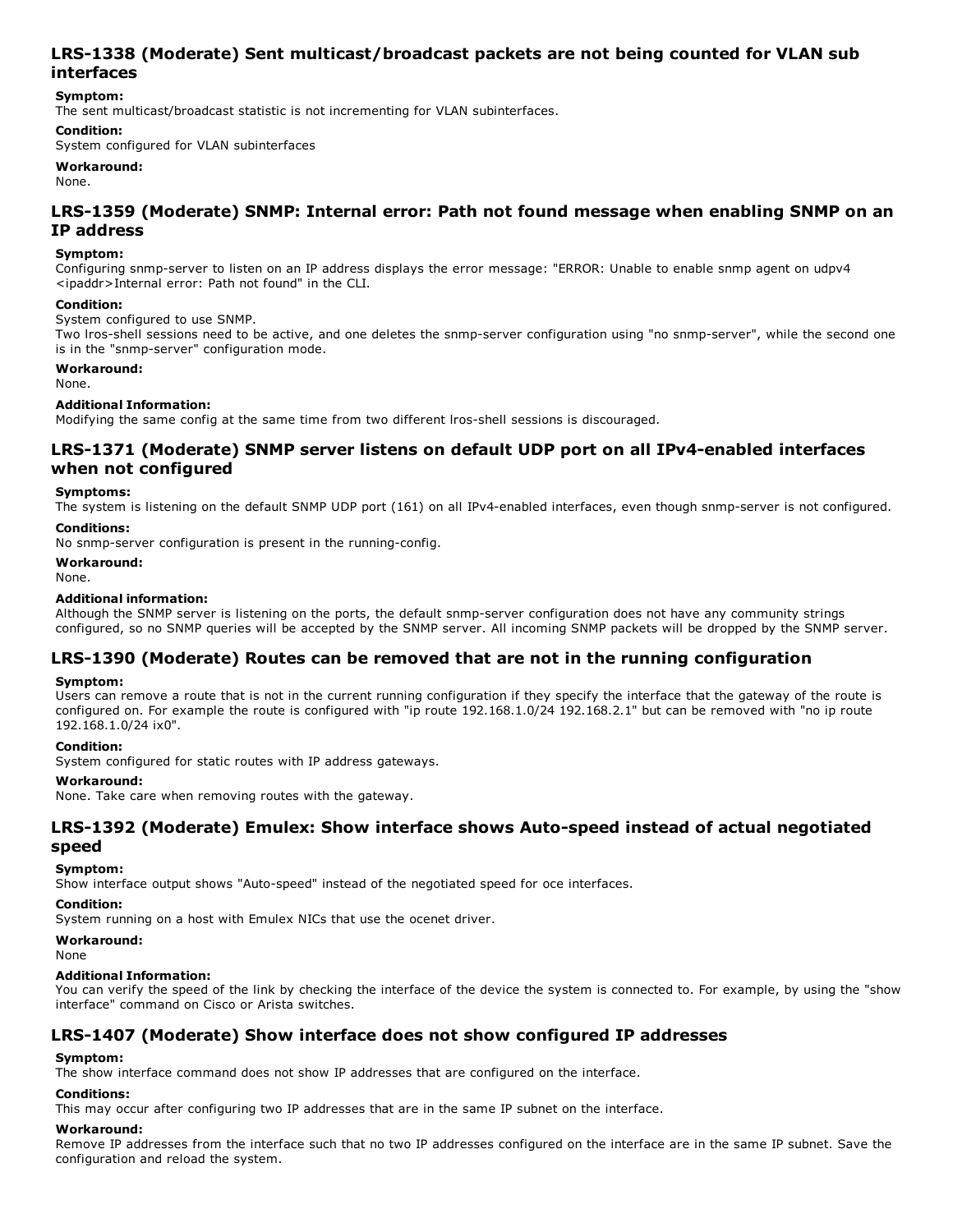### **LRS1432 (Moderate) Real Server URL hash does not recompute upon server address change**

#### **Symptoms:**

URLs may get hashed inconsistently to different real servers.

#### **Conditions:**

If the IP address or port of a real server is changed, the load balancer does not immediately update the hashing algorithm with that change. So the particular server that any given URL hashes to may differ between load balancer processes, if any process has terminated and restarted since the IP address or port change. Also, a reboot of the system after the IP address or port change may also cause the URLs to hash to different servers.

#### **Workaround:**

None.

### **LRS1449 (Moderate) OCE interfaces support a maximum of 64 VLANs**

#### **Symptom:**

Configuring more than 64 interfaces with VLANs results in additional interfaces that do not pass traffic, and the following logs are seen in the /var/log/messages file"

'kernel: ocenet register\_vlan: port=0, too many vlans=65326'

#### **Condition:**

System running on a server with Emulex interface cards.

#### **Workaround:**

None. The current limit on the number of supported VLAN interfaces is 64.

### **LRS1450 (Moderate) HTTP CONNECT statistics should be displayed as part of "show realserver <server> statistics"**

#### **Symptoms:**

HTTP CONNECT statistics do not show in "show real-server <servername> statistics [detailed]" output.

**Conditions**

### None.

#### **Workaround:**

There is no workaround to view real server-specific statistics.

In version 1.6.x, use "show load-balancer statistics detailed" and in version 2.x, use "show proxy statistics detailed" to see all the aggregated HTTP CONNECT statistics.

### **LRS1472 (Moderate) VLAN interfaces have intermittent connectivity after initial configuration**

#### **Symptom:**

Intermittent network connectivity after configuring VLAN interfaces.

#### **Condition:**

System configured for VLAN interfaces.

#### **Workaround:**

None. The condition appears to resolve itself after approximately 45 seconds.

### **LRS1481 (Moderate) BCE interfaces take 34 seconds to come up after down/up**

#### **Symptom**

BCE interfaces take 3-4 seconds to become active after enabling them (no shutdown).

### **Condition**

### None.

### **Workaround**

None. Interfaces will come up after 3-4 seconds.

### **LRS1482 (Moderate) Error setting /app/lb\_http/rserver/rs1/hmonitor/h1/status: Internal error: Path not found**

#### **Symptom**

The message "Error setting /app/lb\_http/rserver/rs1/hmonitor/h1/status: Internal error: Path not found" is seen in the logs if a health monitor probe receives connection refused.

#### **Condition**

System configured for health monitor, and the real server refuses the connection.

#### **Workaround**

None.

### **LRS1523 (Moderate) virtualip HTTP response 5xx statistics inconsistent with total number of responses sent**

#### **Symptoms:**

The virtual IP statistics for 5XX errors and total responses may be inconsistent with one another. These statistics can be viewed with the "show virtual-ip <name> statistics" command.

#### **Conditions:**

Certain errors in HTTP responses received from a real server may cause the counters to be updated incorrectly.

#### **Workaround:**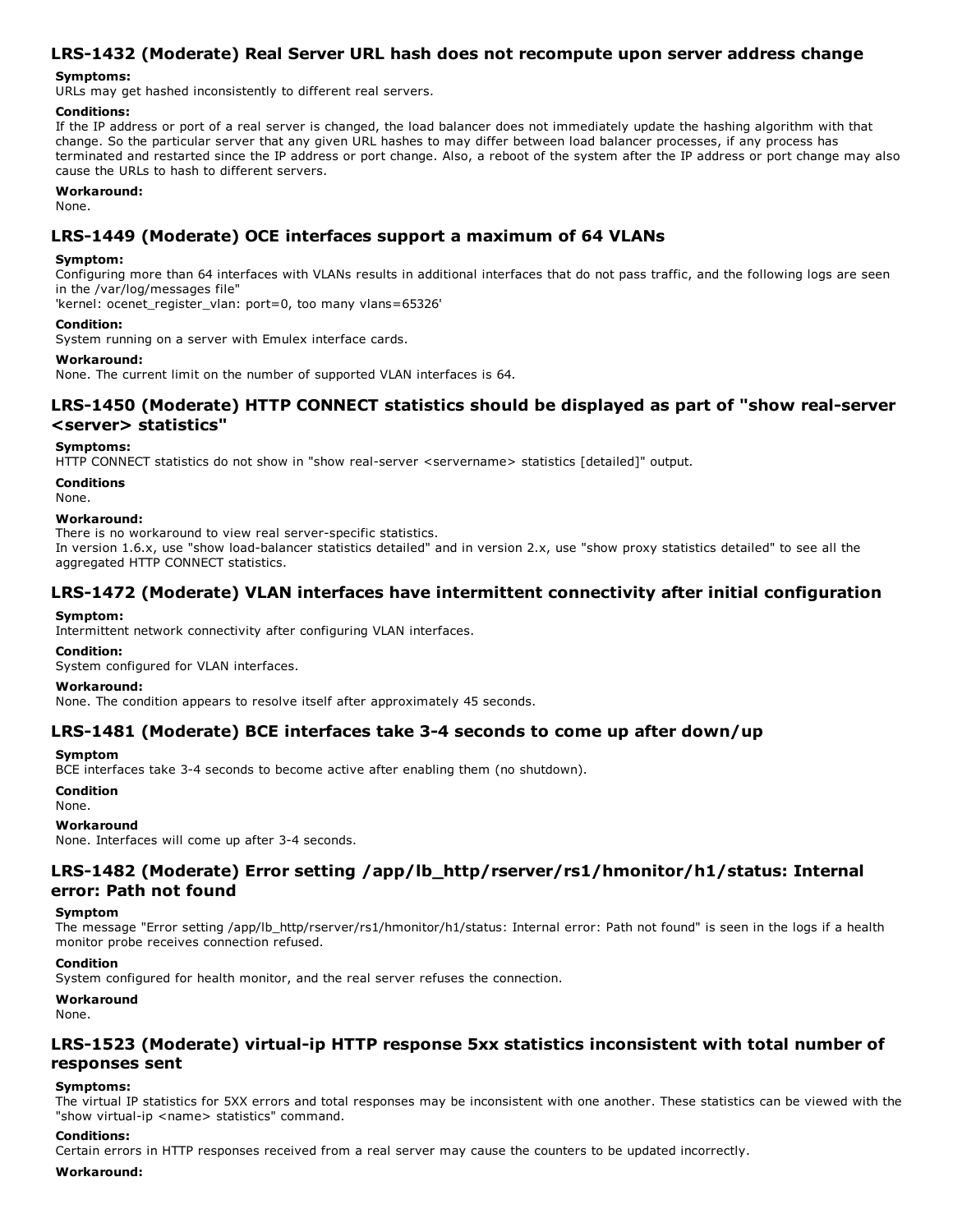#### None.

### **LRS1558 (Moderate) Cannot use CTRL+Z to exit config mode while entering a pemformat certificate**

### **Symptom:**

Pressing the CTRL+Z keys to exit configuration mode while entering a PEM format certificate or key does not exit the configuration mode.

#### **Condition:**

System with user configuring a PEM format certificate or key.

#### **Workaround:**

Type quit on a line by itself to complete the PEM format command, and then use the CTRL-Z command.

### **LRS1568 (Moderate) Client for SSL termination cannot validate certificate chain more than 9 deep**

#### **Symptom:**

Clients fail to verify certificate chains that are more than nine deep.

#### **Condition:**

System configured for SSL termination with certificate chains that are more than nine deep.

#### **Workaround:**

None.

#### **Additional Information:**

The curl command shows the following error message: SSL certificate verify result: unable to get local issuer certificate (20).

### **LRS1647 (Moderate) Strings are not quoted in the configuration prompt for submodes**

#### **Symptom:**

Strings that were quoted in the configuration are not quoted in the sub-mode configuration prompt.

#### **Condition:**

Configuration of commands that use quoted strings for their sub-configuration mode commands.

#### **Workaround:**

None.

Example Output:

host-1-11(config)# health-monitor "Test H M" host-1-11(config-hmonitor:Test H M)#

### **LRS1658 (Moderate) System may send duplicate TCP ACK packets in some circumstances**

#### **Symptom:**

The system may send a duplicate and unnecessary TCP ACK packet in some rare cases.

#### **Conditions:**

Triggering conditions are unknown, but appear to be rare.

#### **Workaround:**

None known.

### **LRS1698 (Moderate) SSL Profile shows RC4MD5 twice**

#### **Symptom:**

After entering an OpenSSL cipher string of RC4-MD5, it is shown twice is the ordered cipher list section of the show ssl profile <profile> command.

#### **Condition:**

System configured for SSL profiles that use the OpenSSL cipher string RC4-MD5.

#### **Workaround:**

None.

### **LRS1699 (Moderate) SSL Version list is shown as <none> default in the output of show ssl profile**

#### **Symptom:**

The output of the show ssl profile <profile> command shows the SSL version list as none. No option currently exists to modify the supported SSL protocol versions allowed.

#### **Condition:**

An SSL profile has been configured.

#### **Workaround:**

None needed. The information shown in the show command is extraneous.

### **LRS1702 (Moderate) Health monitor cannot be removed from a realserver if it is using a base that includes the health monitor**

#### **Symptom:**

There is no configuration command to disable health monitoring from a real server if the real server has inherited its health monitor configuration from a real server base.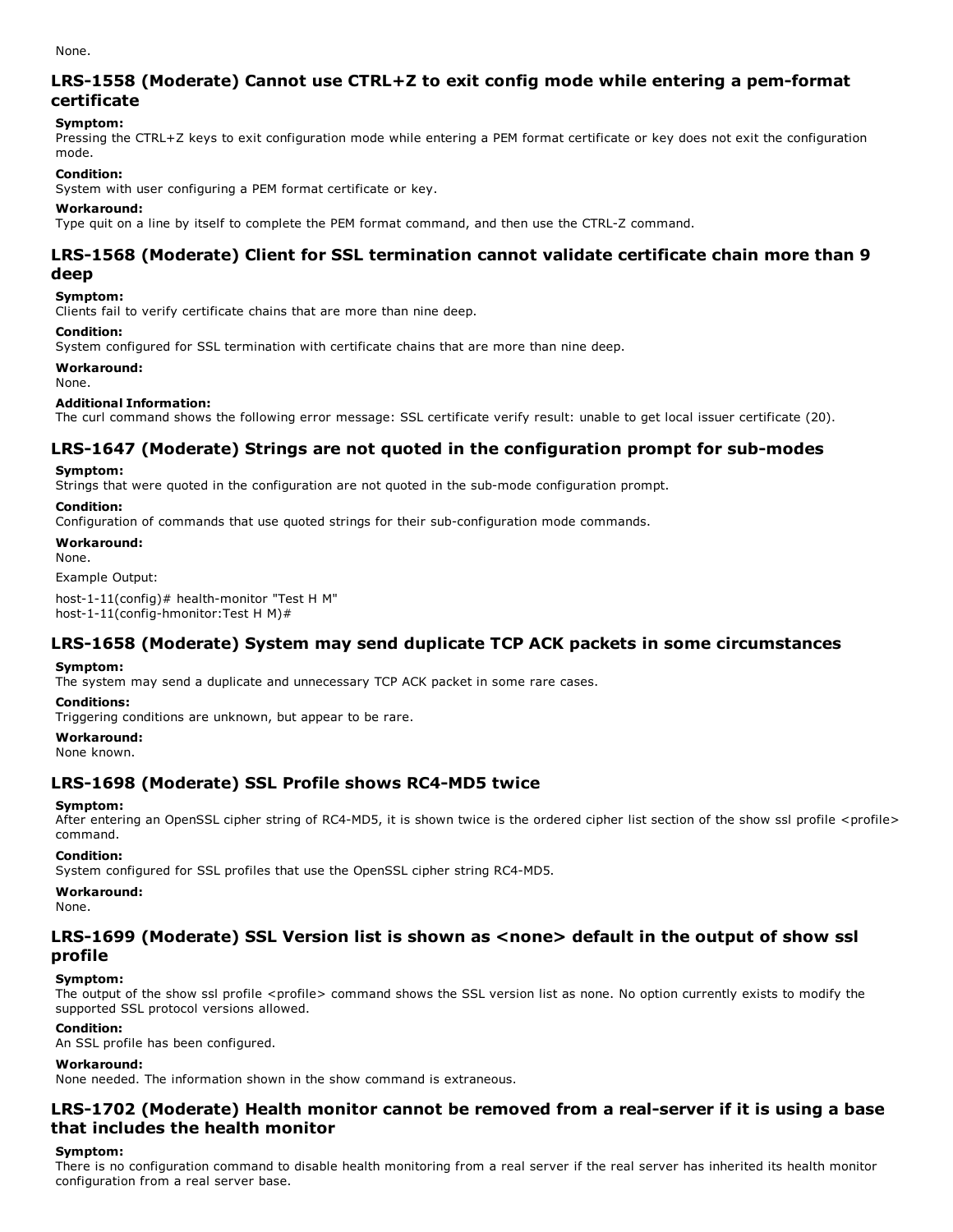#### **Condition:**

System configured with health monitoring that is attached to real servers via bases.

#### **Workaround:**

The base must be removed from the real server to remove the health monitor. If this is done, all configuration from the base must be added to the real server (except the health monitor) to ensure it has the same configuration as the other real servers.

### **LRS1706 (Moderate) Ejecting root filesystem may panic the kernel**

#### **Symptom:**

Kernel panics after forcibly removing the media containing the root filesystem. For example, removing the USB drive, ejecting a CD ROM, or unmounting virtual media.

#### **Conditions:**

Removing the media containing the root filesystem.

#### Work Around:

Shut down the system first, and then remove the media containing the root filesystem.

### **LRS1755 (Moderate) VLAN interface shows zeros for MAC address**

#### **Symptom:**

Show interface shows all zeros for the MAC address for a VLAN subinterface.

#### **Conditions:**

Subinterface configured on a physical interface and no "encapsulation" is set on the subinterface.

#### **Workaround:**

The MAC address may be found on the physical interface associated with the subinterface. The MAC address will also be correct after the encapsulation is set on the subinterface.

### **LRS1760 (Moderate) Kernel waits indefinitely to flush data when the remote connection advertises a 0 TCP window.**

#### **Symptoms:**

Connections that should be closed show in the ESTABLISHED state and continuously attempt to flush with no timeout, even if a response timeout is set.

#### **Conditions:**

The remote side of a TCP connection indefinitely advertises a 0 TCP window, and there is data pending in the kernel.

#### **Workaround:**

None.

### **LRS1767 (Moderate) Interface MTU change may result in traffic sent to wrong interface briefly**

#### **Symptom:**

For a very short window of time, IP traffic flowing through or originating from the system may forward out the wrong interface.

#### **Conditions:**

The MTU configuration for any interface on the system is changed by the administrator.

**Workaround:**

None.

#### **Additional Information:**

When the MTU for an interface changes, all static IP routes are cleared and re-added automatically. Because forwarding of IP traffic is not disabled during this time, the order in which the routes are cleared and re-added may allow IP packets to forward to a less specific route (such as the default route) than they should.

### **LRS1774 (Moderate) Health monitor of HTTPS real servers behaves poorly for more than 1,000 servers**

#### **Symptom:**

Real servers are are intermittently marked down and back up when there are no actual problems with the real servers.

#### **Condition:**

Health monitoring is configured to monitor a large number of HTTPS real servers, or the real servers are using large key sizes.

#### **Workaround:**

Increase the health monitor interval and timeout values. For example, 20-second interval and 3-second timeout.

#### **Additional Information:**

With 1,024 bit RSA keys, the health monitor has been successfully tested to 1,000 servers using the default interval and timeout. With larger key sizes, the health monitor will not be able to monitor as many servers without reducing interval and timeout values.

### **LRS1790 (Moderate) Performance degradation with repeated add/remove of HTTP strip header configuration**

#### **Symptom:**

HTTP connections per second performance drops by up to about 5%.

#### **Conditions:**

Repeated addition and removal of multiple different "strip-request-header" header names.

#### **Workaround:**

Removal and re-creation of virtual server or periodic reload of device.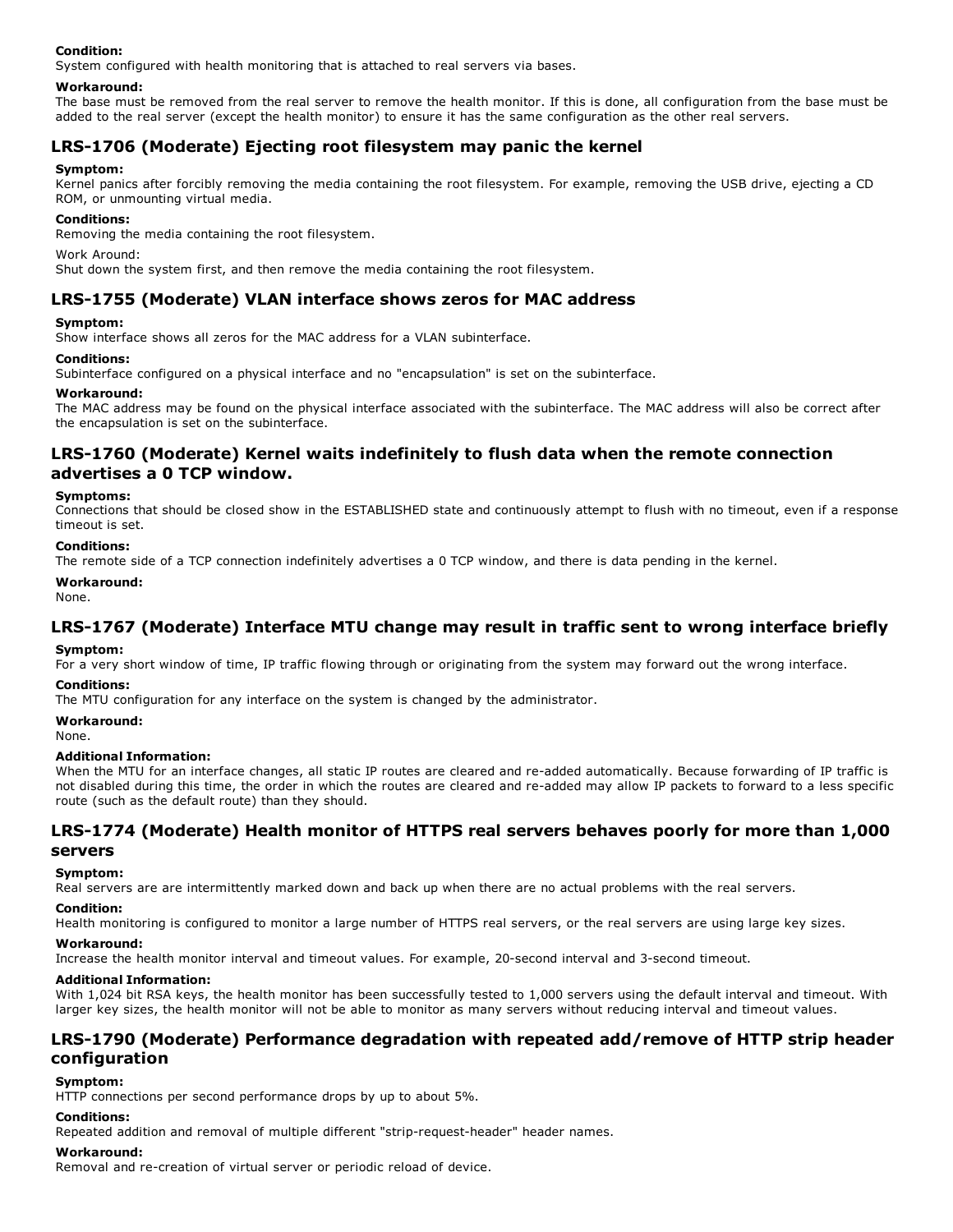#### **Additional information:**

This issue only occurs when using many different header names. Addition and removal of a small set of the same header names does not cause performance degredation.

### **LRS1838 (Moderate) CARP: unexpected errors in client traffic after forcing CARP failover**

#### **Symptoms:**

HTTP clients may see errors for a short time after a CARP failover.

#### **Conditions:**

Two or more systems configured together in a CARP group, and then failure of the master of that CARP group, so that a backup system takes over.

#### **Workaround:**

None known.

#### **Additional information:**

Some client errors due to connection loss are expected during a CARP failover, but the errors may continue for a short time period longer than expected.

#### **LRS1857 (Moderate) Warning messages from commands may be repetitive**

#### **Symptom:**

In response to a shell command, many repetitive warning messages appear.

#### **Conditions:**

The user executes a shell command, which produces a large quantity of warning messages.

#### **Workaround:**

None.

### **LRS1870 (Moderate) CARP: group should be automatically removed when all carp commands are removed from interface subconfig**

#### **Symptoms:**

The "show carp" command displays CARP groups attached to an interface even after removing all CARP configuration for that group.

#### **Conditions:**

A CARP group was configured on an interface and then each individual CARP configuration was removed from that group.

#### **Workaround:**

Manually remove CARP group via: "no carp <group>".

### **LRS1891 (Moderate) CLI: parser needs strict text matching when using 'no' to remove config Symptom:**

Some CLI commands ignore arguments when using the "no" form of the command to remove configuration from the device.

#### **Conditions:**

Administrator issues a command in the form of "no <command> <keyword> <ignored text>"

#### **Workaround:**

None

### **LRS1953 (Moderate) login\_getclass message on boot**

#### **Symptoms:**

The following message appears at system boot time: init: login\_getclass: unknown class 'daemon'

#### **Conditions:**

No additional conditions required.

#### **Workaround:**

None known.

#### **Additional information:**

This message appears to have no effect on the correct operation of the system.

### **LRS1954 (Moderate) Device asks to save configuration when no configuration changes have been made**

#### **Symptom:**

After booting a system and making no configuration changes, then doing a reload, install, or upgrade, the system may say that configuration changes have been made and ask if you want to save those changes.

#### **Conditions:**

None required,

#### **Workaround:**

None known.

#### **Additional information:**

In the LROS shell, the current differences between the running-config and startup-config can be viewed with 'show running-config diff'. This shows those items that the system has determined are changes and are in need of saving.

### **LRS1961 (Moderate) In "netstat r" output, the "Netif" column is too narrow**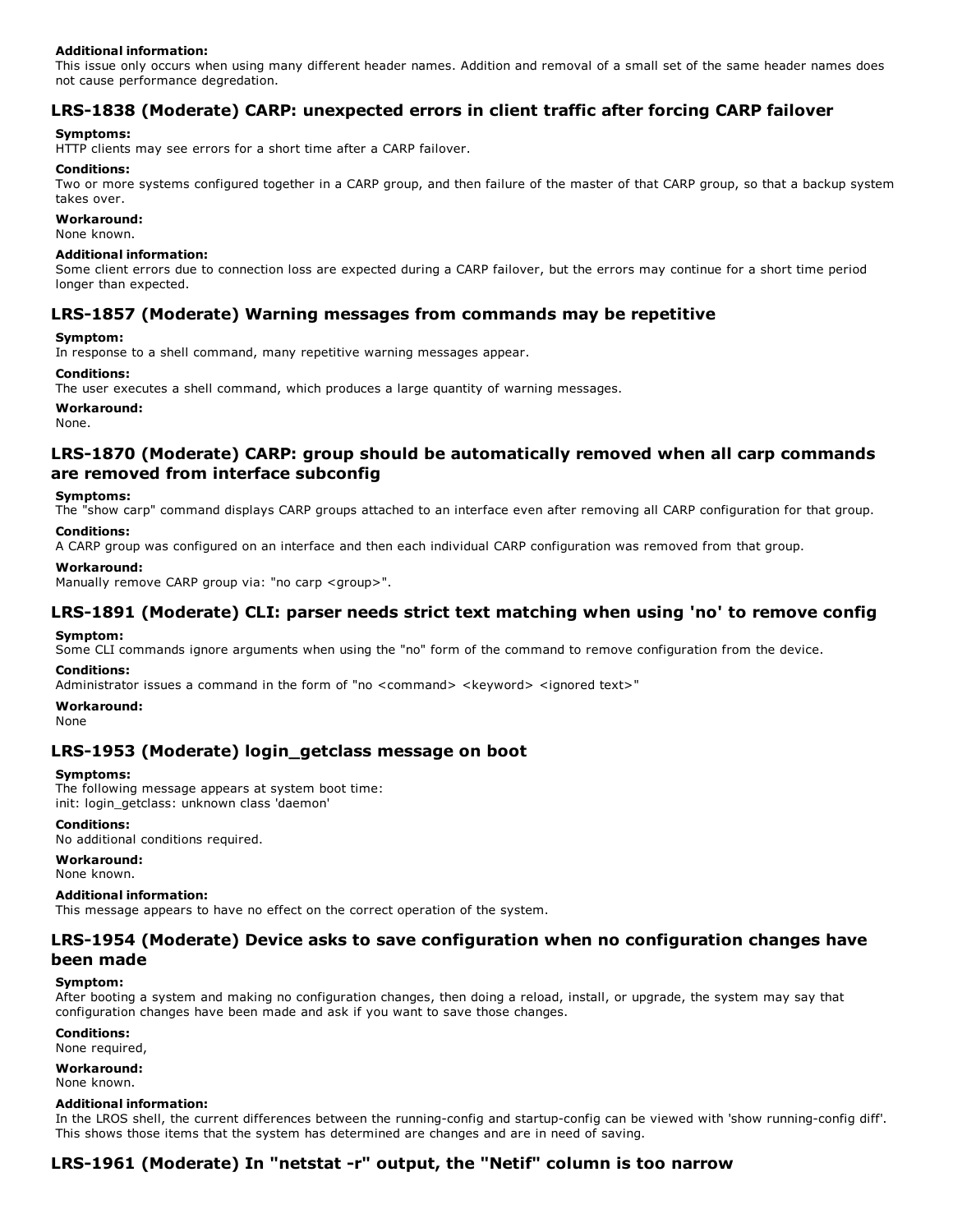#### **Symptoms:**

The "netstat -r" command (used to show network routes) uses fixed-width columns in its output. The column showing the network interface name associated with each route is limited to six characters. If a route goes out a network interface with a name longer than six characters, the network name will be truncated, and only the first six characters will show up.

#### **Conditions:**

This is only a problem when a system has network interface names longer than six characters.

#### **Workaround:**

Use network interface names that are six characters or shorter, or ensure that the first six characters of the interface names are unique.

#### **Additional Information:**

No harm is done beyond confusion in the output of 'netstat -r'. Specifically, routing still works correctly with long interface names.

### **LRS1979 (Moderate) System may take 60 seconds to gain a performance benefit from reducing real-server max-connections**

#### **Symptoms:**

A change to real server max-connections may take more than 60 seconds to show meaningful change in overall system performance.

#### **Conditions:**

A change is made to either the real server or real server base max-connections parameter.

**Workaround:**

None known.

#### **Additional information:**

The change to the max-connections parameter takes effect immediately. However, when reducing max-connections, current connections that are open will not be forcibly closed. No new connections will be opened to a real server until its current connection count falls below the max-connections parameter setting. This may be the cause of this issue.

### **LRS1987 (Moderate) Performance drop in 1.3.0 when removing and reapplying system configuration using a configuration file**

#### **Symptoms:**

 $\sim$  1K performance drop seen in connections/sec when adding/removing system configuration.

#### **Conditions:**

Add/remove virtual-ip and virtual-server configuration using a configuration file from bash, for example, lros shell --config <somefile>.

#### **Workaround:**

Reboot after non-trivial configuration operations, such as bulk configuration add/remove.

### **LRS2001 (Moderate) Error message in log: mld6\_input: src :: is not linklocal (grp=::)**

#### **Symptom:**

Error messages similar to the following may be seen in the system logs:

```
mld6_input: src :: is not link-local (grp=::)
```
#### **Conditions:**

Unknown.

#### **Workaround:**

None known.

### **LRS2101 (Moderate) IP Fragment stats are maintained inconsistently**

#### **Symptoms:**

The IP fragment statistics (available via sysctl) are not perfectly reliable. The reported numbers are only approximate.

#### **Conditions:**

Using sysctl to view IP fragment statistics.

### **Workaround:**

None.

#### **Additional Information:**

IP fragments are handled correctly, but the statistics about them are counted incorrectly.

### **LRS2106 (Moderate) Setting "service TCP" on a virtual server results in: ERROR: ServiceTypes do not match**

#### **Symptoms:**

Setting "service tcp" on a virtual server fails with error "ERROR: ServiceTypes do not match".

#### **Conditions:**

The virtual server has a virtual IP or real server attached to it that is of type "service http" and is online ("admin-status online").

#### **Workaround:**

Set "admin-status offline" on all attached real servers and virtual IPs before setting "service tcp" on the virtual server.

### **LRS2111 (Moderate) When configuration objects are entered into the configuration, they should show their default to be of type http.**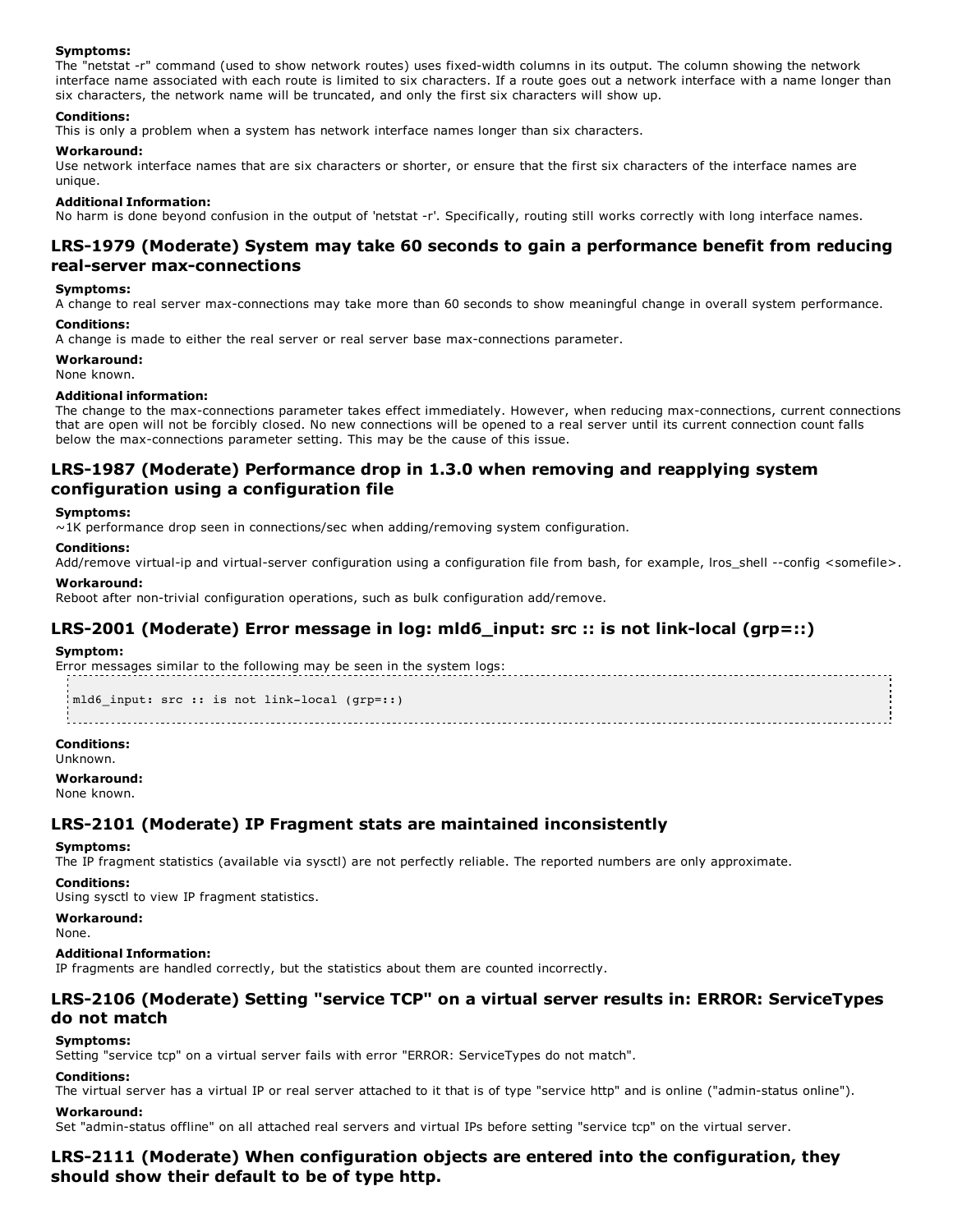#### **Symptom:**

After entering a real-server, virtual-server, or virtual-ip command the service type is not shown in the configuration.

#### **Condition:**

System configured with real-server, virtual-server, or virtual-ip commands with no options.

#### **Workaround:**

Manually use the "service http" command, which is the default service type.

### **LRS2309 (Moderate) Plugging in a USB DVD drive may cause a kernel panic**

#### **Symptom:**

Kernel panic after inserting a USB DVD drive into a running system.

#### **Condition:**

Inserting a USB DVD drive into a running system.

#### **Workaround:**

None. Remove USB DVD drive and reboot the system.

### **LRS2322 (Moderate) Request idle timeout and response timeout only take effect after the currently in flight request completes or the prior timer expires.**

#### **Symptoms:**

Certain requests and responses fail to honor the request and response idle timeouts.

#### **Conditions:**

The timeouts were modified after the request was issued/response initiated.

#### **Workaround:**

None.

### **LRS2327 (Moderate) Real servers are not shown in virtual server output even if attached with a real server group**

#### **Symptom:**

Real servers are shown as "<none>" in the output of "show virtual-server <vserver>" if attached using real server group.

#### **Condition:**

System configured for virtual servers that have real server groups attached to them.

#### **Workaround:**

Use the "show real-server group" command to see which real servers are attached.

### **LRS2348 (Moderate) Virtual IP addresses with same IP/port are allowed to be admin status online at the same time.**

#### **Symptom:**

Configuring a second virtual IP with the same IP/port as an existing virtual IP is allowed by the system.

**Condition:**

#### None.

#### **Workaround:**

None. Ensure that you are not configuring duplicate virtual IP entries.

### **LRS-2374** (Moderate) Service tcp virtual-servers show url-hash as a valid Ib-algorithm

#### **Symptom:**

The "url-hash" is shown as a valid lb-algorithm option when a virtual server is configured as service TCP.

#### **Condition:**

System configured with TCP virtual servers.

#### **Workaround:**

None. An error message displays if you configure "url-hash" as the lb-algorithm for a TCP virtual server.

#### **LRS2375 (Moderate) Real server maxconnections is not working**

#### **Symptom:**

Connections to the real server exceed the number configured by max-connections for the real server.

#### **Condition:** System configured with TCP real servers.

#### **Workaround:**

None. This is due to the number of load balancing processes that the system is running. The number of connections will not exceed the number of configured max-connections plus the number of load-balancing (version  $1.6.x$ ) or proxy (version  $2.x$ ) processes.

### **LRS2377 (Moderate) Actual open connections may be higher than configured real server maxconnections**

#### **Symptoms:**

The number of open connections to a real server may be higher than the configured value for max-connections on the real server.

#### **Conditions:**

The system is configured for load balancing, max-connections is configured on a real server, and max-connections is not an even multiple of the value for 'load-balancer processes' (version  $1.6.x$ ) or 'proxy processes' (version  $2.x$ ).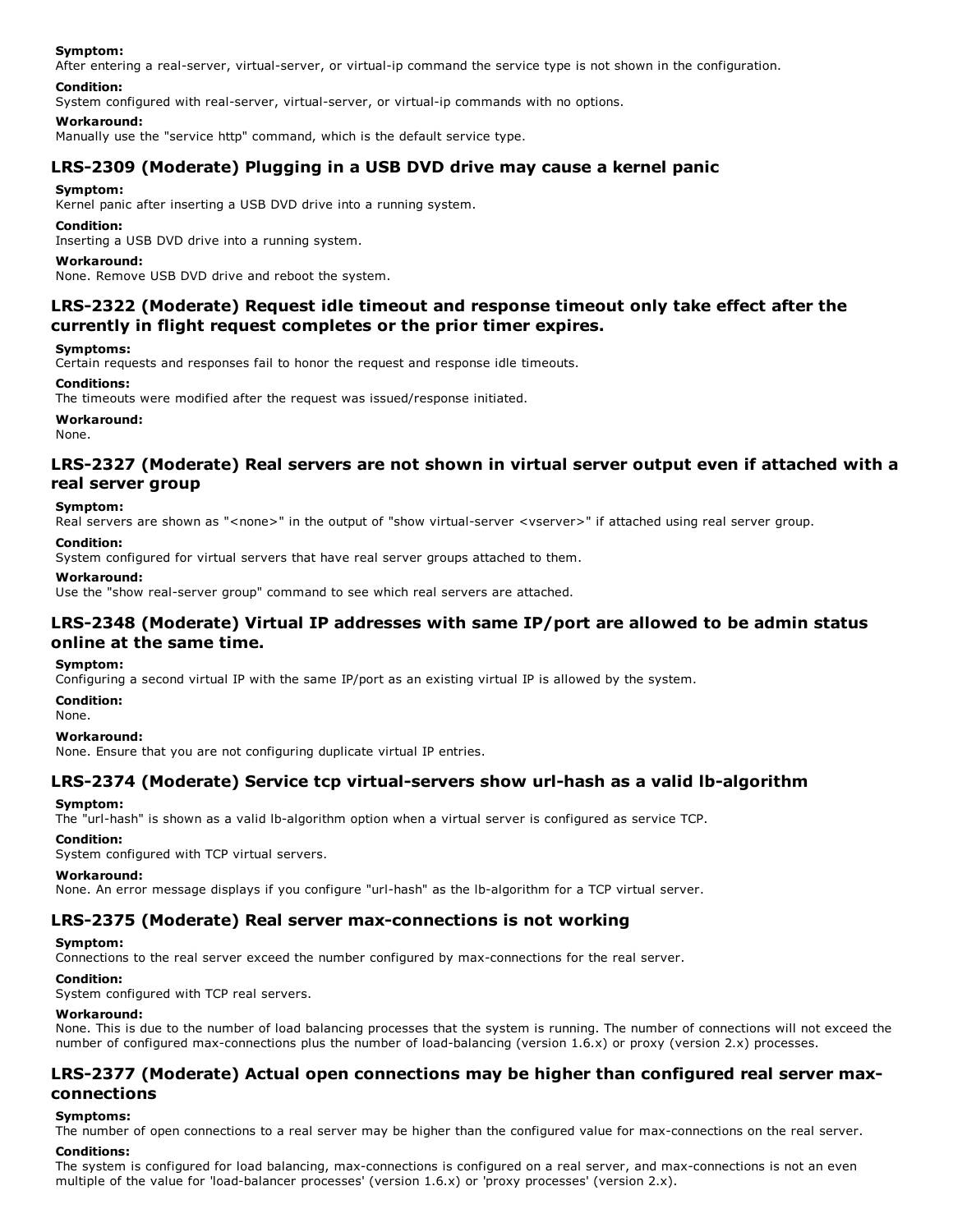#### **Workaround:**

Set max-connections to an even multiple of the value for load-balancer processes (version 1.6.x) or proxy processes (version 2.x).

#### **Additional information:**

Each load balancer data path process in the system is able to open a number of connections to each real server. The number that each process can open is the value of max-connections for that real server divided by the number of load balancer or proxy processes, rounded up to the nearest integer. This can result in the load balancer opening a few additional connections to each real server.

### **LRS2384 (Moderate) IP Filter: show ip filterlist brief does not show correct number for Compiled Rules**

#### **Symptoms:**

Incorrect value displayed for Compiled Rules.

#### **Conditions:**

Compiled Rules is 2 greater than the true number of rules in an ip filter-list.

#### **Workaround:**

Automated tools will need to subtract 2 from the Compiled Rules value.

### **LRS2521 (Moderate) ERROR: Unable to create data directory /home/linerate/data: Error 256: mkdir: /home/linerate/data: No such file or directory**

#### **Symptom:**

The error message "LROS: ERROR: Unable to create data directory /home/linerate/data: Error 256: mkdir: /home/linerate/data: No such file or directory" is seen in /var/log/messages after boot up.

**Condition:**

None.

#### **Workaround:**

None.

### **LRS2652 (Moderate) clientipheader does not accept all characters, even if they are quoted properly.**

### **Symptoms:**

The client-ip-header command (service HTTP setting for a virtual server) does not accept all characters, even when surrounded by double quotes.

#### **Conditions:**

Enter characters that are not legal for a Word parameter type, surrounded by quotes, in the client-ip-header command.

#### **Workaround:**

Use only legal characters for a Word parameter type (upper and lower case letters, digits, dashes, and periods).

### **LRS2663 (Moderate) Process manager needs a mechanism to attempt to restart a process (that died unexpectedly) more than once if necessary**

#### **Symptoms:**

The total number of load balancer data path processes (Ib http processes) that is running on the system is less than the number configured. Also, messages similar to the following will be present in the system logs: LROS: ProcManager: unable to restart lb\_http

#### **Conditions:**

System is configured for load balancing and one or more load balancer data path processes have died for any reason.

#### **Workaround:**

None known.

### **LRS2669 (Moderate) Log message: WARNING: / was not properly dismounted**

#### **Symptoms:**

Messages similar to the following may be seen in the system logs at boot time: Trying to mount root from ufs:ufs/LROS5210b4a3e7349f3rootfs WARNING: / was not properly dismounted WARNING: / was not properly dismounted

#### **Conditions:**

System has been rebooted. This may be specific to a reboot after the upgrade command.

#### **Workaround:**

None known.

### **LRS2676 (Moderate) REST: PUT to create multiple virtualip interfaces doesn't return error message**

### **Symptom:**

Creation of configuration fails but no error is returned from the REST API.

#### **Conditions:**

POST or PUT a JSON object containing multiple nodes.

#### **Workaround:**

Multi-node JSON objects are not currently supported. The JSON must be subdivided to create or update a single node at a time.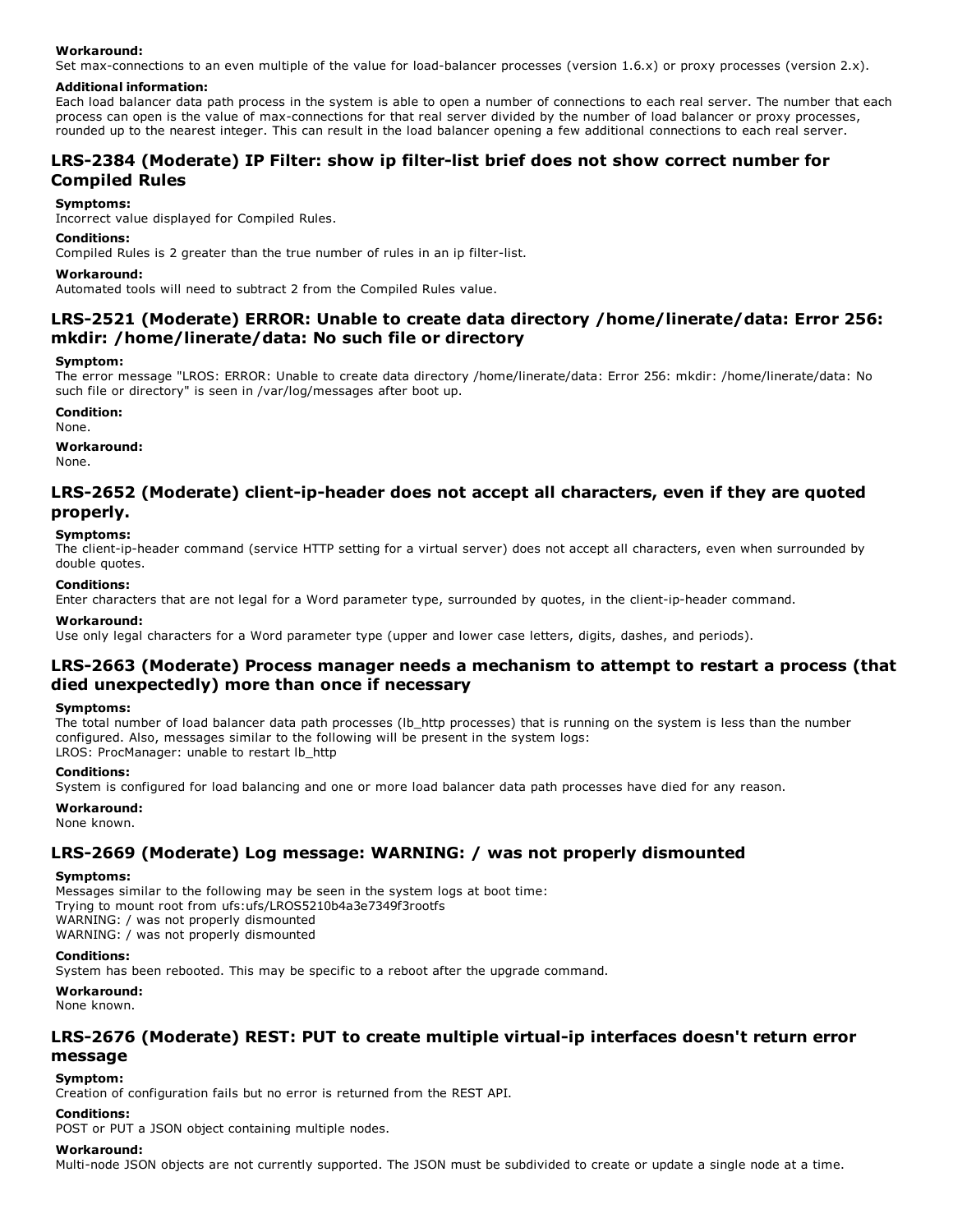### **LRS2744 (Moderate) The GUI does not support browserbased navigation (navigating through current session using the browser's Back and Forward buttons)**

#### **Symptom:**

System does not allow navigation within the application using standard browser Back and Forward buttons. Clicking the browser's Back or Forward button may exit the GUI.

#### **Condition:**

Clicking the browser's Back or Forward button.

#### **Workaround:**

Use the filter strip to control navigation. Deleting a filter item in the filter strip will restore the previous view, similar to clicking a browser Back button.

### **LRS2765 (Moderate) libs/uiproto/client.cc(45): Throw in function void lrs::uiproto::UIProtoClient::connect()**

#### **Symptom:**

Exception when applying an SSL profile base with a very long name to an SSL profile.

#### **Condition:**

System configured with SSL profiles that use SSL profile bases with very long names (greater than 256 characters).

#### **Workaround:**

Use a name for the SSL profile base that is less than 256 characters.

### **LRS2798 (Moderate) REST: controller disconnected unexpectedly when sending 99 MB JSON object**

### **Symptom:**

Controller failure in REST API during PUT or POST operation.

#### **Conditions:**

Send a valid JSON object containing a very large data field in the object.

#### **Workaround:**

Client is required limit size of JSON objects. Reasonable object size is <10 MB.

### **LRS2800 (Moderate) REST: server returns 500 with no response content**

#### **Symptom:**

HTTP response code 500 in REST request when attempting to create a virtual IP.

#### **Conditions:**

Badly formatted JSON object send in POST request.

#### **Workaround:**

None.

#### **Additional Information:**

REST is expected to return a meaningful error code and description in response to a malformed request.

### **LRS2819 (Moderate) LROS: netstat command fails occasionally with memory allocation error**

#### **Symptom:**

Using netstat command from bash prompt returns the following error: "netstat: sysctl: net.inet.tcp.pcblist: Cannot allocate memory"

#### **Conditions:**

System is under moderate to heavy load, resulting in low free memory available

#### **Workaround:**

This is a transient issue while the system is under load and does not affect data traffic. Retry the command.

### **LRS2840 (Moderate) CLI says token "is ambiguous" on syntax errors**

### **Symptom:**

CLI says some errors are due to ambiguous input when they are actually due to syntax errors.

### **Conditions:**

A CLI command is entered that contains a variable (like <WORD> or <INTEGER> ). The command as entered has a syntax error: the incorrect type of variable is entered (for instance, a string is entered when only a word is allowed, or a word is entered when only an integer is allowed).

### **Workaround:**

Enter a command with the proper syntax. Use '?' to for help, to know what types of variables are allowed in the command you are entering.

### **LRS2855 (Moderate) When removing an SSL profile, system should warn if it is in use by configuration objects**

#### **Symptom:**

No warning message when removing an SSL profile that is in use.

### **Condition:**

System configured with objects that have SSL profiles attached to them.

#### **Workaround:**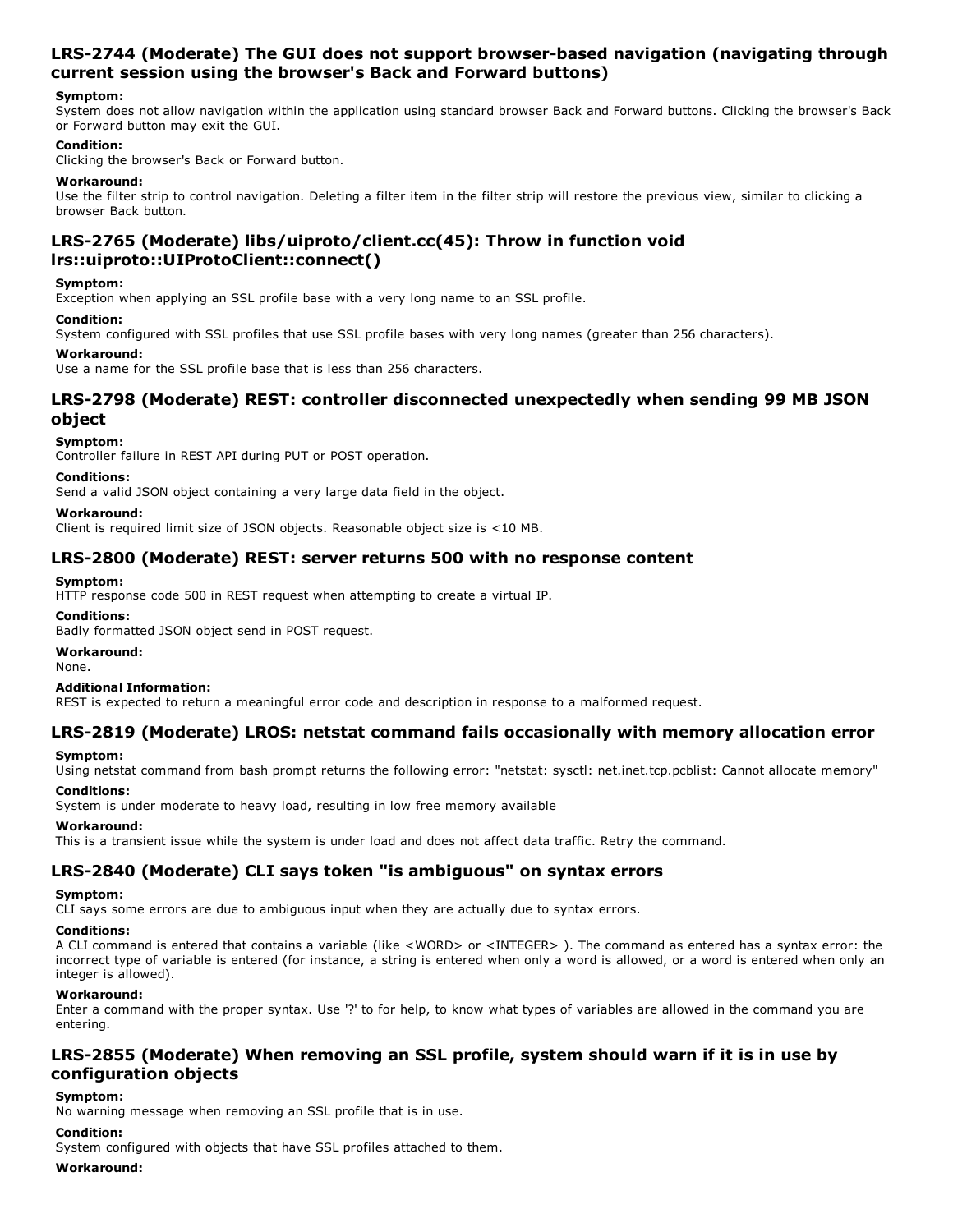### **LRS2900 (Moderate) Error when running show command on SSL profile with long name**

#### **Symptoms:**

Running 'show ssl profile <ssl-profile-name>' on an SSL profile with a name longer than 245 characters results in an error message similar to the one below:

... Ordered cipher list ERROR: Unable to retrieve data from controller: Path: <ssl-profile-name>/cipherNameList

Also, messages similar to the following will be present in the system logs: Caught exception getting cipherNameList

#### **Conditions:**

System is configured with an SSL profile with a name longer than 245 characters.

#### **Workaround:**

Configure SSL profile with names that are 245 characters or less.

### **LRS2920 (Moderate) "show debug sysdb value <name>" with bad path exits shell**

#### **Symptoms:**

Shell unexpectedly exits after executing "show debug sysdb value <name>", with the following message:

host-name# show debug sysdb value "/app"

ERROR: Exiting on exception: libs/uiproto/lrs/uiproto/client.tcc(122): Throw in function std::string lrs::uiproto::UIProtoClient::getAsString(const std::string&, bool, double)

Dynamic exception type: boost::exception\_detail::clone\_impl<lrs::uiproto::UnhandledType>

std::exception::what: std::exception [lrs::uiproto::tagUIPath\*] = /app [lrs::uiproto::tagObjType\*] = 12 Connection to host-name closed.

### **Conditions:**

Execute "show debug sysdb value" with an non-existant sysdb path

#### **Workaround:**

**Note:** Consider carefully before using this workaround, because this command can have a serious impact on your system. For information about the command discussed below, see

[https://docs.lineratesystems.com/200Release\\_2.0/200CLI\\_Reference\\_Guide/Exec\\_Commands/Show\\_Commands/Show\\_Debug\\_Commands](https://docs.lineratesystems.com/200Release_2.0/200CLI_Reference_Guide/Exec_Commands/Show_Commands/Show_Debug_Commands). Log back into the shell, and only use existing paths with "show debug sysdb value <name>".

#### **Additional Information:**

Some paths will not cause the shell to exit, but instead display the following error:

ERROR: Could not retrieve '/path/that/does/not/exist;

'Get' request failed: ResponseCode: 101 (Internal error: Path not found)

### **LRS2940 (Moderate) REST API: recursive GET query aborts on first errored path**

#### **Symptom:**

A REST API query aborts, and the response message only contains information about path that has an error. The response has no information about all the paths that were successfully queried.

### **Conditions:**

Send a REST API query on a path with the recurse option set, and query results contain errors anywhere in the path hierarchy.

#### **Workaround:**

Construct the query path to exclude any paths that are known to cause errors.

### **LRS2969 (Moderate) Tab completion doesn't print help when 1 keyword and CR are candidates**

#### **Symptom:**

Sometimes triggering Tab completion when the completion is ambiguous doesn't print help.

### **Conditions:**

Type a partial command at the prompt without pressing Enter. Press the Tab key twice to trigger printing help on an ambiguous tab completion. Help is not printed. This must happen at a level where one of the possible command completions is just pressing Enter. The command is a valid command, but it could be extended into a longer command as well, for example by adding "detail".

#### **Workaround:**

Press "?" to get the help manually.

### **LRS2994 (Moderate) Removing a route from the configuration does not remove the route from the system**

#### **Symptoms:**

Removing a route from the config does not remove it from the system. The route is removed from the configuration as indicated by "show run".

#### **Conditions:**

1) Add a route to a network without using zeros (0) in the host portion of the network. For example 3.4.5.6/24 instead of 3.4.5.0/24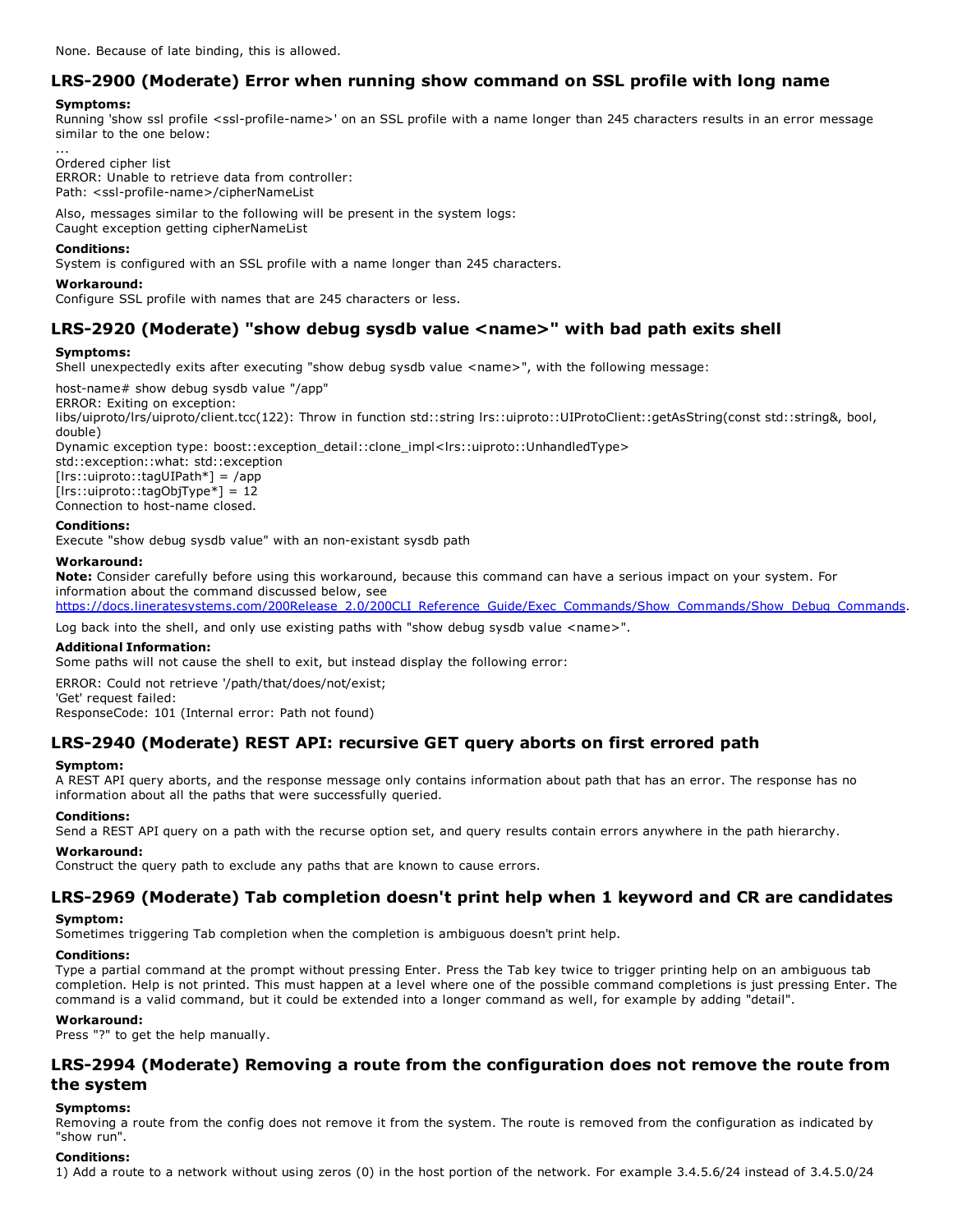2) Remove the route added in #1 from the config. An error message similar to the one described in **LRS** 2993 is generated, but the route to the 3.4.5.0/24 net is not removed from the system. This can be verified either using netstat or by pinging a host on the 3.4.5.0/24 network.

#### **Workaround:**

While adding a route to a network, make sure that the host portion of the network is all zeros.

### **LRS3023 (Moderate) SNMP error message: Could not restart snmp agent**

#### **Symptom:**

Error messages seen in logs similar to the following:

LROS: Error activating snmp changes. Will retry on the next config change

LROS: Details: controller/modules/snmp/snmp\_writer.cc(27): Throw in function virtual void lrs::ctrl::NetSnmpWriter::activateChanges()

- LROS: Dynamic exception type: boost::exception\_detail::clone\_impl<ex::InternalErr>
- LROS: std::exception::what: std::exception
- LROS: [ex::tagUserMsg\*] = Could not restart snmp agent

#### **Conditions:**

System is configured to enable SNMP server.

**Workaround:**

#### None known.

### **LRS3054 (Moderate) GUI filter does not support "==" as a valid equality operator.**

#### **Symptom:**

User receives an error when typing an equals operator as '=='.

#### **Condition:**

Typing '==' for an equals operator in filters (for example, name==vip1 will generate an error because the system only supports the '=' symbol for equality filters).

Woraround:

Use a single '=' character for equality filters (name=vip1).

### **LRS3137 (Moderate) show backup list detail shows all backups as type "partial"**

#### **Symptoms:**

Output from the "show backup list detail" command lists all backups as type "partial." This makes it impossible to know which backup is partial and which backup is full.

linerate01# show backup list detail Available backups: Backup Name Type Version

 backup-date-partial.tar.bz2 partial N/A backup-date-full.tar.bz2 partial N/A

#### **Conditions:**

System with full backups.

#### **Workaround:**

Use bash shell to compare backup file sizes. A full backup will be several MB in size. A partial will typically be less than 1 MB.

linerate01# bash [admin@linerate01  $\sim$ ]\$ ls -l backups/ total 41840 rw-rr- 1 root lros 42777718 Apr 20 04:30 backup-date-full.tar.bz2 rw-rr- 1 root lros 14766 Apr 20 04:27 backup-date-partial.tar.bz2 [admin@linerate01  $\sim$ ]\$ du -hs backups/\* 41M backups/backup-date-full.tar.bz2 16K backups/backup-date-partial.tar.bz2

### **LRS3147 (Moderate) Virtual IP admin status inconsistent if exception**

### **Symptoms:**

Virtual IP may be reported as being online when it is not.

#### **Conditions:**

If an error is reported when setting a virtual IP's admin status to online, the virtual IP may report its admin status is online when it is not.

#### **Workaround:**

Set the admin status to offline, then to online again. The issue will persist until the admin status is set to online without errors.

### **LRS3151 (Moderate) Warning not always displayed when configuring an invalid IP address on a virtual IP**

#### **Symptoms:**

Configuring an invalid IP address on a virtual IP may not print a warning.

**Conditions:**

#### Unknown.

#### **Workaround:**

Set the admin status of the virtual IP to offline, then to online to verify that the IP address configured is valid.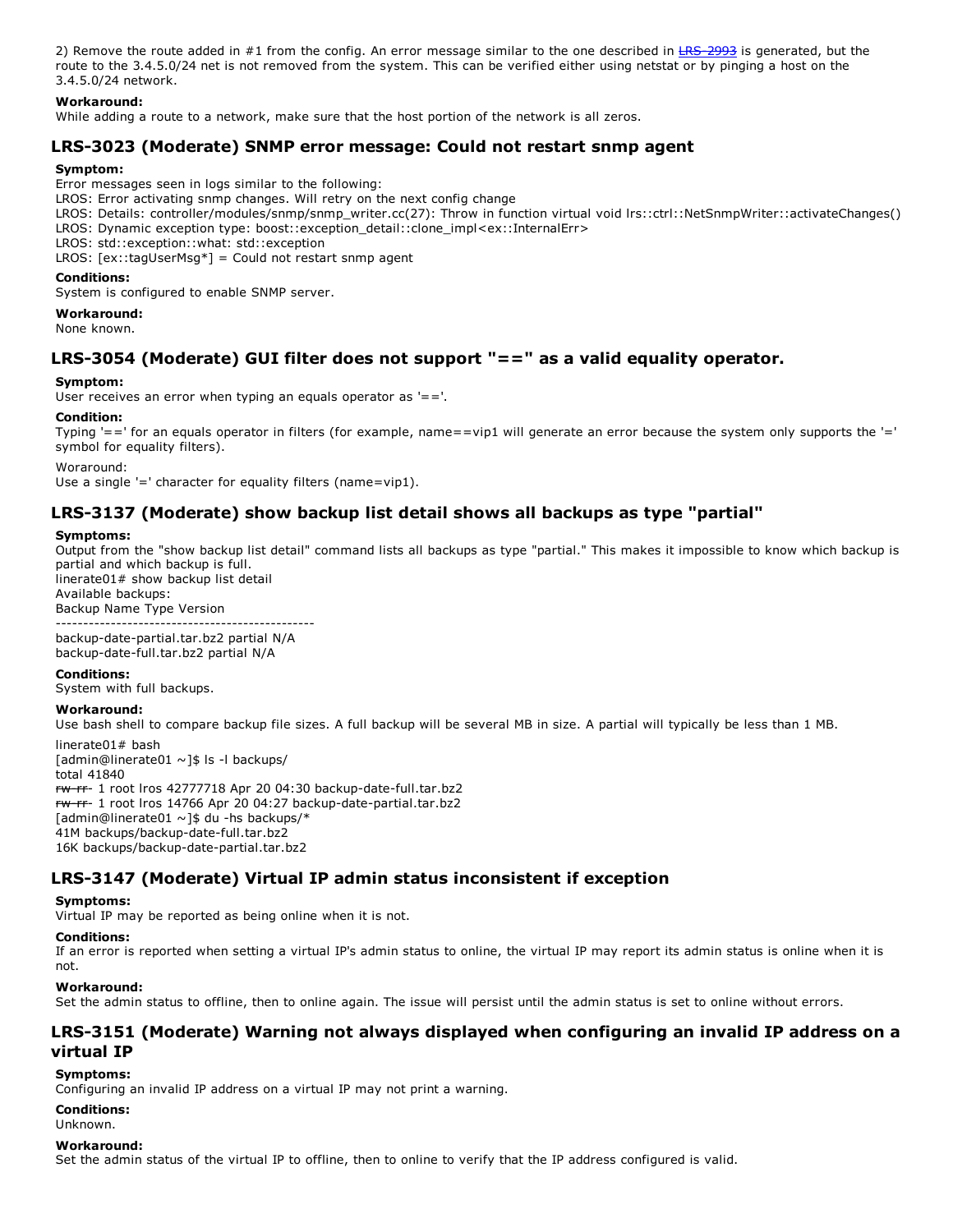### **LRS3153 (Moderate) Average values displayed as part of the "show realserver <name> statistics" are not entirely accurate**

#### **Symptom:**

The average values displayed in "show real-server <name> statistics" are not entirely accurate.

**Conditions:**

None.

**Workaround:**

None.

#### **Additional Information:**

The averages are off by a small factor due to a minor computational error. This issue is applicable to the average values reported in virtual IP and virtual server statistics as well. If the system has X number of load-balancer (version 1.6.x) or proxy (version 2.x) processes, the correct average value can be obtained by multiplying the reported value with  $((X+1)/X)$ .

### **LRS3174 (Moderate) Need config migration when downgrading to earlier versions**

#### **Symptom:**

Unable to connect to system via SSH after booting to a down-level version of LROS.

#### **Conditions:**

Use upgrade command to install down-level version. The upgrade command copies the current running-config to the startup-config for the next version to be booted after installation completes.

#### **Workaround:**

Connect via console and manually fix config after system reboot. Downlevel versions may not support all features of the current version. Due to current CLI behavior ("delayed config"), a top-level config command will not be accepted and subconfig commands will be applied as part of the previous top-level config. For instance, the current introduced rest-server. Using upgrade to boot back to the previous version will result in rest-server subconfig commands, such as "allow from" and "allow to", being applied to the SSH configuration.

### **LRS3203 (Moderate) GUI does not quickly identify misconfigurations and incomplete configurations.**

#### **Symptoms:**

Current GUI filtering capabilities don't identify common system misconfigurations or incomplete configurations.

#### **Conditions:**

- Config contains objects with duplicate IP addresses (that is, virtual IP or real server objects).
- Config contains a real server attached to multiple virtual servers.
- Config contains virtual servers with no default host (even though the "host names" list is not empty).
- Config contains objects that inherit from nonexistent bases (that is, virtual IP, real server, or SSL profile objects).
- Config contains "orphaned" objects (that is, objects that aren't associated with any other object).

#### **Workaround:**

None.

### **LRS3204 (Moderate) Kernel Panic during reboot after install**

#### **Symptoms:**

Errors reported on console during reboot after install:

vm\_fault: pager read error, pid 1 (init)

... exit1() at exit1+0xa0 sys\_exit() at sys\_exit+0xe syscall() at syscall\_0x254 Xfast\_syscall() at Xfast\_syscall+0xab  $-$  syscall (1, FreeBSD ELF64, sys\_exit), rip = 0x67719c, rsp = 0x7fffffffe078, rbp = 0x6c6  $-$ 

#### **Conditions:**

Install media was removed before system has fully shut down.

#### **Workaround:**

Leave install media in until the system has completely shutdown, and the BIOS boot messages are displayed.

Additional Info:

These errors can be ignored if the install media was in until the "Reboot and remove CD now" message was displayed.

### **LRS3249 (Moderate) System fails to process filter conditions where the target value includes a character from operators list (=, ~, !, <, >).**

#### **Symptoms:**

System fails to add a new filter condition to the filter chain. Press Enter, but nothing happens.

#### **Conditions:**

Create a filter condition where the target value includes one of the operator characters (for example, VIP name  $=$  xxabc==).

### **Workaround:**

None.

### **LRS3263 (Moderate) Ethernet link goes down briefly after executing 'ip routing' or 'no ip**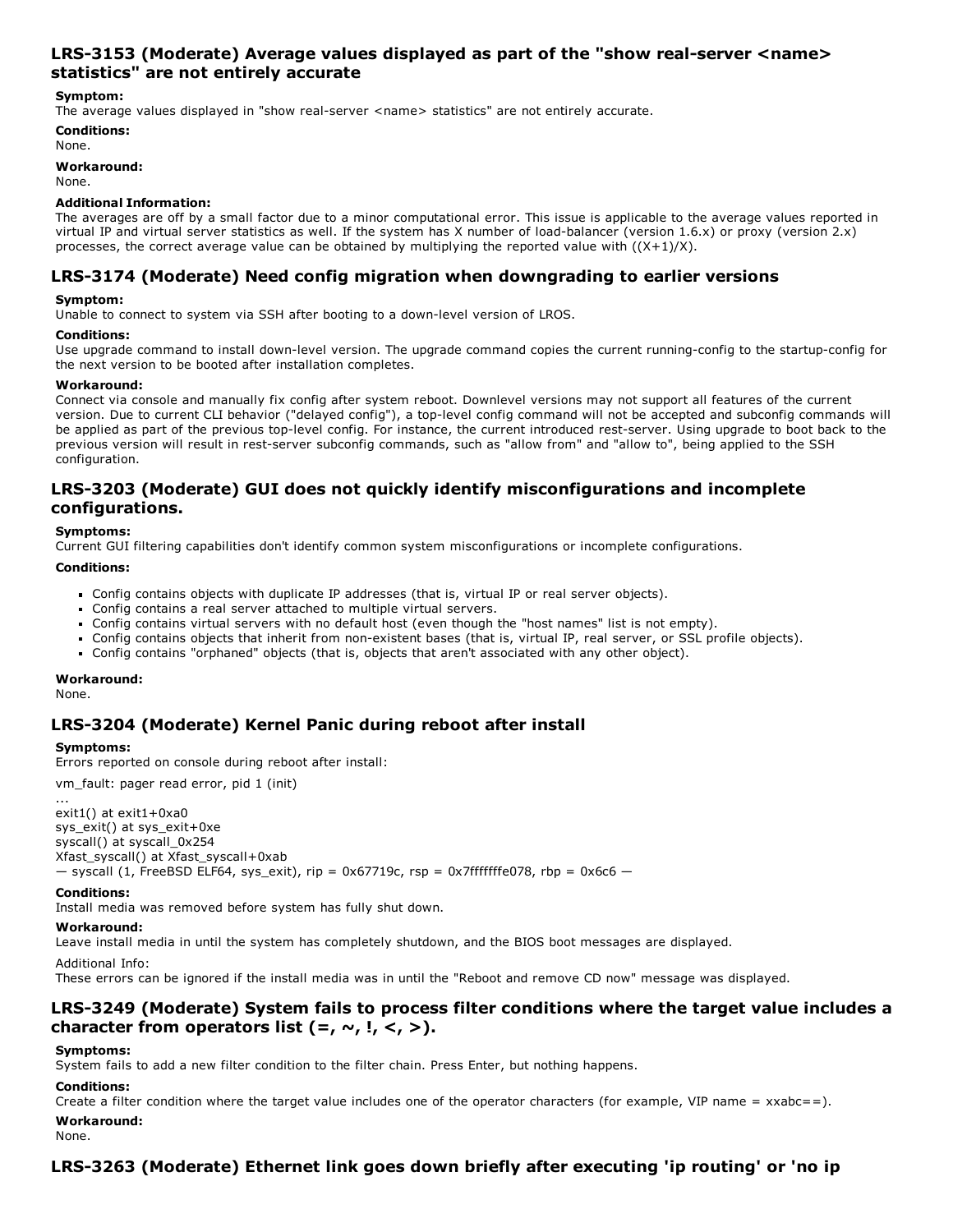### **routing'**

### **Symptom:**

Network traffic is disrupted for up to a few seconds, potentially causing errors seen by clients and servers connected through the system.

### **Conditions:**

Executing the commands "ip routing" or "no ip routing".

#### **Workaround:**

Configure the setting for "ip routing" in startup-config and do not change the value while traffic is being processed.

#### **Additional information:**

The 'ip routing' and 'no ip routing' configuration commands result in all Ethernet interfaces transitioning to link down state briefly. Some interfaces may take a longer time to re-establish link than others.

### **LRS3304 (Moderate) The system displays default values for HTTPonly attributes in a TCP** *object row or TCP-only attributes in an HTTP object row.*

#### **Symptoms:**

Table pane displays default values for HTTP-only attributes in TCP object rows (the displayed values don't apply to the TCP object). Table pane displays default values for TCP-only attributes in HTTP object rows (the displayed values don't apply to the HTTP object).

#### **Conditions:**

Example:

- System config contains a virtual IP whose Service Type is TCP.
- Note that this TCP virtual IP's row in the Virtual IP table contains non-blank values for the HTTP-only attributes Keepalive Timeout, Max Header Size and Max In Flight.

#### **Workaround:**

None.

### **LRS3315 (Moderate) Node.js exception when user does not exist in /var/log/messages**

#### **Symptom:**

Node.js exception in the log files for a user that does not exist.

Apr 17 13:44:49 host-44-data LROS: Error: User does not exist

Apr 17 13:44:49 host-44-data LROS: at findUserById (/usr/linerate/node/node\_js/http\_serv.js:38:8)

Apr 17 13:44:49 host-44-data LROS: at /usr/linerate/node/node\_js/http\_serv.js:52:3

Apr 17 13:44:49 host-44-data LROS: at pass (/usr/linerate/node/node\_modules/passport/lib/passport/index.js:217:7)

Apr 17 13:44:49 host-44-data LROS: at Passport.deserializeUser

(/usr/linerate/node/node\_modules/passport/lib/passport/index.js:221:4)

Apr 17 13:44:49 host-44-data LROS: at SessionStrategy.authenticate

(/usr/linerate/node/node\_modules/passport/lib/passport/strategies/session.js:40:28)

Apr 17 13:44:49 host-44-data LROS: at Passport.authenticate

(/usr/linerate/node/node\_modules/passport/lib/passport/middleware/authenticate.js:114:14)

Apr 17 13:44:49 host-44-data LROS: at Object.handle (native)

Apr 17 13:44:49 host-44-data LROS: at next (/usr/linerate/node/node\_modules/connect/lib/http.js:203:15)

Apr 17 13:44:49 host-44-data LROS: at Passport.initialize

(/usr/linerate/node/node\_modules/passport/lib/passport/middleware/initialize.js:69:5)

Apr 17 13:44:49 host-44-data LROS: at Object.handle (native)

#### **Condition:**

User logs in to GUI with a username that is not configured on the system.

**Workaround:**

None.

### **LRS3335 (Moderate) Question help gives empty list of options**

#### **Symptom:**

Occasionally, using the question mark in the command line interface will result in an empty list of help options.

#### **Conditions:**

The only place in the command line interface where this is known to occur currently is in virtual-server configuration mode when attaching a real server group and when typing a question mark after the "weight" keyword, like below:

host-Iros(config-vserver:vs1)# attach real-server group mygroup-vs1 weight ?

Available options are: host-Iros(config-vserver:vs1)#

**Workaround:**

None known.

### **LRS3366 (Moderate) ssh and restserver 'allow from' command does not allow specifying a single IPv6 address without a prefix**

#### **Symptoms:**

The 'allow from' option associated with 'ssh' and 'rest-server' does not allow specifying a single IPv6 address without a prefix. **Conditions:**

Configure an 'allow-from' option specifying a single IPv6 address for either an 'ssh' or 'rest-server' object.

#### **Workaround:**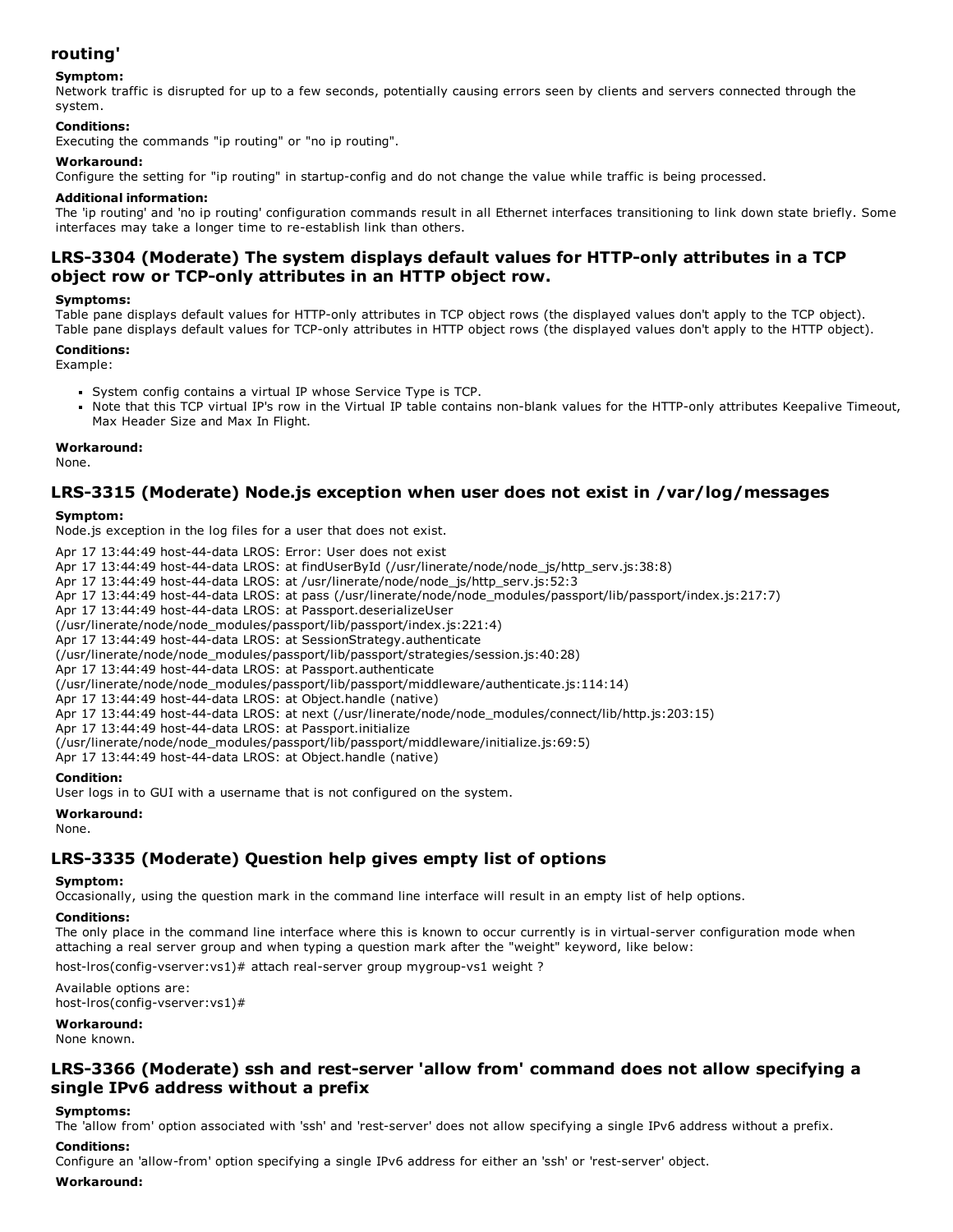### **LRS3371 (Moderate) Creating an SSL profile with a name length greater than 22 will not display available certificates with ? completion**

#### **Symptom:**

When editing an SSL profile to add certificates and keys, at times the certificate or key object that is defined will not show up in the list of available options. This is seen when using the Tab key or ? to expand the list of available options for attaching a primarycertificate or private-key object.

#### **Conditions:**

This will occur when the length of the certificate or key object name is greater than 22 characters. This causes the CLI interpreter to fail to list all of the key or certificate options available.

#### **Workaround:**

You can manually enter the name of the certificate or key object, and it will apply correctly. This can be verified with the command "show ssl profile <name>" and check that the Cert Name or Key Name is correct.

### **LRS3385 (Moderate) REST server process leaks memory after running a script that repeatedly logs in**

#### **Symptoms:**

The system has a slow memory leak triggered by repeated client login requests to the REST server.

#### **Conditions:**

System is running with a configuration that has REST server access enabled. After processing client login requests to the REST server (on the order of several thousands of requests), the memory used by the REST server process goes up and doesn't appear to be released to the system after the client connections have closed.

#### **Workaround:**

None.

### **LRS3389 (Moderate) virtualip statistics for HTTP response codes are incorrectly labeled as internal**

#### **Symptoms:**

The 'show load-balancer statistics detailed' command shows statistics for HTTP response codes, as seen by a virtual IP. However, the name of the statistics have "Internal" in the name, such as 'httpInternalResp200'. These statistics actually count all HTTP response codes, not just internally generated responses, so the name of the statistic is incorrect.

#### **Conditions:**

The issue is always present when viewing 'show load-balancer statistics detailed'.

#### **Workaround:**

None.

### **LRS3416 (Moderate) Show tech support detailed output is missing netstat details**

#### **Symptom:**

Command timed out message instead of mbuf details in output of show command.

#### **Conditions:**

Execute "show tech support detailed".

#### **Workaround:**

The show tech command aggregates the output of several OS commands, any of which may time out individually due to load on the system. The issue is transient, and the command may be re-run to capture complete output

### **LRS3480 (Moderate) 'no carp <carpid>' fails when there are no attributes configured on that CARP interface**

#### **Symptom:**

Attempting to configure CARP on an interface results in error messages. The following sequence produces the error:

int bce0 carp 10

no carp 10

The error message is similar to the following:

ERROR: Unable to set LRO state on interface carp2: ifconfig: interface carp2 does not exist

Additionally, after the carp interface is in this state, additional configuration of that interface triggers failures.

#### **Conditions:**

Removing CARP configuration with "no carp <ID>" when that carp group had been enabled, but no parameters had been configured for that CARP group previously.

#### **Workaround:**

None known.

### **LRS3520 (Moderate) ipv6 route command does not support mtu option**

#### **Symptom:**

The "ipv6 route" command does not support the "mtu" option.

#### **Condition:**

Attempting to create a route with an associated MTU.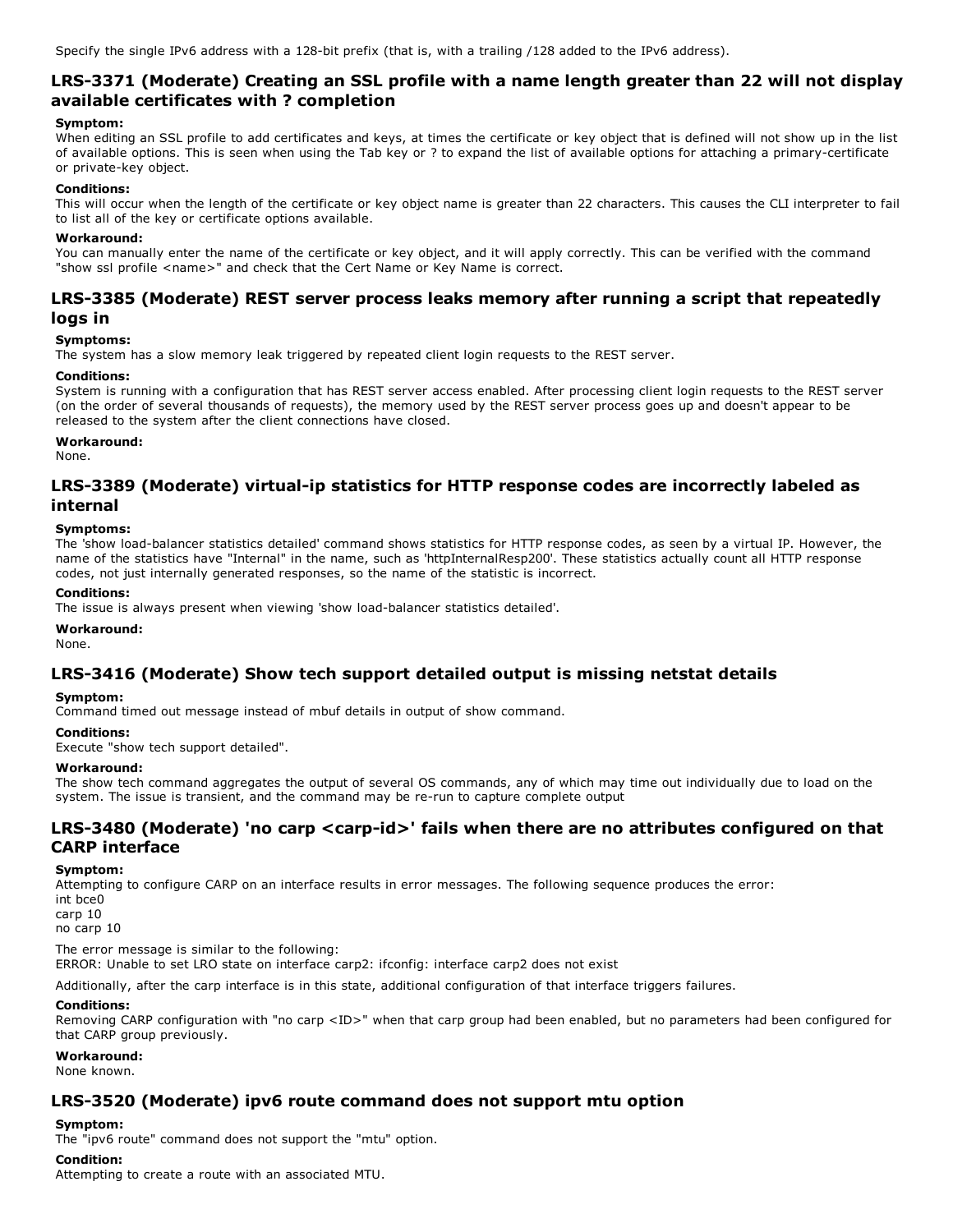### **LRS3543 (Moderate) Redirect to the login page when click browser reload while the GUI is in the middle of an automatic reload.**

### **Symptoms:**

System redirects to the login page when you click the browser reload button while the GUI page is in the middle of an automatic reload.

#### **Conditions:**

1. Log in to the GUI and wait for the initial config data load to complete (that is, wait for the "Last update" message to appear and the "Reload Configuration" spinner to disappear).

2. Click the "Reload Configuration" button, and then click the browser "Reload Page" button while the "Reload Configuration" spinner is spinning.

Note that you are redirected to the login page, but the expected behavior is to return to the GUI home page.

#### **Workaround:**

Don't click the browser "reload" button while the "reload configuration" spinner is visible.

### **LRS3549 (Moderate) REST: PUT to reset node to default fails with HTTP error 500**

#### **Symptoms:**

Setting some REST API nodes to default value results in HTTP 500 error.

#### **Conditions:**

Sending an HTTP PUT command to some REST API nodes with default = 'true' results in the error.

#### **Workaround:**

Refer to the REST API documentation for the node to determine if the node can be set to default = 'true'. If it cannot, use the default value listed to explicitly set the node to its default. For 1.6.x, see [https://docs.lineratesystems.com/100Release\\_1.6/250REST\\_API\\_Reference\\_Guide](https://docs.lineratesystems.com/100Release_1.6/250REST_API_Reference_Guide). For 2.x, see [https://docs.lineratesystems.com/200Release\\_2.0/250REST\\_API\\_Reference\\_Guide](https://docs.lineratesystems.com/200Release_2.0/250REST_API_Reference_Guide).

#### **Additional Information:**

Using REST or the documentation, you can determine if it is possible to set the node to default = 'true'. Send a GET command to the node and see if default and defaultAllowed are set to = 'false'. If they are, you cannot use the REST API GET default = 'true' to set the node to its default value.

### **LRS3562 (Moderate) Incorrect warning message on removing interface IP address after changing** virtual-ip IP address

#### **Symptoms:**

A warning message is incorrectly displayed upon removal of an IP address from an interface. The warning message is similar to the following:

WARNING: deleting IP address associated with virtual-ip <virtual\_ip\_name>

#### **Conditions:**

This occurs with the following sequence of steps:

- 1. Start with IP address A configured on a virtual IP.
- 2. Change virtual IP's address from A to B.
- 3. Remove IP address A from an interface, and the warning message incorrectly gets displayed.

#### **Workaround:**

None needed. The message is only a warning.

### **LRS3568 (Moderate) System redirects to a page whose content is "Internal Server Error".**

#### **Symptoms:**

System redirects to a page whose content is "Internal Server Error" and subsequent login attempts will fail until the browser session cookie is manually deleted. This issue is reproducible in Chrome, but not in Firefox.

#### **Conditions:**

1. Log in to the GUI and wait for the refresh configuration spinner to stop spinning.

- 2. Click the Real Servers tab.
- 3. Click the Refresh Configuration button and while the refresh configuration spinner is still spinning, click the Log Out link.
- 4. Log in again.

The page whose only content is the text "Internal Server Error" displays.

#### **Workaround:**

- Don't click the Log Out link while the system is in the middle of refreshing the configuration.
- If you do get the "Internal Server Error" page, manually delete the connect.sid cookie before you try to log in again.

### **LRS3597 (Moderate) MTU size does not change for IPv6 routes when changed on the physical interface**

#### **Symptom:**

After changing interface MTU, the MTU value for the IPv6 routes for that interface still show the old MTU size.

### **Condition:**

System configured for IPv6 interfaces and routes.

### **Workaround:**

Statically configure the route with the ip route command.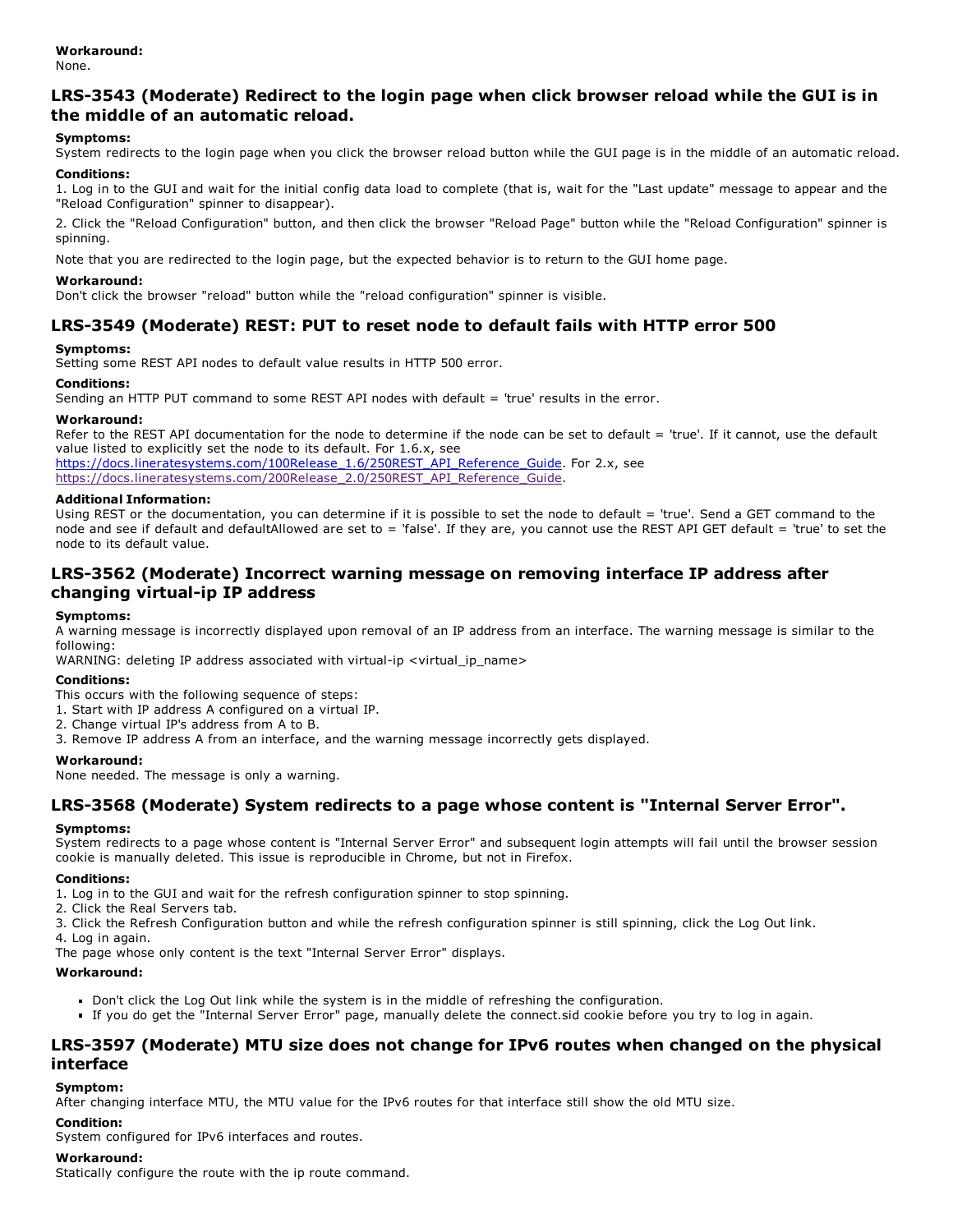### **LRS3605 (Moderate) Link local addresses can be configured for interfaces even if they don't start with fe80**

### **Symptom:**

IPv6 addresses that are not link local (start with fe80) are accepted by the CLI and shown in the running configuration.

#### **Condition:**

None.

#### **Workaround:**

None. Take care to only configure link-local addresses when using the link-local keyword.

### **LRS3633 (Moderate) IPv6 Routes do not check the destination before removing from the configuration**

#### **Symptom:**

Removing an IPv6 route without the correct gateway address is allowed by the system. If any route with that destination network exists, it will be removed, regardless of whether the gateway given in the "no" command matched the gateway that was configured for that route.

#### **Condition:**

System is configured with static routes.

#### **Workaround:**

None

### **LRS3635 (Moderate) Health monitor errors on valid response if connection is closed with TCP reset**

#### **Symptom:**

HTTP health monitor does not show healthy real server, even though a correct and valid HTTP response was sent back to the health monitor request.

#### **Conditions:**

The server sending the HTTP response closes the connection with a TCP reset immediately after sending an HTTP response.

#### **Workaround:**

One of the following can resolve this issue:

- Configure the HTTP server to close the connection gracefully after sending the HTTP response, instead of closing the connection with a TCP reset.
- Configure the HTTP server to delay closing the connection with TCP reset by a few milliseconds after sending the HTTP response. However, this workaround will not work

if the response body is delimited by the TCP connection closing (for example, "Connection: close" header).

#### **LRS3643 (Moderate) Error message: Bad message from route socket**

#### **Symptom:**

Error message displayed in log files similar to the following: LROS: Bad message from route socket

#### **Condition:**

Certain types of interface-related state changes, including CARP group state changes may cause this message.

#### **Workaround:**

None known.

### **LRS3672 (Moderate) Health monitor responsebody doesn't deal with newlines properly**

#### **Symptoms:**

Real server health is reported as "down" even though the response body contains the target text that the user specified when he created the health monitor.

#### **Conditions:**

1. Create an HTTP health monitor and set the request-target to a text file that is accessible by the nginx webserver.

2. The request-target text file contains a trailing newline.

3. Specify the request-target file's text in the health monitor response-body.

The system expects you to provide an exact match for the response-body text, but it doesn't allow you to specify the trailing newline character.

#### **Workaround:**

Don't use newline characters in request-target text files.

### **LRS3709 (Moderate) Real server pool and health monitor configuration can report the backup and primary real servers as "up" at the same time**

#### **Symptoms:**

System reports that both the primary and secondary real servers are "up" at the same time.

#### **Conditions:**

- Real server rs1 is the primary and real server rs2 is the secondary.
- Health monitor hm1 is attached to rs1 and monitors rs1's IP address.
- Health monitor hm2 is attached to rs2 and monitors rs2's IP address.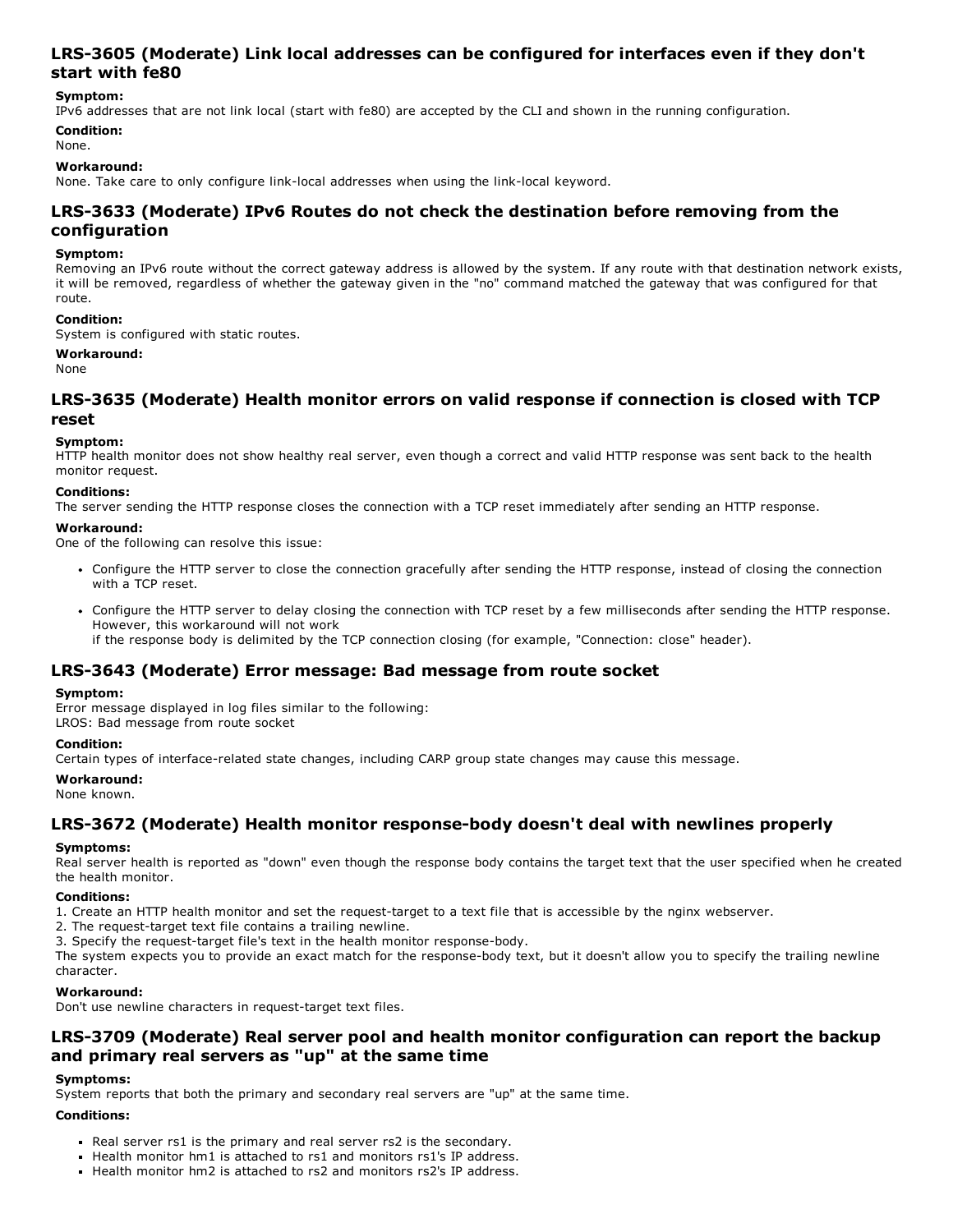- Health monitor hm3 is attached to rs2 and monitors rs1's IP address. hm3 has the same settings as hm1 (same values for "interval", "server-up", etc.), but it also has the "invert" option set.
- User brings rs1 down, and the system correctly reports that rs1 is down and rs2 is up.
- User brings rs1 back up, and the system incorrectly reports that both rs1 and rs2 are up.
- The system can report that both the primary and backup real servers are "up" at the same time for the duration of one healthmonitor interval.

#### **Workaround:**

The second health monitor (hm3) that is attached to the secondary real server (the health monitor that is supposed to be the invert of the primary server's health monitor) should have low values set for "interval", "server-up" and "server-down".

### **LRS3750 (Moderate) REST: numChildren on a GET can sometimes return incorrect number of children for a node**

#### **Symptom:**

The numChildren value returned in response to a GET in REST for some nodes in the /status hierarchy may sometimes be smaller than the actual number of children of that node.

### **Condition:**

Certain nodes always return a numChildren value that is too low. No additional condition is required.

#### **Workaround:**

Perform a GET with the "op=list" query option and count the actual number of child nodes.

### **LRS3751 (Moderate) PUT on certain REST nodes should return an error**

#### **Symptom:**

The REST operation PUT is performed on a node where PUT is not a valid operation. The correct behavior is that an error should be issued for nodes that do not allow PUT on them.

#### **Conditions:**

This issue applies to many nodes, including some collection (organization) nodes, such as virtualServer.

**Workaround:**

#### None known.

### **LRS3757 (Moderate) Attaching SSL profile to REST server after 'allow to' commands causes inconsistent state**

#### **Symptom:**

The REST server may not listen on all configured IP addresses and ports. Additionally, the error message below will be present due to REST configuration:

ERROR: Unable to create socket: Address already in use

#### **Conditions:**

Multiple instances of 'allow to' are present in the REST server configuration, and the SSL profile is attached to the REST server after the 'allow to' configuration. Additionally, it may be that one of the 'allow to' lines must be 'allow to any'.

#### **Workaround:**

Configure either 'allow to any' or one or more other 'allow to' lines, but not both.

### **LRS3761 (Moderate) SNMP information incorrect for port channel**

#### **Symptom:**

IF-MIB entries ifSpeed and ifType are incorrect for port channel interfaces.

#### **Condition:**

System has a port channel interface configured and information about that interface is requested via SNMP.

#### **Workaround:**

None.

### **LRS3762 (Moderate) SNMP IFMIB ifType and ifSpeed incorrect for ix interfaces**

#### **Symptom:**

The IF-MIB OIDs for ifType and ifSpeed do not contain the correct values for an ix interface.

#### **Condition:**

Retrieving interface information via SNMP IF-MIB.

### **Workaround:**

None.

### **LRS3791 (Moderate) Error messages in log on failover: write error: device busy**

#### **Symptom:**

Error messages in the system logs similar to the following: LROS: Initiation(102.250.1.155:16224) to Termination(101.0.180.1:63728 -> 101.0.130.4:9020) write error: Device busy

#### **Condition:**

Unknown, but may be related to layer 4 (TCP) load balancing and a failover event.

**Workaround:**

None known.

### **LRS3793 (Moderate) Some virtual IPs don't come up correctly when set to use CARP IP**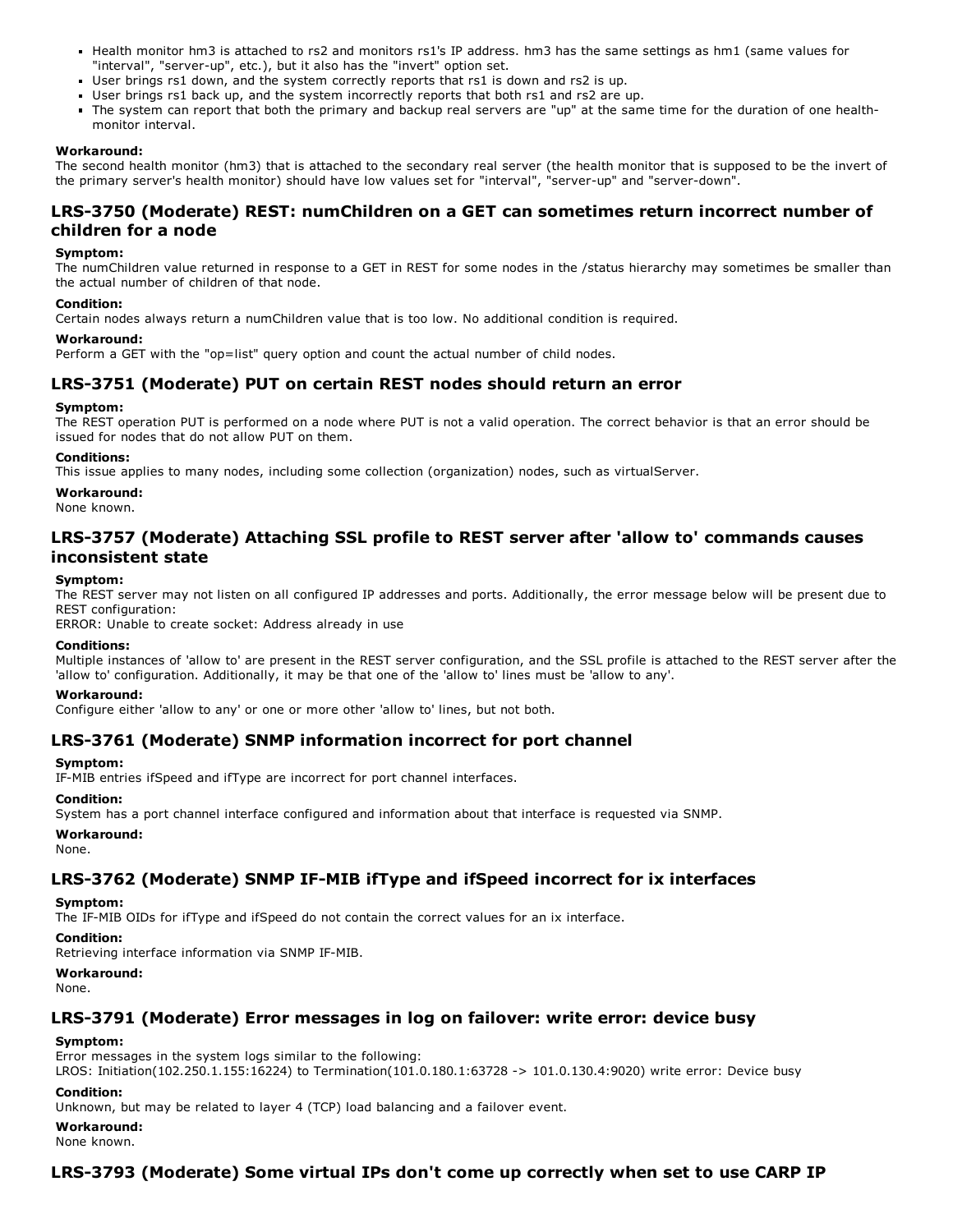#### **Symptom:**

Virtual IP does not accept incoming traffic. Issuing 'show virtual-ip <name>' shows that the virtual IP is in a DOWN state due to IP address not being configured on the system, even though the IP address is correctly configured as a CARP IP.

#### **Conditions:**

Virtual IP is configured to use an IP address from a CARP group. Other unknown conditions are also required to trigger this issue.

#### **Workaround:**

The virtual IP can be brought up by configuring the virtual IP and issuing the following commands: admin-status offline admin-status online

### **LRS3803 (Moderate) Entering IP route with next hop not directly connected does not warn**

#### **Symptom:**

The system accepts, without warning, a static IP route that has a next hop that is not directly connected.

#### **Conditions:**

Configuring an IP route with the 'ip route' command where the next hop IP address is not contained within a directly connected network. **Workaround:**

None.

### **LRS3805 (Moderate) SNMP ifAlias not populated with interface description**

#### **Symptom:**

The IF-MIB SNMP OID ifAlias does not contain a descriptive string, such as the configured interface description.

#### **Condition:**

The system is configured for SNMP.

#### **Workaround:**

None.

### **LRS3811 (Moderate) Polling of CPU information via SNMP stopped retrieving information**

#### **Symptom:**

System CPU load is not being retrieved via SNMP.

#### **Conditions:**

Polling SNMP OIDs related to system CPU utilization using an SNMP client, such as Cacti.

#### **Workaround:**

Use "top" from bash via the command line.

### **LRS3829 (Moderate) tmr\_tcp kernel thread high CPU with many connections**

#### **Symptom:**

Management of the system may become sluggish. Using "top -S" from bash, the tmr\_tcp process is using a large percentage of CPU.

#### **Conditions:**

The system has a very large number of open TCP connections (greater than 1 million), and the traffic pattern causes a large number of delayed ACKs to be transmitted.

#### **Workaround:**

**Note:** Consider your changes carefully before using this workaround, because these commands can have a serious impact on your system. For 1.6.x, see

[https://docs.lineratesystems.com/100Release\\_1.6/200CLI\\_Reference\\_Guide/Configure\\_Commands/Load\\_Balancer\\_Mode\\_Commands](https://docs.lineratesystems.com/100Release_1.6/200CLI_Reference_Guide/Configure_Commands/Load_Balancer_Mode_Commands). For 2.x, see [https://docs.lineratesystems.com/200Release\\_2.0/200CLI\\_Reference\\_Guide/Configure\\_Commands/Proxy\\_Mode\\_Commands](https://docs.lineratesystems.com/200Release_2.0/200CLI_Reference_Guide/Configure_Commands/Proxy_Mode_Commands).

A CPU core can be devoted to the tmr\_tcp process by decreasing the number of load balancer (version 1.6.x) or proxy (version 2.x) datapath processes by one and moving the tmr\_tcp process.

### **LRS-3830** (Moderate) **Extra VLAN** encapsulation in port-mirrored packet capture

#### **Symptoms:**

On ix interfaces with no VLANs configured, packet captures can incorrectly include erroneous VLAN encapsulation.

### **Conditions:**

Packet capture on an ix interface with no VLAN interface configured on top of it.

#### **Workaround:**

Configure a VLAN interface on top of the ix interface you want to sniff on. Packet captures on the underlying physical interface now show the correct VLAN encapsulation (if any).

### **LRS-3835** (Moderate) Out-of-order transmission of forwareded IP fragments on ix interface

#### **Symptoms:**

Forwarded fragments may be retransmitted out of order. Specifically, the first fragment may be delayed and transmitted after later fragments.

#### **Conditions:**

Forwarding fragments going out an Intel "ix" interface.

**Workaround:** None.

**LRS3846 (Moderate) LROS installer exits when specifying a crash dump partition size larger**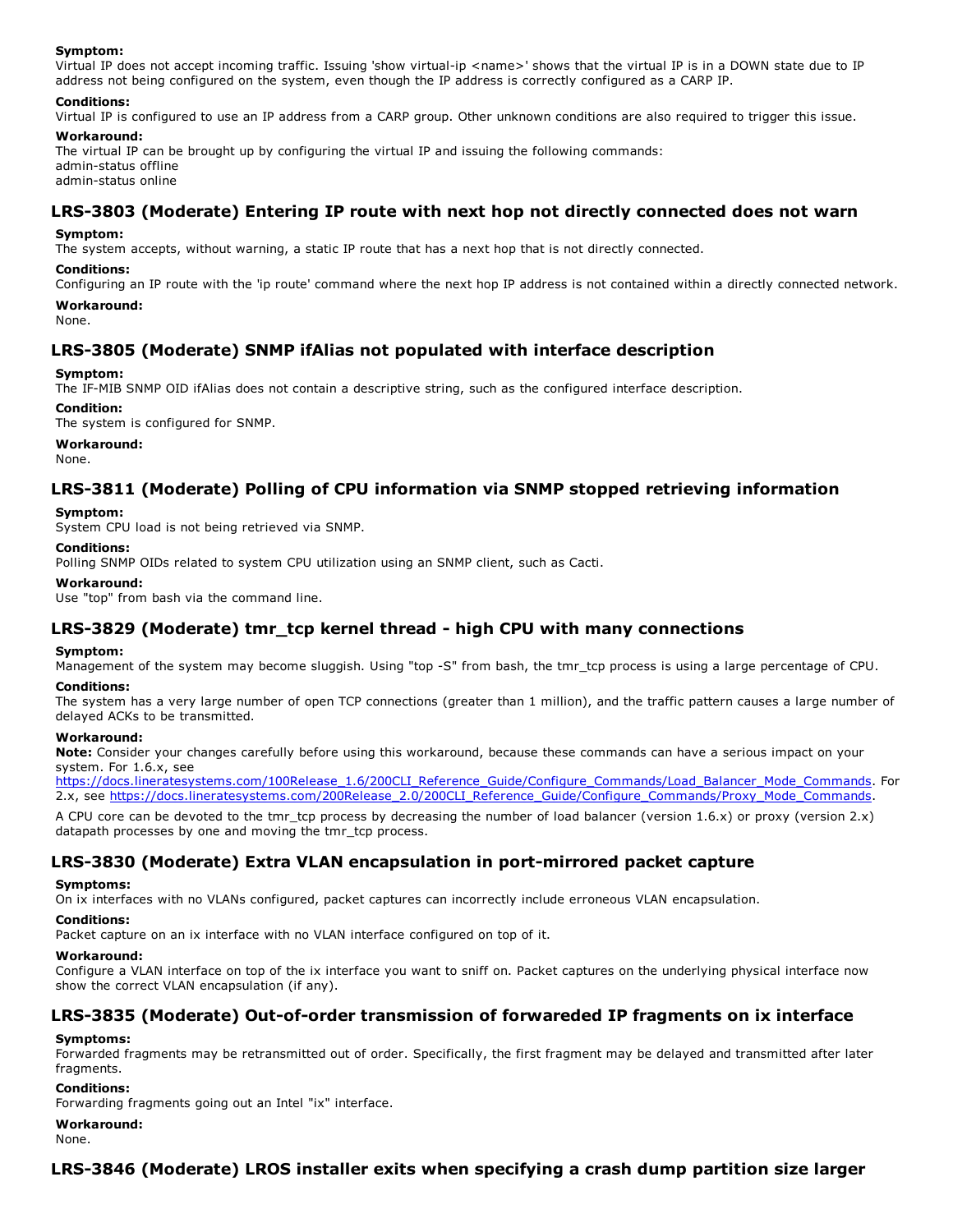### **than the disk**

#### **Symptom:**

The LROS installer exits unexpectedly during the installation process.

### **Condition:**

The user specifies a size for the dumpdev that is larger than the target disk.

### **Workaround:**

None known. Enter a smaller size for dumpdev.

### **LRS3862 (Moderate) IP routes with nonzero host portion should be rejected**

### **Symptom:**

A route with a destination network that contains nonzero host bits can be successfully entered using the "ip route" command. Routes like the two below are invalid and should be rejected by the system. ip route 10.0.0.1/24 ix1

ipv6 route fd::2:0:0:7b1/64 ix1

#### **Condition:**

No additional conditions are required.

#### **Workaround:**

Compute the correct destination network for the route and re-enter the correct route. Corrections for the examples above are: ip route 10.0.0.0/24 ix1 ipv6 route fd::/64 ix1

### **LRS3892 (Moderate) recovery: restore command will only work if the target file exists in the default backup location (ie. /home/linerate/backups)**

#### **Symptoms:**

Restore command fails when the target file isn't in the default backup location (/home/linerate/backups).

#### **Conditions:**

Try to restore a target file that doesn't exist in the default backup location (/home/linerate/backups).

**Workaround:**

First copy the target file to the default backups location and then issue the restore command.

### **LRS3959 (Moderate) DSCP is inconsistent when Maxinflight > 1**

**Symptoms:** DSCP is inconsistent.

### **Conditions:**

Real server configured with max-in-flight  $>1$ .

### **Workaround:**

Configuring DSCP with TCP multiplex enabled is not supported. The DSCP bits may not be correct in this case.

### **LRS3997 (Moderate) Core files appear in /var/crash for the node process**

### **Symptom:**

Core files appear in /var/crash for the node process.

#### **Conditions:**

A PUT request is issued to the REST server containing a "data" field that is an incorrectly formatted JSON object.

#### **Workaround:**

None.

### **LRS4117 (Moderate) REST: /config/restServer/<name>/allow/from/<address> node is a string**

#### **Symptoms:**

The /config/restServer/<name>/allow/from/<address> node is currently a string type.

**Conditions:**

None.

**Workaround:** None.

### **Additional Information:**

To be consistent with other IP address nodes, this node should be ip-addr-with-mask type.

## **LRS4121 (Moderate) Can't distinguish between full and quick backup files in CLI or REST**

### **Symptom:**

Neither the show backup list command or /status/system/util/list node distinguish between a full or quick backup file.

### **Condition:**

System backups have been created with the backup command.

### **Workaround:**

When creating a backup, name the backup file with information that distinguishes the type of backup you are creating.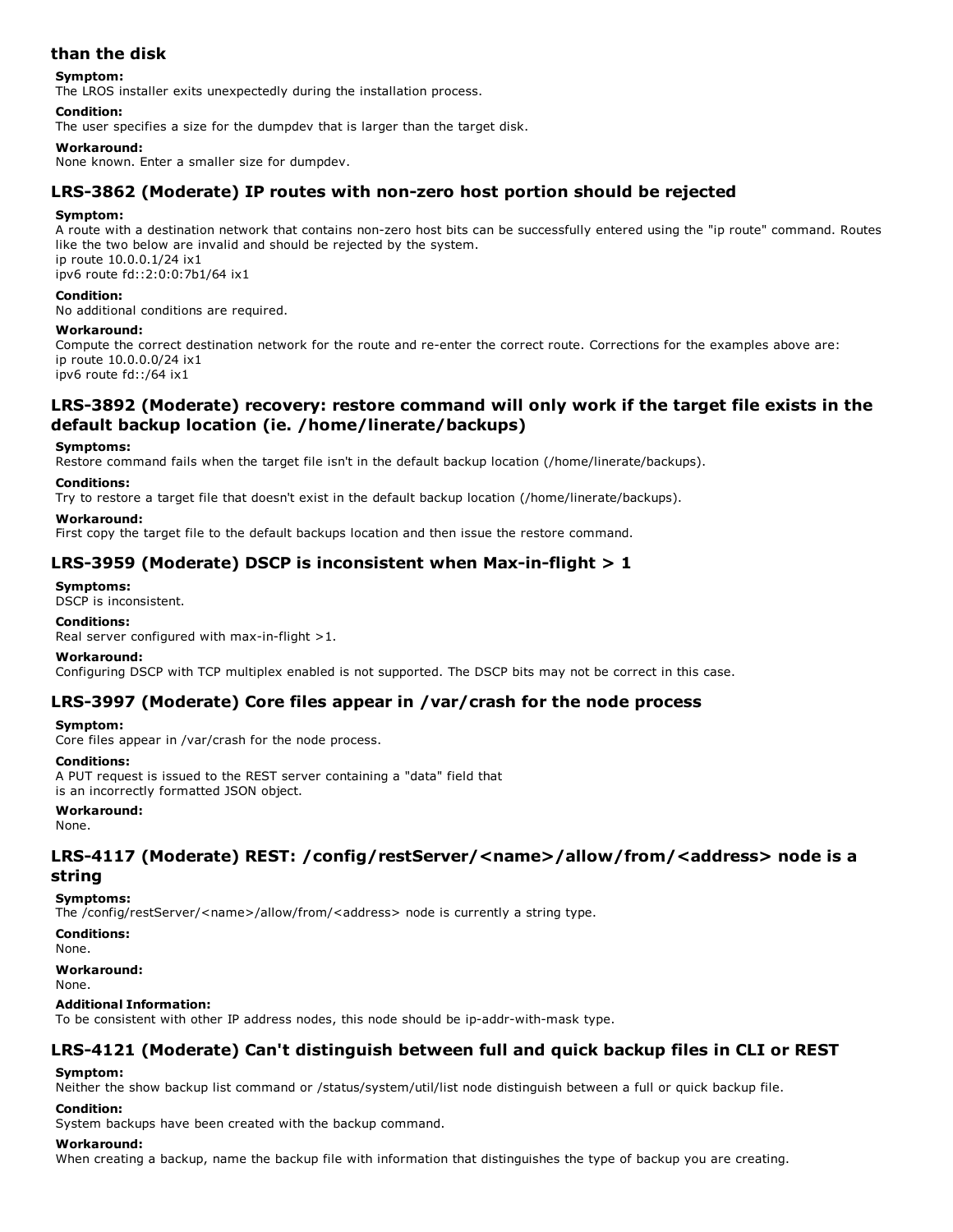### **LRS4640 (Moderate) REST API returns numChildren=0 for chainCertName with children**

#### **Symptom:**

The JSON returned for the REST path /status/ssl/profile/<name>/chainCertName shows numChildren=0 even though there is at least one chain certificate installed and a corresponding node present.

#### **Condition:**

Any retrieval of the chainCertName REST API node.

### **Workaround:**

Use the 'level=recurse' option on the query string to retrieve the actual list of installed chain certificates, and then count the number of direct child nodes returned.

### **LRS4846 (Moderate) LACP interfaces are not always balanced**

#### **Symptom:**

Traffic leaving the load balancer through an LACP port-channel is not evenly balanced between the physical interfaces that are members of that port-channel.

#### **Conditions:**

LACP is configured across a set of physical interfaces.

### **Workarounds:**

None known.

#### **Additional information:**

Affects 1 G interfaces more severely than 10 G interfaces. The 10 G interfaces are typically within about 10% difference between physical interfaces.

### **LRS4866 (Moderate) REST node: /config/snmp/servers/<name> has incorrect name**

#### **Symptoms:**

The /config/snmp/servers/<name> node is incorrect.

**Conditions:**

None.

**Workaround:**

None.

#### **Additional Information:**

This node is not a node you create, as denoted by the <name> at the end, but is a fixed node. Additionally, there is just one SNMP server, meaning that server in the node path should not be plural.

### **LRS4870 (Moderate) Scripting: A file descriptor opened by a script can be accessed by other scripts**

#### **Symptoms:**

A file descriptor opened by a script can be accessed by other scripts.

#### **Conditions:**

Script foo opens a file and gets a file descriptor back. Script bar does a read/write/close on this file descriptor.

#### **Workaround:**

Do not share file descriptors across scripts.

### **LRS4872 (Moderate) LROS ping command does not set the TTL of the ping packet to what is requested**

#### **Symptom:**

The TTL value of the ping command cannot be overridden by the the -m option for ping.

### **Condition:**

Running ping command in bash.

**Workaround:** None known.

### **LRS5223 (Moderate) Inconsistent use of the "default" field when using the REST API to unset virtualip "IP Address" and "IP Range".**

#### **Symptoms:**

Inconsistent use of the "default" field when using the REST API to unset virtual-ip "IP Address" and "IP Range".

#### **Conditions:**

When you want to unset a virtual-ip "IP Range" through the REST API, you have to submit a request with "default = 1" and "family = afunspecified". But when you want to unset a virtual-ip "IP Address", you have to submit a request with "default =  $0$ " and "family = afunspecified".

#### **Workaround:** None known.

**Additional Information:**

**LRS5233 (Moderate) Output from the forwardproxy "statistics detailed" show command contains invalid queuerelated statistics.**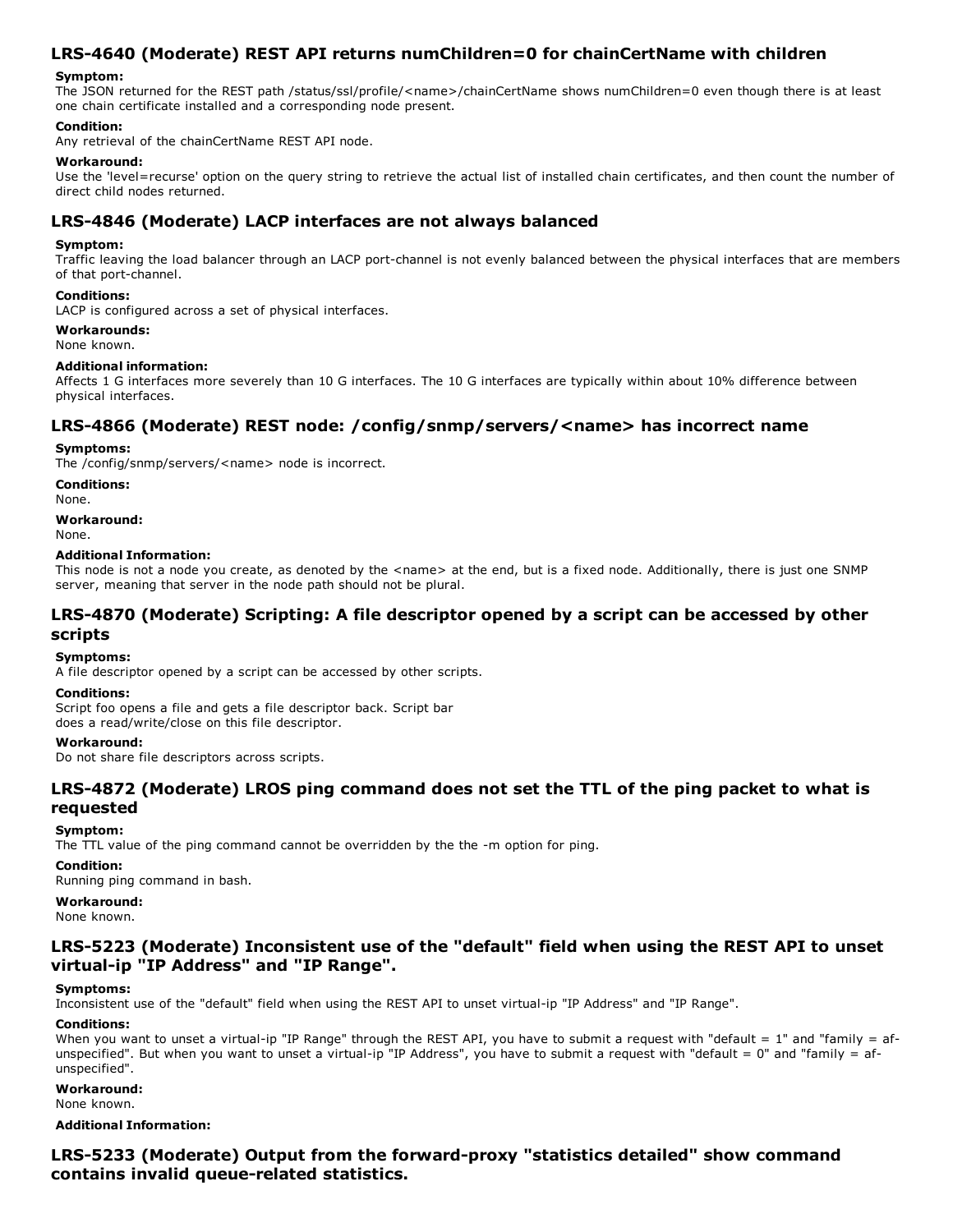#### **Symptoms:**

Output from the forward-proxy "statistics detailed" show command contains invalid queue-related statistics.

#### **Conditions:**

Create a forward-proxy object named "fp-1". Run the show command: "show forward-proxy fp-1 statistics detailed". Note that the output contains sub-sections entitled "Request Mgr Q Size:" and "Server Q Size:". These queue-related statistics blocks are not applicable to forward-proxy objects.

#### **Workaround:**

None known.

#### **Additional Information:**

### **LRS5344 (Moderate) REST API doesn't perform the same input validations as the CLI.**

#### **Symptoms:**

REST API doesn't perform the same input validations as the CLI.

#### **Conditions:**

For example, if you use the REST API to set a forward-proxy description value of "hello world", the double quotes will be preserved and when you execute "show run" at the CLI the output will show a description of ""hello world"" (ie. another set of wrapping quotes are added).

**Workaround:**

None known.

#### **Additional Information:**

### **LRS5377 (Moderate) CLI uses portchannel to create a port channel and channelgroup to configure the port channel**

#### **Symptoms:**

The CLI command to create a port channel is interface port-channel <chan\_num>. The command to configure the port channel is channel-group <chan\_num>.

#### **Conditions:**

Creating and configuring port channels.

#### **Workarounds:**

None.

### **LRS5378 (Moderate) Must use integer to create port channel, but pox to configure port channel**

#### **Symptoms:**

CLI requires an integer to create a port channel, but requires pox (where x is the integer) to configure the port channel.

#### **Conditions:**

Creating and configuring port channels.

#### **Workaround:**

Use an integer to create the port channel, then use pox (where x is the integer) to configure the port channel.

### **LRS5856 (Moderate) Excessive SSL messages printed to log file**

#### **Symptoms:**

Messages similar to one or more of the following appear in the system logs: LROS: Error accepting SSL connection: Encountered EOF before it was expected LROS: Error accepting SSL connection: Dynamic exception type: lrs::io::ssl::SSLIOException LROS: std::exception::what: no ciphers passed LROS: std::exception::what: tlsv1 alert user cancelled LROS: std::exception::what: tlsv1 alert internal error

### **Conditions:**

SSL configured.

#### **Workaround:**

None known.

#### **LRS5947 (Moderate) Poor error message when upgrade runs out of disk space**

#### **Symptoms:**

The upgrade command fails with an interaction similar to the following: LROS# upgrade "file:///home/linerate/image\_name.upg" Upgrade requires a reload when completed. Continue? [yes/no]: yes ERROR: Error upgrading: Running /boot/install failed. Unexpected error upgrading LROS

#### **Conditions:**

The system is low on disk space. Typically, an upgrade requires about 2GB of free disk space.

#### **Workaround:**

Look for error messages in /var/log/controller.messages during the upgrade process. This should give more information on the failure. Removing un-needed files can allow the upgrade to complete successfully.

### **LRS5954 (Moderate) System does not respond to any HTTP requests**

#### **Symptoms:**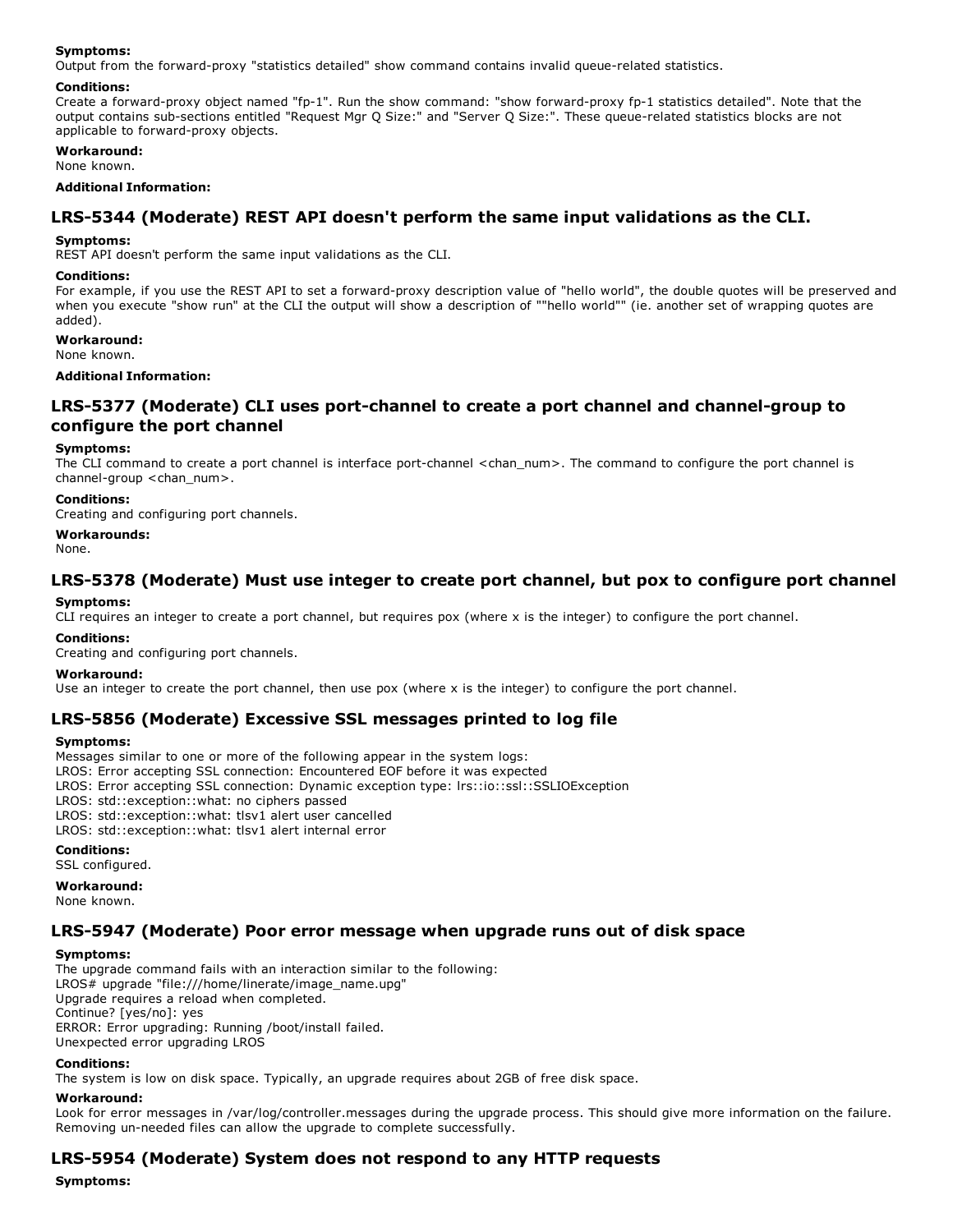System stops responding to HTTP requests.

#### **Conditions:**

- 1) Real server attached to the virtual server must have an SSL profile name attached to it.
- 2) The attached SSL profile must not be configured on the system.
- 3) The real server must not have an health monitor attached to it.
- 4) The virtual server must support TCP multiplexing.

After the virtual server processes a few HTTP requests in the above configuration, unconfigure the SSL profile attached to the real server. The virtual server will stop processing any new HTTP requests.

#### **Workaround:**

Attach a health monitor monitor to the real server or

offline the real server administratively and bring it back online using the commands "admin offline" and "admin online"

#### Additional Details:

After queuing up around 10000 requests per system process, the system responds with HTTP 503 messages for all subsequent requests. This issue can also happen in non-tcp-multiplex mode, but it requires the unconfiguration of the SSL profile attached to the real server to happen after the systm starts sending 503 response code HTTP responses.

### **LRS5962 (Moderate) Proxy does not honor real server weights properly**

#### **Symptoms:**

System does not load balance the HTTP requests properly based on real server weights using the weighted least connections algorithm.

#### **Conditions:**

When tcp-multiplex and weighted least connections are configured on virtual servers, either of the following conditions may cause this:

- If real servers have "is-proxy" set to off and the virtual servers have "forward-connect-requests" set to true, HTTP CONNECT requests are dropped.
- Certain transmission errors to the real server that result in the proxy closing the connections.

#### **Workaround:**

Administratively offline and online the real servers using the "admin offline" and "admin online" configuration commands.

Additional details:

### **LRS6040 (Moderate) Client timeout with large HTTP objects with Weighted Least Connection Load Balancing algorithm with no tcpmultiplex**

#### **Symptom:**

HTTP clients with short timeouts may time out waiting for responses with objects greater than 8 k in size.

#### **Condition:**

The system is configured as a reverse proxy (load balancing), the virtual server is using the weighted least connections load balancing algorithm, and tcp-multiplex is disabled on the virtual server.

#### **Workaround:**

Enable tcp-multiplex or change the load balancing algorithm.

### **LRS6160 (Moderate) Show CARP lists incorrect IP on "Master is ..." line**

#### **Symptoms:**

The show carp <qroup> commands lists the incorrect IP address in the "Master is ..." line.

#### **Conditions:**

At least two CARP groups and virtual IP configured.

#### **Workaround:**

None.

### **LRS6258 (Moderate) Removing the IP address does not display the message "WARNING: deleting IP address associated with virtualip <vipname>"**

#### **Symptoms:**

The message "WARNING: deleting IP address associated with virtual-ip vip1" is not displayed.

#### **Conditions:**

1. Delete the IP address used by virtual IP (vip1) configured on an interface.

- 2. Add the IP address used by vip1 on a different interface.
- 3. Delete the IP address from the interface again.

#### **Workaround:**

None.

#### **Additional Information:**

This issue does not impact the functionality of the system.

### **LRS6355 (Moderate) Cannot create or remove a virtual IP named "range" using the CLI**

#### **Symptom:**

You cannot create or remove a virtual IP named "range" using the CLI.

#### **Condition:**

Try to create or remove a virtual IP named "range."

#### **Workaround:**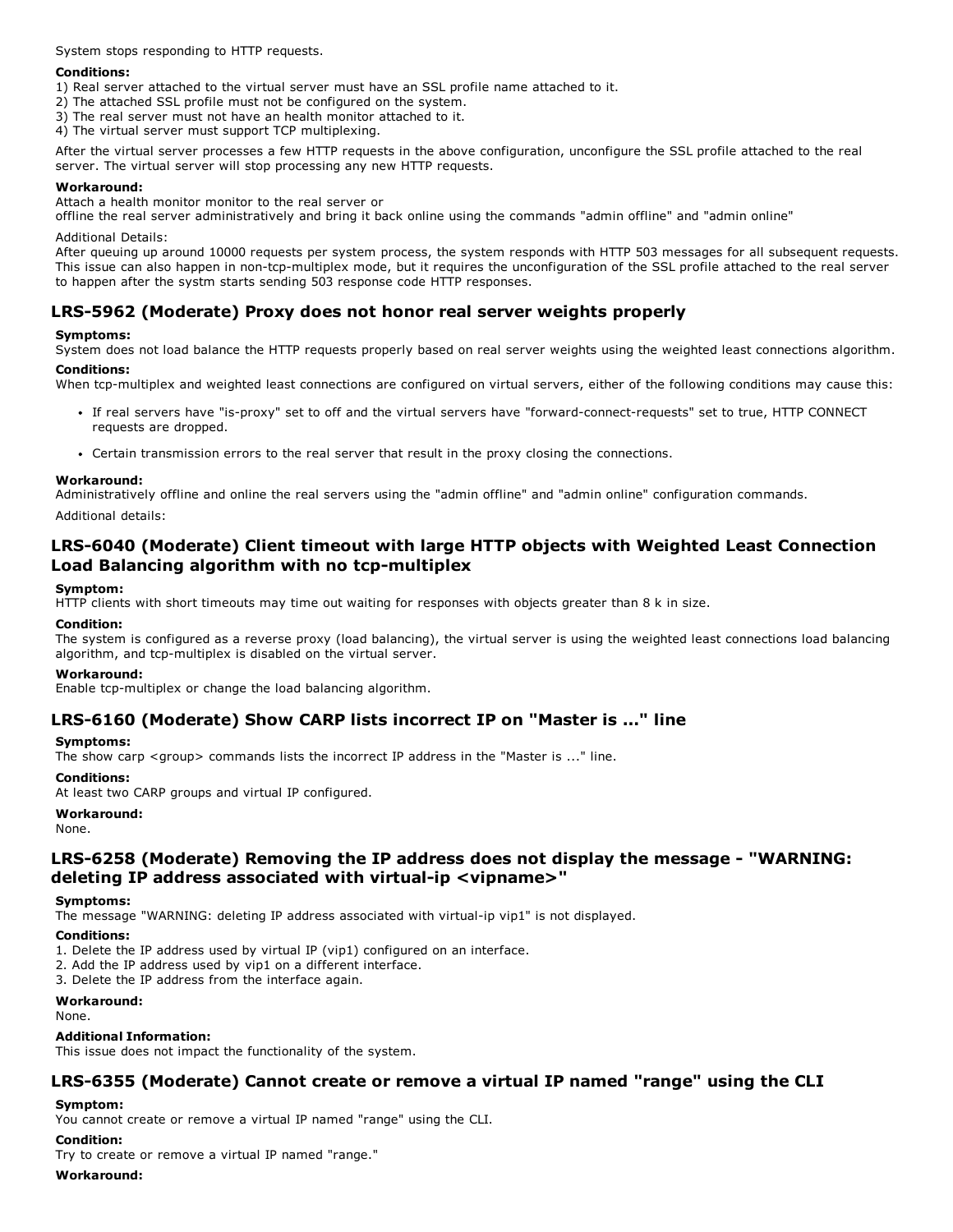#### **Additional Information:**

For a virtual IP in the CLI, range is reserved word for the virtual-ip command.

### **LRS6492 (Moderate) REST: Virtual IP stats for both forward and reverse proxies shown in clientNoVserver stats**

#### **Symptoms:**

Virtual IP stats that relate to both forward and reverse proxies are in the clientNoVserver stats node.

**Conditions:**

None.

#### **Workaround:**

None. Node to be renamed clientNoProxy in the future.

### **LRS-6536** (Moderate) Need to clean-up the persistence-related warning messages on pxeboot **images.**

#### **Symptoms:**

- The warning messages that are presented when you execute the "write" or "copy" commands on a pxeboot image are split across multiple lines instead of being written as a single, coherent warning message.
- The pxeboot image's persistence-related warning messages contain partial file path references instead of complete file path references. For example, they contain file paths like "/startup-config" instead of "/home/linerate/data/startup-config".

#### **Conditions:**

- If you enter the command "write mem" on a pxeboot image, you'll get this output: WARNING: File written to a volatile storage location: /startup-config WARNING: This will not persist across a reboot. Please copy to a WARNING: non-volatile location when able. Building configuration... [OK]
- If you enter the command "copy running-config tmp.txt" on a pxeboot image, you'll get this output: WARNING: File written to a volatile storage location: /tmp.txt WARNING: This will not persist across a reboot. Please copy to a WARNING: non-volatile location when able. Copying file...done.

#### **Workaround:**

None known.

#### **Additional Information:**

### **LRS6730 (Moderate) Selecting upgrade from installation menu exits to shell if no existing installation is found**

#### **Symptoms:**

Installer program exits to shell prompt when "Upgrade" option is selected, but an existing installation is not found.

#### **Conditions:**

In installer program, "Upgrade" option is selected, but an existing installation is not found.

#### **Workaround:**

Do not attempt to upgrade a system without an existing installation. If you mistakenly exit to the shell, type "exit" or press CTRL-D to exit the shell and return to the installer or "reboot" to reboot the system.

#### **Additional Information:**

### **LRS7306 (Moderate) Cannot log in to system to use CLI or REST**

### **Symptom:**

In some rare instances, the system can get into a state where it does not accept new CLI or REST client requests.

### **Condition:**

This can happen when previous configuration commands take a long time to service. These situations usually occur when: a. the system is under heavy load. b. the system has a really large configuration and is syncing it to data path processes (which happens on system startup or when

a data path process starts up).

c. Both of the above.

### **Workaround:**

None known.

## **LRS7739 (Moderate) no attach realserver on deleted but attached server doesn't tab complete**

#### **Symptoms:**

Tab completion does not work on objects that have been deleted.

#### **Conditions:**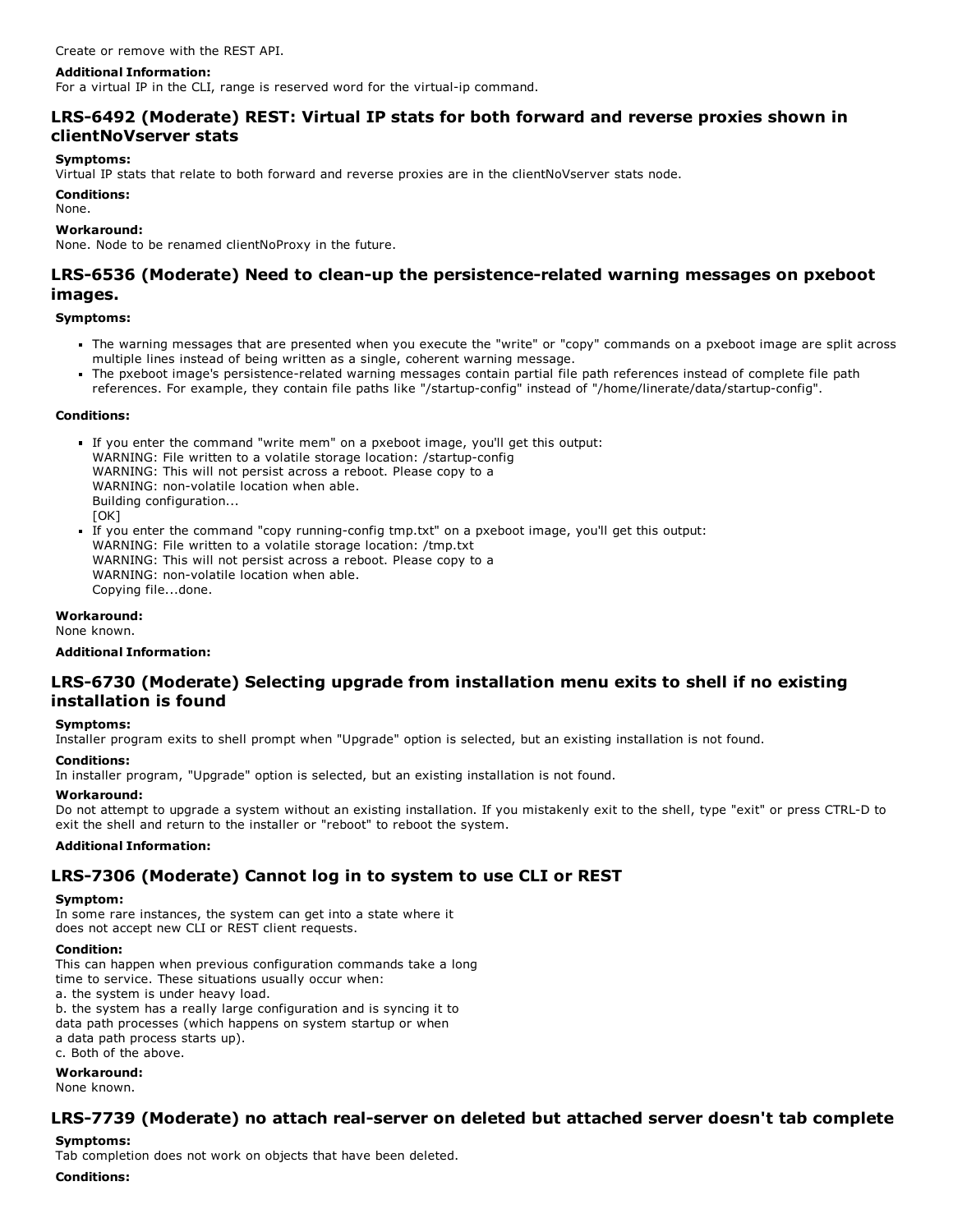Configure real server real-foo, attach it to virtual IP vip-foo, then delete real server real-foo ("no real-server real-foo"). In vip-foo mode, try "no attach real-server rea[TAB]." Tab completion does not work.

#### **Workaround:**

Type the full name of the real-server or health-monitor in the "no attach" command.

#### **Additional Information:**

### **LRS8412 (Moderate) Packets dropped counter is the same for both oce interfaces in system**

#### **Symptoms:**

The dropped packets counter in the output of the show interface command for oce interfaces is the same value for all interfaces installed in the system

#### **Conditions:**

System running in a server with oce interfaces installed.

#### **Workaround:**

None known.

### **LRS8413 (Moderate) Output errors on oce interfaces after CARP switchover**

#### **Symptoms:**

Output errors reported in show interface output on Emulex (oce) interfaces after CARP switchover.

#### **Conditions:**

System running on a server that has Emulex interfaces installed in it and CARP configured.

**Workaround:**

None known.

#### **Additional Information:**

### **LRS8414 (Moderate) Packets dropped counter rolls over at low values for oce interfaces**

#### **Symptoms:**

The packets dropped stat reported in show interface output on Emulex (oce) interfaces rolls over to 0 at low values.

#### **Conditions:**

System running on a server that has oce interfaces installed in it that is receiving traffic that is being dropped by the interface.

**Workaround:**

None known.

### **Additional Information:**

### **LRS8424 (Moderate) TCP Retransmission Errors**

#### **Symptoms:**

Running system commands in bash such as sysctl -a or show tech-support with the CLI, which take a long time to complete, cause the system to fail over due to CARP keep-alive-timeout. This timeout out is short-lived, so the master changes back quickly, which causes TCP retransmissions.

#### **Conditions:**

System with CARP configured and a user entering system or CLI commands that take a long time to complete.

#### **Workaround:**

None.

#### **Additional Information:**

If the system is busy or has a lot connections active, the commands will take a long time to complete causing this error. This is a transient error that only happens while the command is executing or shortly after it completes.

### **LRS8930 (Moderate) Error: SNMP actual retrieval of routing table: Cannot allocate memory**

#### **Symptoms:**

Error: snmpd[14786]: actual retrieval of routing table: Cannot allocate memory message shown in the /var/log/messages file.

#### **Conditions:**

System configured for SNMP and client doing SNMP walk.

#### **Workaround:**

None.

#### **Additional Information:**

### **LRS9271 (Moderate) Custom error object handling inconsistent with node.js**

#### **Symptoms:**

Thrown exceptions show up in the syslog as '[object Object]', and their source lines are printed (sometimes truncated), rather than the full, formatted exception message.

#### **Conditions:**

Custom exceptions (of the form 'throw {name:"foo", message:"bar"}

;' are being used.

#### **Workaround:**

Use the 'new Error("foo","bar");' syntax instead.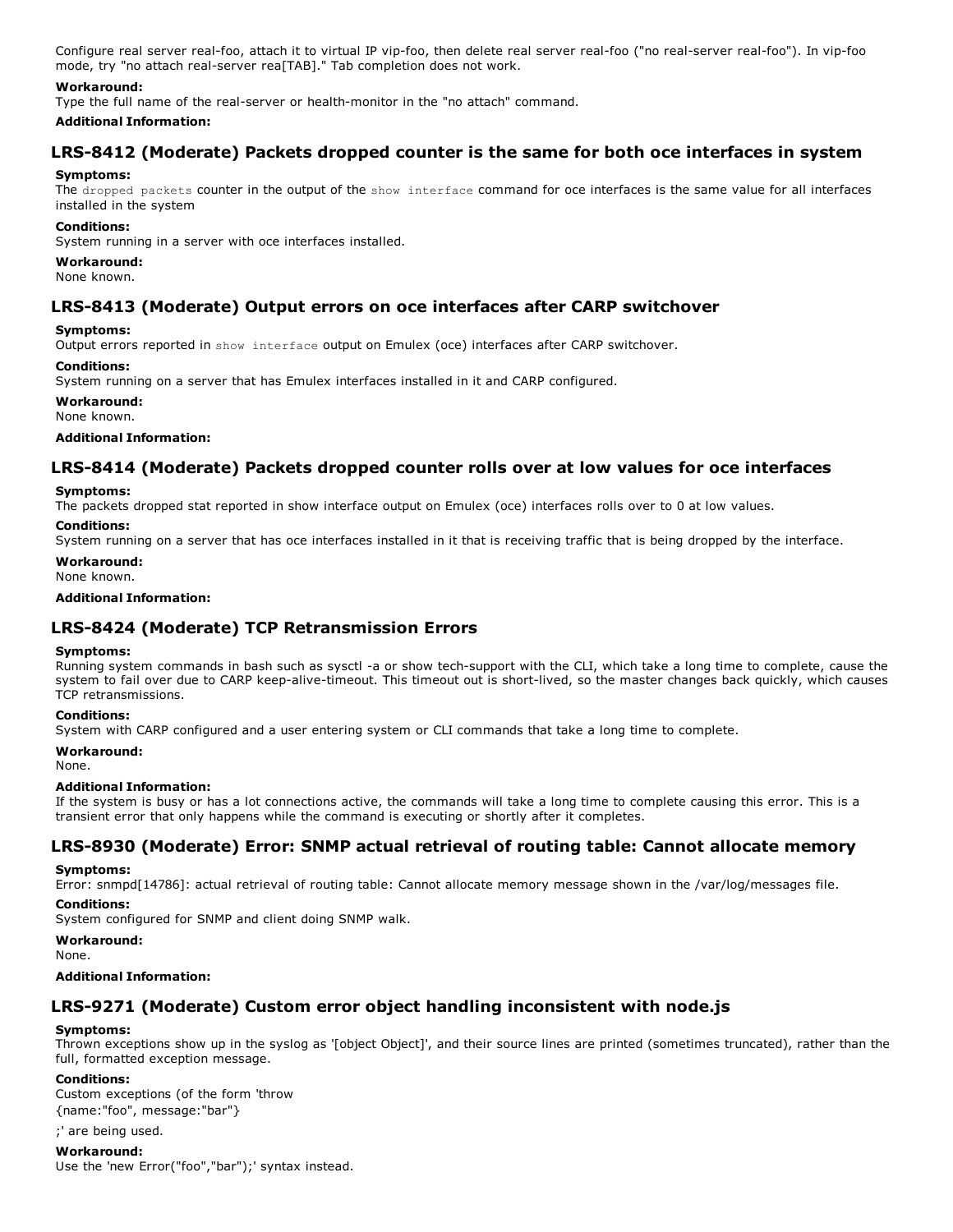#### **Additional Information:**

The node.js JavaScript interpreter parses the custom error messages correctly when run in non-interactive mode. In interactive mode, the custom errors are unrecognized. The V8 JavaScript interpreter does not parse such custom objects as exceptions, but prints them as objects with their source line. LineRate's interpreter is consistent with V8 and the node.js interactive interpreter.

### **LRS9334 (Moderate) scheduler sometimes has error: "cpuset: setaffinity: No such process"**

#### **Symptoms:**

The "scheduler cpu manual" command returns an error similar to the following:

ERROR: cpuset error for thread 100503 (controller/controller): cpuset: setaffinity: No such process

#### **Conditions:**

Using "scheduler cpu manual" on a multithreaded process that starts and stops threads frequently.

#### **Workaround:**

If the command is repeated, it may complete successfully.

#### **Additional Information:**

This error does not cause any other undesired behavior other than the message itself. It simply indicates that a transient thread of the multithreaded process has exited prior to setting the CPU affinity for that thread.

### **LRS9336 (Moderate) Garbled syslog output from scripting engine**

#### **Symptoms:**

Error messages from multiple data path (Ib\_http) processes are interleaved, causing garbled lines in /var/log/controller.messages.

#### **Conditions:**

A script with a runtime or syntax error is loaded in the scripting engine.

#### **Workaround:**

The properly formatted error message is available from "show script <script>".

### **LRS9576 (Moderate) CARP ads not received for ix VLAN interface on backup**

#### **Symptoms:**

Both units in CARP group are operating as the master, leading to traffic problems as an upstream switch or router may not pass traffic properly through the CARP group.

#### **Conditions:**

CARP is configured on a VLAN interface attached to an ixgbe physical interface.

#### **Workaround:**

None. Reboot of CARP backup system is required.

#### **Additional Information:**

The trigger for this problem is unknown. However, CARP switchovers were being deliberately forced, and in other cases, the interface driver has been observed to perform a reset when going "admin-status up". Although, in those cases, the interface could be manually reset to correct the CARP issue, whereas in this case no reset path was identified short of a system reboot.

### **LRS9585 (Moderate) GUI doesn't poll the backend system on a regular basis.**

### **Symptoms:**

GUI fails to display configuration changes that were made outside the GUI (ie. changes that were made through the CLI or REST API).

#### **Conditions:**

Log in to the GUI, click on the "Real Servers" tab in the configuration table and apply the filter "name = rs-x". Verify no matches are found and then remove the filter. Go to the CLI and add a new real-server named rs-x. Go back to the GUI and re-apply the filter "name = rs-x". Verify the GUI still returns no matches. Remove the filter, click the "Refresh Configuration" button and then re-apply the filter. Note that this time the GUI returns one match (ie. the GUI recognizes the config change after you clicked the "Refresh Configuration" button).

#### **Workaround:**

Periodically refresh the configuration by clicking the "Refresh Configuration" button.

#### **Additional Information:**

Prior versions of the GUI would poll the backend system at regular intervals to pick up config changes and update the dashboard's configuration widgets accordingly. Prior versions of the GUI would also allow this polling feature to be enabled/disabled with a checkbox on the "Information" dialog.

### **LRS9628 (Moderate) Erroneous path REST API response from GET request on /status node**

**Symptoms:** A GET request made through the REST API to the top-level status node (/status) results in an erroneous response. The path is returned as "/" which does not match the "requestPath" of "/status". All other information returned from GET call is correct.

**Conditions:** Anytime a GET request is made on the top-level status node.

**Workaround:** None. The information returned from this GET request is still valid.

#### **Additional Information:**

### **LRS9805 (Moderate) Scripting HTTP.ClientRequest doesn't support hostname option**

#### **Symptoms:**

Scripting HTTP client requests with the 'hostname' option ignore the option, and always request to host '127.0.0.1'.

#### **Conditions:**

A script that makes a request using the 'hostname' option: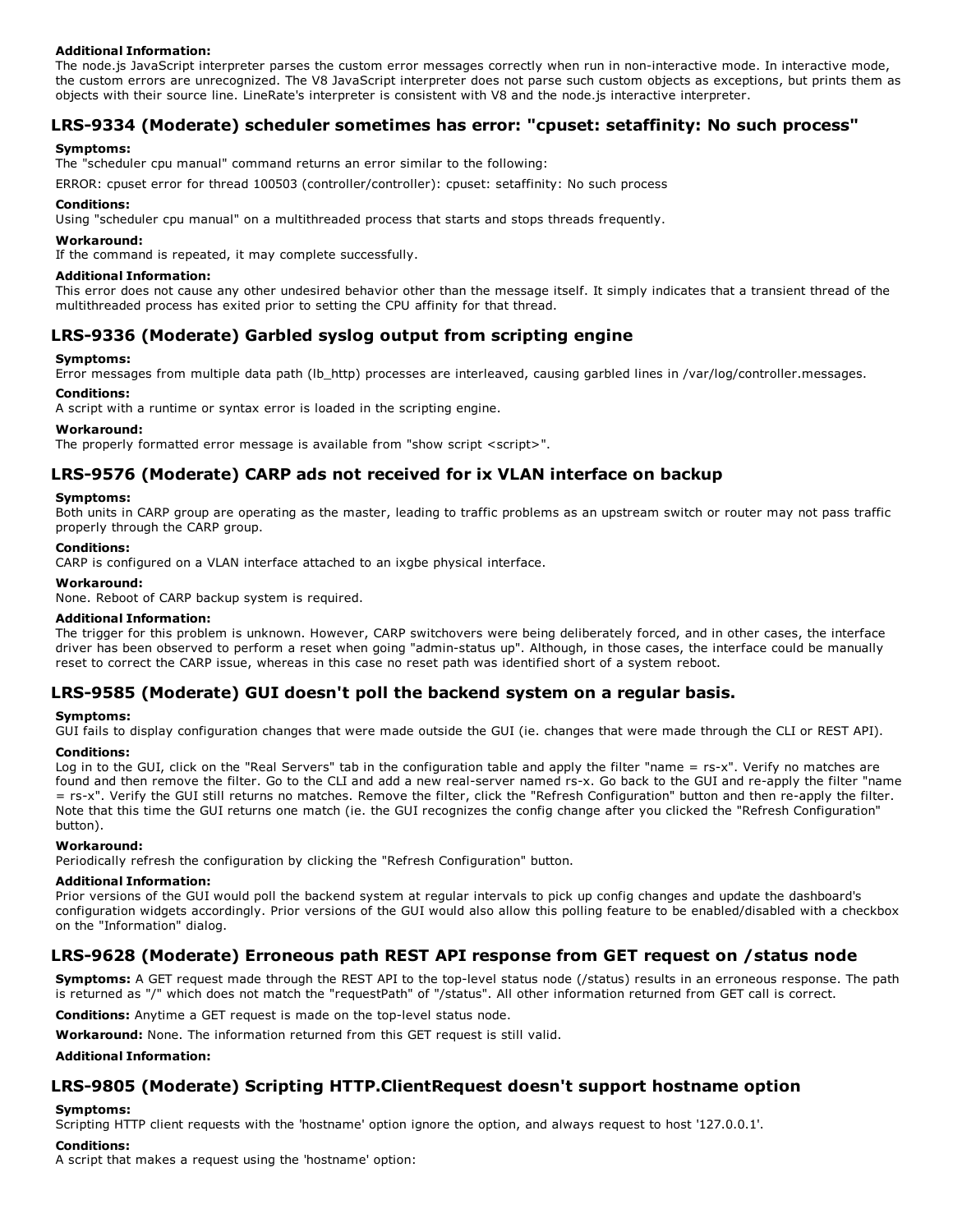```
var http = require('http');
var req = http.get({ hostname: '3.4.5.6',
                     port: 80,
                     path: '/index.html' },
                   onResponseCb);
```
#### **Workaround:**

Use the 'host' property instead:

```
var http = require('http');
var req = http.get({ host: '3.4.5.6',
                     port: 80,
                     path: '/index.html' },
                   onResponseCb);
```
#### **Additional Information:**

### **LRS10255 (Moderate) REST API returns 4294967295 for health monitor type**

#### **Symptoms:**

When using the REST API to query a health monitor type value, a user will receive a data value of 4294967295 instead of -1 if the type has not been set (or has been disabled if previously set). This applies to REST paths /config/app/health/monitor/<name>/type and /status/app/health/monitor/<name>/type.

#### **Conditions:**

The system returns a data value of 4294967295 if the health monitor type has not been set or is disabled for a health monitor object. If the type value has been set to 1 (HTTP) or TCP (2), the correct value (1 or 2) is returned.

#### **Workaround:**

For the REST API, use 4294967295, instead of -1, when checking if a health monitor type value has not been set or has been disabled. **Additional Information:**

### **LRS10373 (Moderate) Sample file names used in the upgrade command help message end with ".img" instead of ".upg".**

#### **Symptoms:**

Sample file names used in the upgrade command help message end with ".img" instead of ".upg".

#### **Conditions:**

At the CLI, issue the command "upgrade ?" to see the the upgrade command help message. Note that the sample file names used in the help message end with ".img" instead of ".upg".

#### **Workaround:**

n/a

#### **Additional Information:**

### **LRS10456 (Moderate) API allows TCP attributes to be set on objects with a service type of HTTP.**

#### **Symptoms:**

API allows TCP attributes to be set on objects with a service type of HTTP and allows HTTP attributes to be set on objects with a service type of TCP.

#### **Conditions:**

Create a real-server named "rs-http-1" and set its service type to HTTP. Use the REST API to set the TCP attribute "Data Idle Timeout" on this HTTP real-server and note that the PUT request succeeds (ie. the TCP-specific attribute is successfully set on an HTTP realserver).

#### **Workaround:**

None known.

#### **Additional Information:**

### **LRS10461 (Moderate) GUI fails to apply additional formatting to configuration table cells that contain delimited list values.**

#### **Symptoms:**

GUI fails to apply additional formatting to configuration table cells that contain delimited list values, which makes these cells unreadable without manual intervention.

#### **Conditions:**

Create a virtual-server and attach three real-servers. Log in to the GUI, click the "Virtual Servers" tab on the configuration table control and find the newly created virtual-server. Note that the contents of the "Real Servers" column is a comma-separated list of real-server names and is unreadable without manual intervention (ie. in the absence of text-wrapping or some other formatting assistance, you're forced to resize the column to read its contents).

#### **Workaround:**

Manually resize the affected columns to make their content readable.

#### **Additional Information:**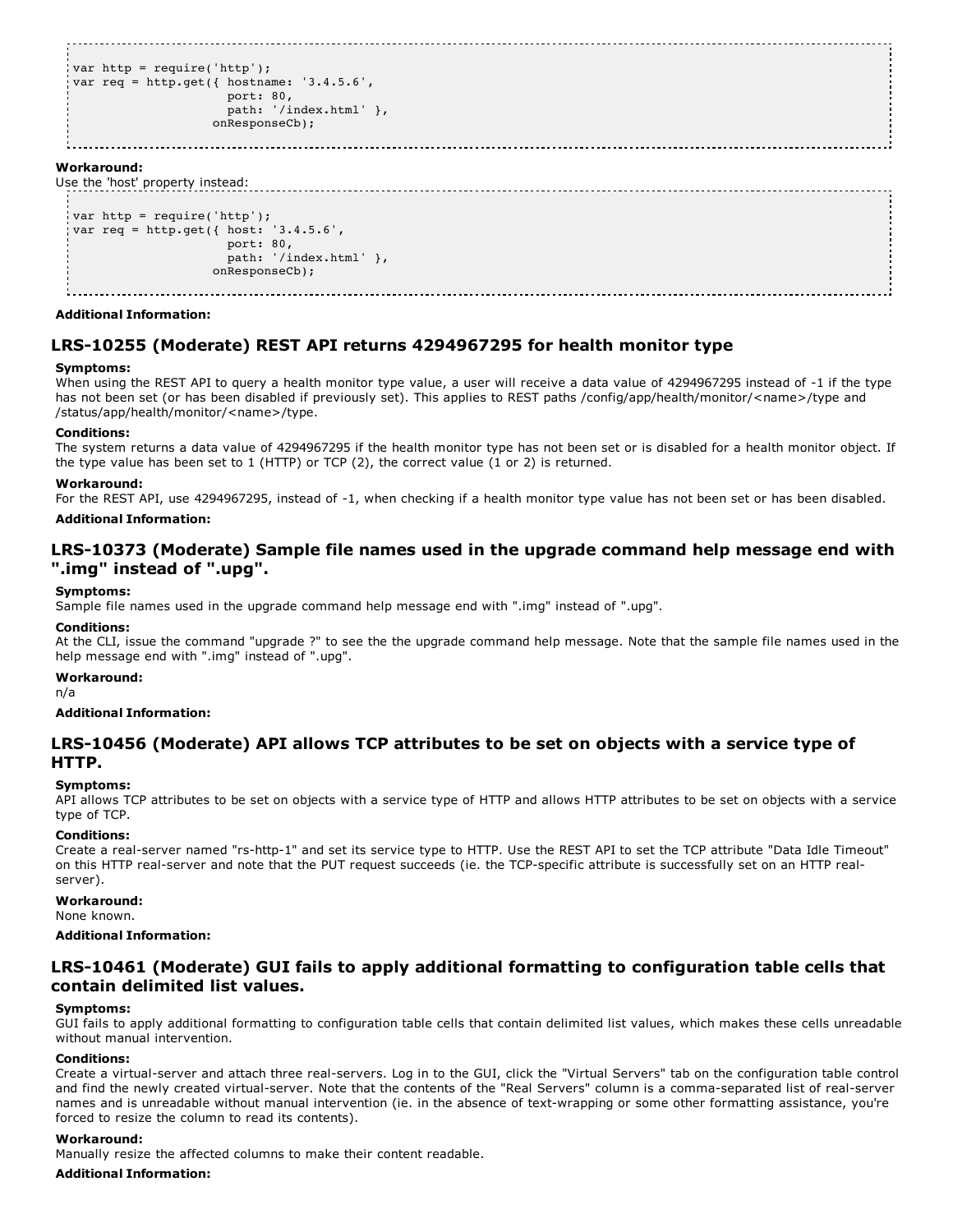### **LRS10481 (Moderate) System accepts realserver "Limit Burst Size" values that are less than 2% of the "Request Rate Limit" value.**

#### **Symptoms:**

System accepts real-server "Limit Burst Size" values that are less than 2% of the "Request Rate Limit" value.

#### **Conditions:**

When configuring the real-server attribute "Limit Burst Size", the new value must be at least 2% of the "Request Rate Limit" value. This validation is performed correctly in the CLI but not in the REST API (ie. the CLI reports an error and refuses to persist the change when you try to configure a burst size smaller than 2%, but the REST API does not).

#### **Workaround:**

None known.

#### **Additional Information:**

### **LRS10483 (Moderate) System allows users to edit public dashboards they don't own.**

#### **Symptoms:**

System allows users to edit public dashboards they don't own.

#### **Conditions:**

System contains two users: user-1 and user-2. Log in as user-1, create a public dashboard and add a line chart widget to the dashboard. Log out as user-1 and log in as user-2. Add, remove and edit widgets on the public dashboard that you created as user-1. Log out as user-2 and log back in as user-2. Note that none of the changes you made as user-2 were persisted.

#### **Workaround:**

You should treat public dashboards as read-only and avoid trying to edit them.

#### **Additional Information:**

### **LRS10485 (Moderate) System only allows one dashboard to be deleted at a time.**

#### **Symptoms:**

System only allows one dashboard to be deleted at a time.

#### **Conditions:**

Open the Dashboards dialog and create two new dashboards by clicking the "+" button twice. Now try to delete both of the newly created dashboards by clicking their associated checkboxes and then clicking the "" button. Note that the system only allows one dashboard to be selected at a time.

#### **Workaround:**

When you want to delete multiple dashboards, you have to delete them one at a time.

#### **Additional Information:**

### **LRS10610 (Moderate) System refuses to accept the opening paren when you type a filter that uses the attribute name "Session Cache Size (bytes)".**

#### **Symptoms:**

System displays the error message "Enter a different attribute name." when you type a filter that uses the attribute "Session Cache Size (bytes)".

#### **Conditions:**

Log in to the GUI and click the "SSL Profiles" tab in the configuration table control. Click into the filter textbox, type the filter condition "Session Cache Size (bytes) > 0" and hit "Enter". Note that the filter condition that's actually applied is "Session Cache Size bytes) > 0" (ie. note that the system refuses to accept the opening paren before "bytes").

#### **Workaround:**

Instead of typing the full attribute name into the filter textbox, you can just select the attribute name from the type-ahead suggestions list.

#### **Additional Information:**

### **LRS10613 (Moderate) "show script <script>" doesn't clear Last Runtime Error if problem was fixed by auto restart, only if offline/onlined**

#### **Symptoms:**

The Last Runtime Error field is not cleared if the script was fixed and automatically restarted.

#### **Conditions:**

A script encounters a runtime error, the problem is resolved, and the script is restarted via the automatic restart mechanism.

#### **Workaround:**

Set the script to admin-status offline, then to admin-status online. The error should clear.

#### **Additional Information:**

A runtime error could occur long after a restart if the portion of the code that triggers the error is not run soon after the restart.

#### **LRS10633 (Moderate) System fails to clearly communicate chart widget's chart type.**

#### **Symptoms:**

System fails to clearly communicate chart widget's chart type

#### **Conditions:**

Create a line chart for the real-server connections statistic "Server Open Connections" (allow "Objects" to default to "AH"). Create an area chart for the exact same statistic. Note that both the line and area charts appear identical on your dashboard and the system provides no way to distinguish between the two.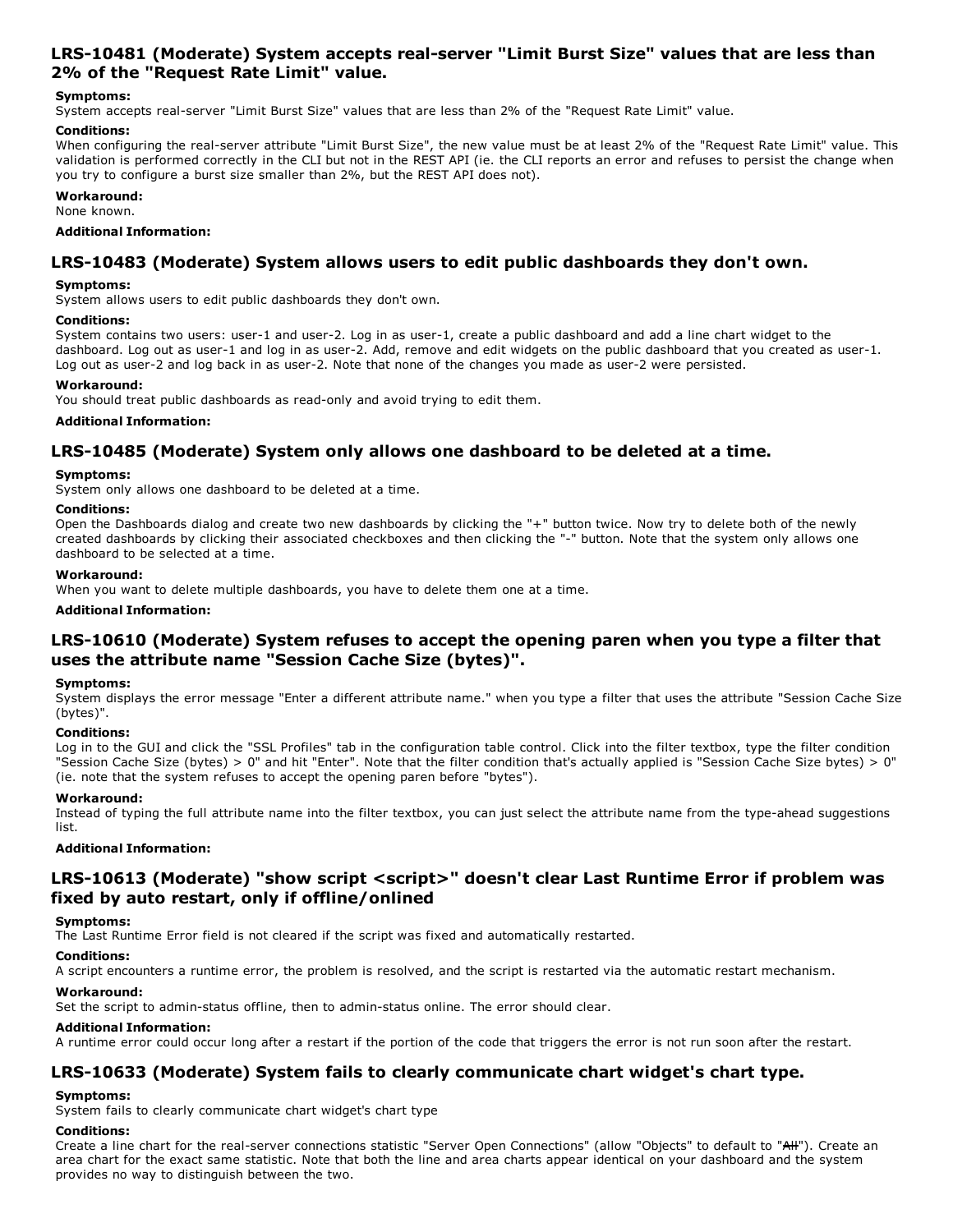#### **Additional Information:**

### **LRS10640 (Moderate) Monitoring charts fail to display coordinate values when you hover over a data point.**

#### **Symptoms:**

Monitoring charts fail to display coordinate values when you hover over a data point.

#### **Conditions:**

Hover over a data point on a monitoring chart and note that the system fails to display a tooltip that shows the data point's coordinate values.

#### **Workaround:**

Estimate the x-axis value from a visual inspection of the chart. The y-axis value can be found in the line label text that appears in the top right corner of the chart when you hover over a data point.

#### **Additional Information:**

### **LRS10722 (Moderate) Set default=false ignored for script attributes when override value is the same as the default value.**

#### **Symptoms:**

With REST API path /status/script/<script name>/restartMode or /status/script/<script name>/adminStatus, the default setting remains set to True after setting a value equal to the default (0).

#### **Conditions:**

Set REST API paths /status/script/<script name>/restartMode or /status/script/<script name>/adminStatus, to a value equal to the default.

#### **Workaround:**

Either ignore the default setting or set to non-default value (1 in this case), and then set back to 0 to clear the default setting.

### **LRS10948 (Moderate) Scripting buffer.toString() truncates utf8 strings**

**Symptoms:** Scripting's buffer.toString() method may truncate some strings with extended characters.

**Conditions:** A script that tries to convert a buffer with extended characters using Buffer.toString():

```
str = ' \u00bd + \u00bc = \u00be';
var buf = new Buffer(str, 'utf8');
console.log('String:', str);
console.log('Buffer.toString():', buf.toString());
```
#### **Workaround:** None known.

**Additional Information:**

### **LRS11348 (Moderate) ix interface takes 5 seconds to come out of reset**

#### **Symptoms:**

When reconfiguring an Intel "ix" network interface, the system may take up to approximately 5 seconds to start sending and receiving traffic. After traffic starts moving through the ix network interface, performance is normal.

#### **Conditions:**

This brief delay in traffic happens when the network interface configuration is changed, for example, when the LRO and TSO flags are enabled or disabled.

#### **Workaround:**

None.

#### **Additional Information:**

### **LRS11352 (Moderate) ix interface traffic bytecount stats are off by 6%**

#### **Symptoms:**

Intel "ix" network traffic statistics (bytes sent and received) may be off by 5-10%.

#### **Conditions:**

When bytes are sent and received by an Intel "ix" network interface, the bytes reported by the "netstat" command may be incorrect by  $5-10%$ .

**Workaround:**

None.

#### **Additional Information:**

### **LRS11374 (Moderate) Script editor doesn't warn user about missing write permissions on source file**

#### **Symptoms:**

No warning issued while launching script editor on files that have missing write permissions.

#### **Conditions:**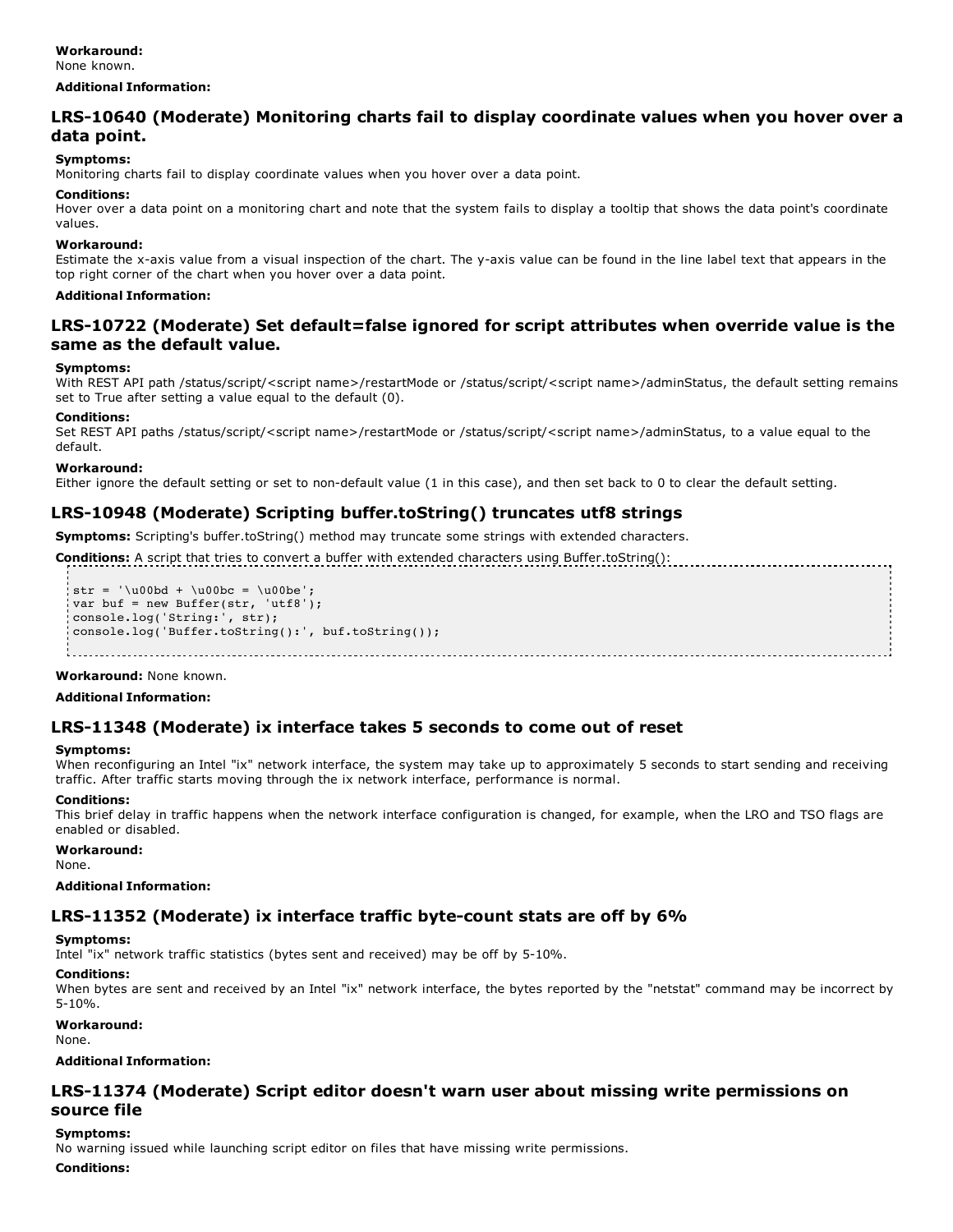Configure a script with source specified from file that has no write permissions, and then try to edit the script source.

#### **Workaround:**

Inspect script source file permissions via bash before launching editor to make sure it has the correct permissions.

#### **Additional Information:**

### **LRS11821 (Moderate) System will pass through HTTP Upgrade: headers it does not understand, corrupting the channel**

#### **Symptoms:**

System will forward all Upgrade headers and then terminate the server connection when data is sent, if the upgrade was to a non-HTTP protocol (for example, HTTPS, FTP, etc.).

#### **Conditions:**

Client request contains an Upgrade: header requesting an upgrade to a non-plain text HTTP protocol. System forwards this header to a server. The server understands the upgrade request and switches protocols.

#### **Workaround:**

Configure strip-request-headers on the virtual server to remove all Upgrade headers from requests.

### **LRS11943 (Moderate) System fails to sort newly copied objects into the correct row.**

#### **Symptoms:**

System fails to sort newly copied objects into the correct row.

#### **Conditions:**

This issue only occurs if there are more objects than can fit on a single page of the configuration table (ie. if the configuration table has to add a vertical scrollbar to show all the objects) and if the configuration table hasn't been manually sorted already (ie. you haven't clicked any column headers yet). If both of these conditions exist, then if you copy an existing object and give it a name that is almost identical to the original (eg. copy real-server "rs-http-1" to "rs-http-2"), you'll notice that the newly created object does not automatically appear next to the original object. You have to manually sort on the "Name" column to make the newly created object appear next to the original.

#### **Workaround:**

After copying an object, click on the "Name" column header to manually sort on that column.

#### **Additional Information:**

### **LRS11965 (Moderate) System fails to deselect configuration table rows when a filter is removed.**

#### **Symptoms:**

System fails to deselect configuration table rows when a filter is removed.

#### **Conditions:**

Apply a filter (for example "name != ""), then select one or more of the resulting rows. Remove the filter and note that the same number of rows are still selected. The expected behavior is that no rows remain selected when the filter is removed.

#### **Workaround:**

You can manually remove

#### **Additional Information:**

### **LRS12187 (Moderate) High latency in VMware deployment**

#### **Symptoms:**

High latency (on the order of seconds) seen in responses from system to clients.

#### **Conditions:**

System is deployed as a VMware guest, and the traffic load from clients exceeds ~13K reqests/second per data path process.

#### **Workaround:**

Use upstream router to regulate traffic rate or increase number of proxy processes in system.

**Note:** Consider your changes carefully before using this workaround, because this command can have a serious impact on your system. For information about the command discussed below. For 1.6.x, see

[https://docs.lineratesystems.com/100Release\\_1.6/200CLI\\_Reference\\_Guide/Configure\\_Commands/Load\\_Balancer\\_Mode\\_Commands](https://docs.lineratesystems.com/100Release_1.6/200CLI_Reference_Guide/Configure_Commands/Load_Balancer_Mode_Commands). For 2.x, see [https://docs.lineratesystems.com/200Release\\_2.0/200CLI\\_Reference\\_Guide/Configure\\_Commands/Proxy\\_Mode\\_Commands](https://docs.lineratesystems.com/200Release_2.0/200CLI_Reference_Guide/Configure_Commands/Proxy_Mode_Commands).

#### **Additional Information:**

Performance testing measured at a max requests rate of ~13K per proxy process when the system is deployed as a VMware guest on a physical hypervisor with 3.33GHz Westmere CPUs. The guest was allocated 2 virtual CPUs with 2 GB of RAM per virtual CPUs.

### **LRS12188 (Moderate) Weighted least connections algorithm not distributing traffic correctly in VMware deployment**

#### **Symptoms:**

Requests are not distributed according to weight configured for real servers attached to a virtual server.

#### **Conditions:**

System is deployed as a VMware guest.

**Workaround:** Unknown

**Additional Information:**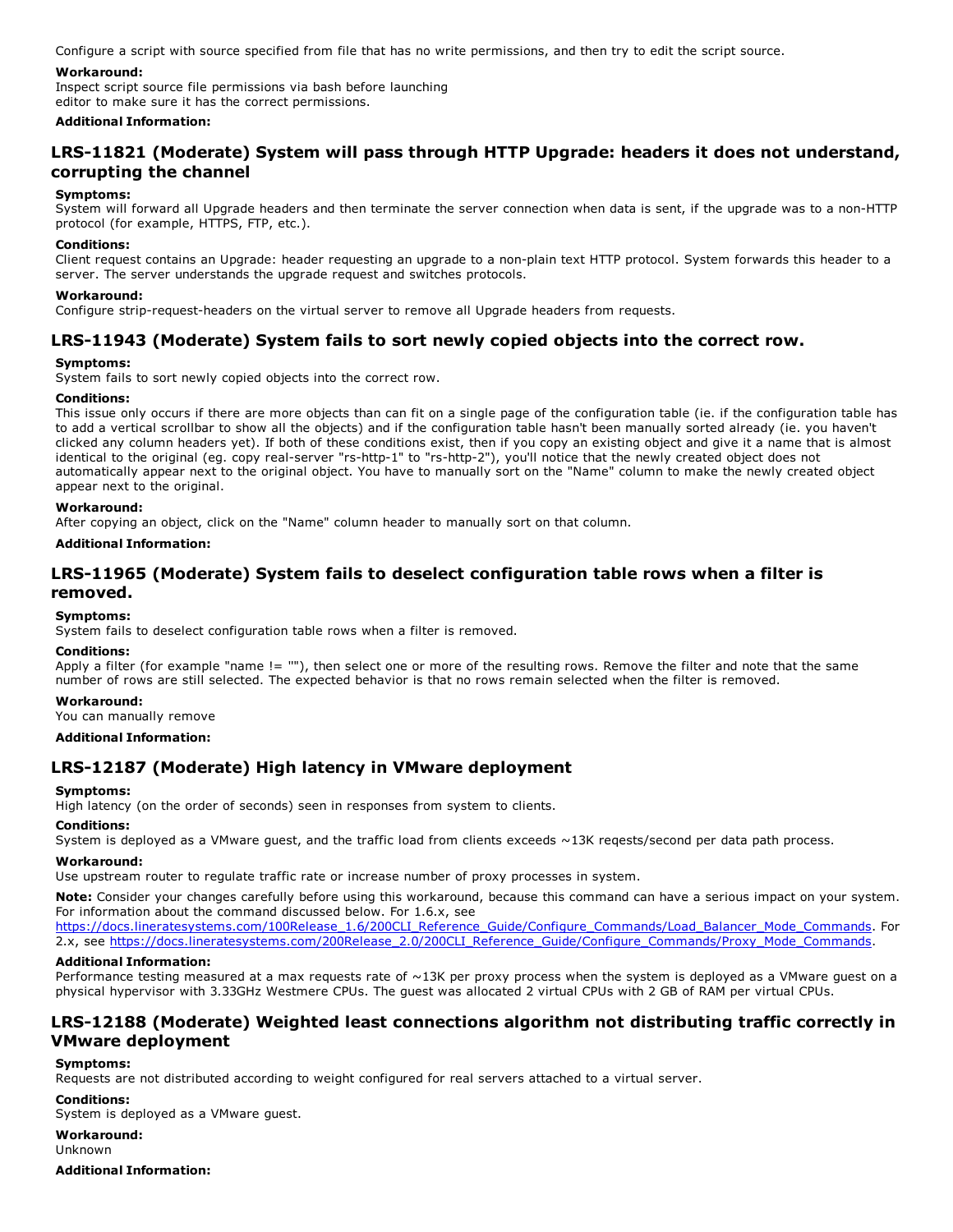Requests are generally distributed along the lines of the configured weight, though the precise distribution falls outside of expected tolerances as determined via statistical analysis when passing traffic through the system for a set length of time.

### **LRS13138 (Moderate) Category names in the filter feature's autocomplete suggestions list are not sorted alphabetically.**

#### **Symptoms:**

Category names in the filter feature's autocomplete suggestions list are not sorted alphabetically.

#### **Conditions:**

Navigate to the "Virtual Servers" tab on the configuration table control. Type "a" into the filter textbox and note that the "SCRIPT" category appears below the "VIRTUAL IP" category in the resulting autocomplete suggestions list.

#### **Workaround:**

None known.

#### **Additional Information:**

### **LRS13145 (Moderate) Chart statistics list is difficult to read when object names are long enough to overflow a single line in the statistics list.**

#### **Symptoms:**

Chart statistics list is difficult to read when object names are long enough to overflow a single line in the statistics list.

#### **Conditions:**

Add a real-server named real-server-default-vals. Create a line chart, set the object type to "Real Server", set the object name to "realserver-default-vals". Add the "HTTP Requests" statistic "Total HTTP Server Requests" and the "Connections" statistic "Server Open Connections". Note that the first statistic overflows into the second line in the "Statistics" section of the chart settings dialog and the second statistic is then overlaid on top of this second line, which makes the list of associated statistics difficult to read.

#### **Workaround:**

None known.

#### **Additional Information:**

### **LRS13146 (Moderate) Dropdown controls on the chart settings dialog don't display properly in Chrome on Windows and Ubuntu.**

#### **Symptoms:**

Dropdown controls on the chart settings dialog don't display properly in Chrome on Windows and Ubuntu.

#### **Conditions:**

Open the chart settings dialog in Chrome on a Windows or Ubuntu machine and note that bottom parts of the characters in the dropdown controls are truncated.

#### **Workaround:**

None known.

#### **Additional Information:**

### **LRS13150 (Moderate) pico editor has strange backspace behavior when using tmux**

#### **Symptoms:**

When editing a file via the included editor in the system, characters disappear and reappear.

### **Conditions:**

Editing existing lines of code when using tmux version 1.7

#### **Workaround:**

Do not use tmux version 1.7. Use tmux version 1.6.

#### **Additional Information:**

### **LRS13169 (Moderate) Dashboard management dialog indicates that dashboard copying is a supported operation.**

#### **Symptoms:**

Dashboard management dialog indicates that dashboard copying is a supported operation.

#### **Conditions:**

Open the dashboard management dialog and note that it contains the header text "Add, remove, or copy dashboards". The dashboard copy operation is not supported in this release, so the dialog header text should read "Add or remove dashboards".

#### **Workaround:**

None known.

#### **Additional Information:**

### **LRS13170 (Moderate) Dashboard management dialog indicates that public dashboards are supported.**

#### **Symptoms:**

Dashboard management dialog indicates that public dashboards are supported.

#### **Conditions:**

Open the dashboard management dialog and note that it contains a column of checkboxes entitled "Public". Public dashboards are not supported in this release, so this column of checkboxes should be removed.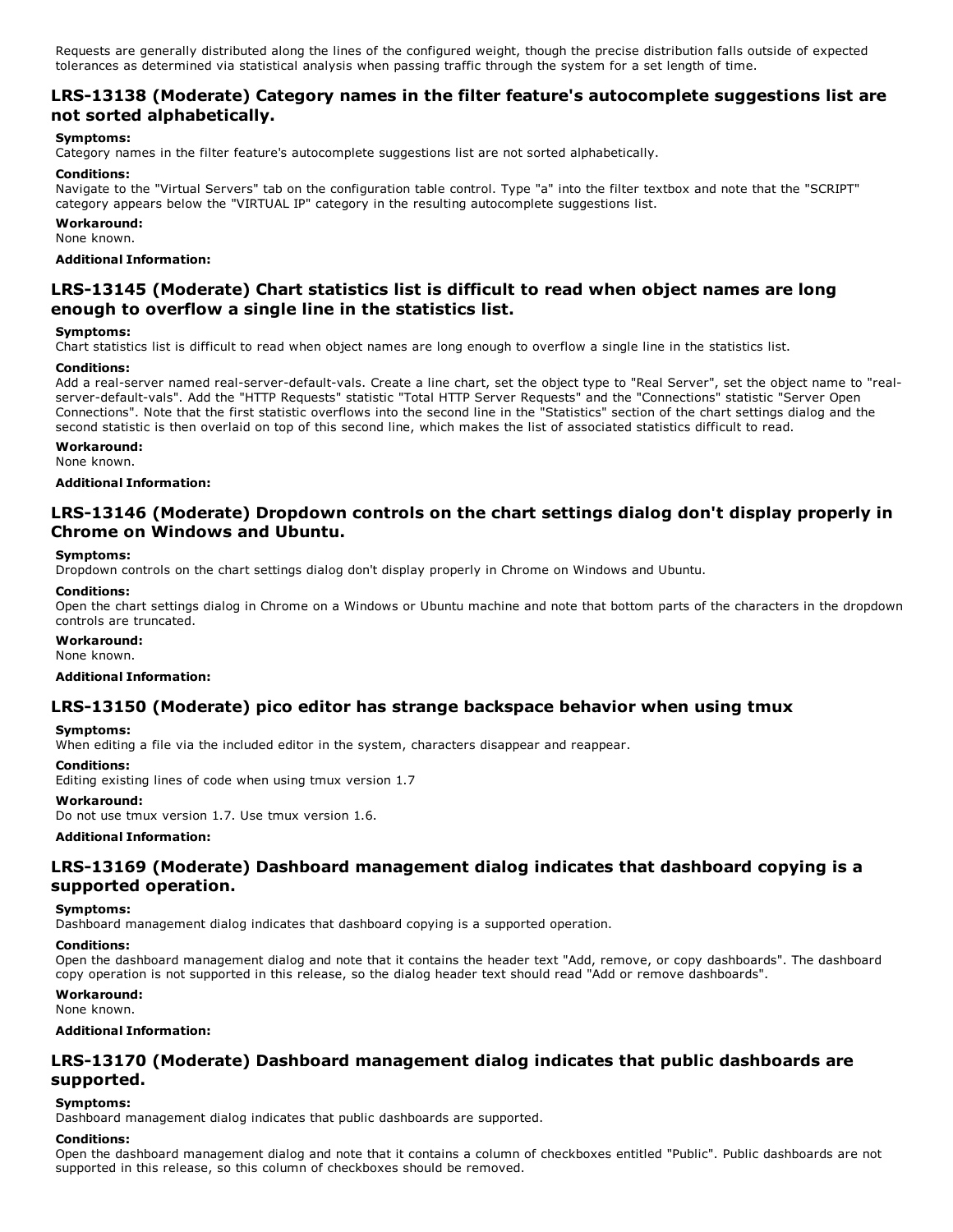#### **Additional Information:**

### **LRS13201 (Moderate) Memory and CPU utilization spike when creating and deleting many real servers (or virtual servers)**

#### **Symptoms:**

Memory and CPU utilization spike when creating or deleting many real servers and virtual servers.

#### **Conditions:**

Any time many real servers or virtual servers are being created or deleted.

#### **Workaround:**

None.

#### **Additional Information:**

### **LRS13212 (Moderate) GUI allows TCPonly attributes to be set on HTTP objects (and vice versa).**

#### **Symptoms:**

TCP attributes are set on HTTP objects and HTTP attributes are set on TCP objects.

#### **Conditions:**

Create a new real-server and set its "Service Type" to HTTP. Edit the TCP attribute "Data Idle Timeout" in the new real-server's row of the "Real Servers" table. Hit "Save" and note that your changes are persisted without error. The same behavior occurs if you create a TCP real-server and save changes to an HTTP attribute (like "Response Idle Timeout") on that TCP object.

#### **Workaround:**

None known.

#### **Additional Information:**

### **LRS13213 (Moderate) GUI fails to recognize object name if the name wasn't specified in the object creation request's payload.**

#### **Symptoms:**

GUI configuration table contains rows with empty "Name" cells.

#### **Conditions:**

Use the REST API to create a new configuration object, but omit the 'data' key from the json data that is sent with the object creation request.

#### **Workaround:**

Specify the object name in the 'data' key in the json data that is sent with the object creation request.

#### **Additional Information:**

### **LRS13243 (Moderate) REST: some nodes below /config/ssl/profile/<name> are not used**

#### **Symptoms:**

Unused REST nodes are available.

#### **Conditions:**

None.

#### **Workaround:**

Do not use these nodes: /config/ssl/profile/<name>/keyLifeTime /config/ssl/profile/<name>/sslVersionsOpenSslFormat /config/ssl/profileBase/<name>/keyLifeTime /config/ssl/profileBase/<name>/sslVersionsOpenSslFormat

#### **Additional Information:**

### **LRS-13505** (Moderate) GUI fails to treat real-server base "Description" attribute as read-only

#### **Symptoms:**

GUI allows the real-server base "Description" attribute to be edited.

#### **Conditions:**

Create a real-server base object, click on its "Description" cell in the configuration table and note that the GUI opens the "Description" editor. Real server base objects do not support the "Description" attribute, so the GUI should not open an editor when this cell is clicked.

#### **Workaround:**

None known.

### **Additional Information:**

### **LRS13512 (Moderate) npm tmp directory contents not cleaned up in some cases**

#### **Symptoms:**

Some temporary files are left in /home/linerate/data/scripting/tmp directory that do not get cleaned up when they are no longer needed.

#### **Conditions:**

Seen occasionally when npm installs fail.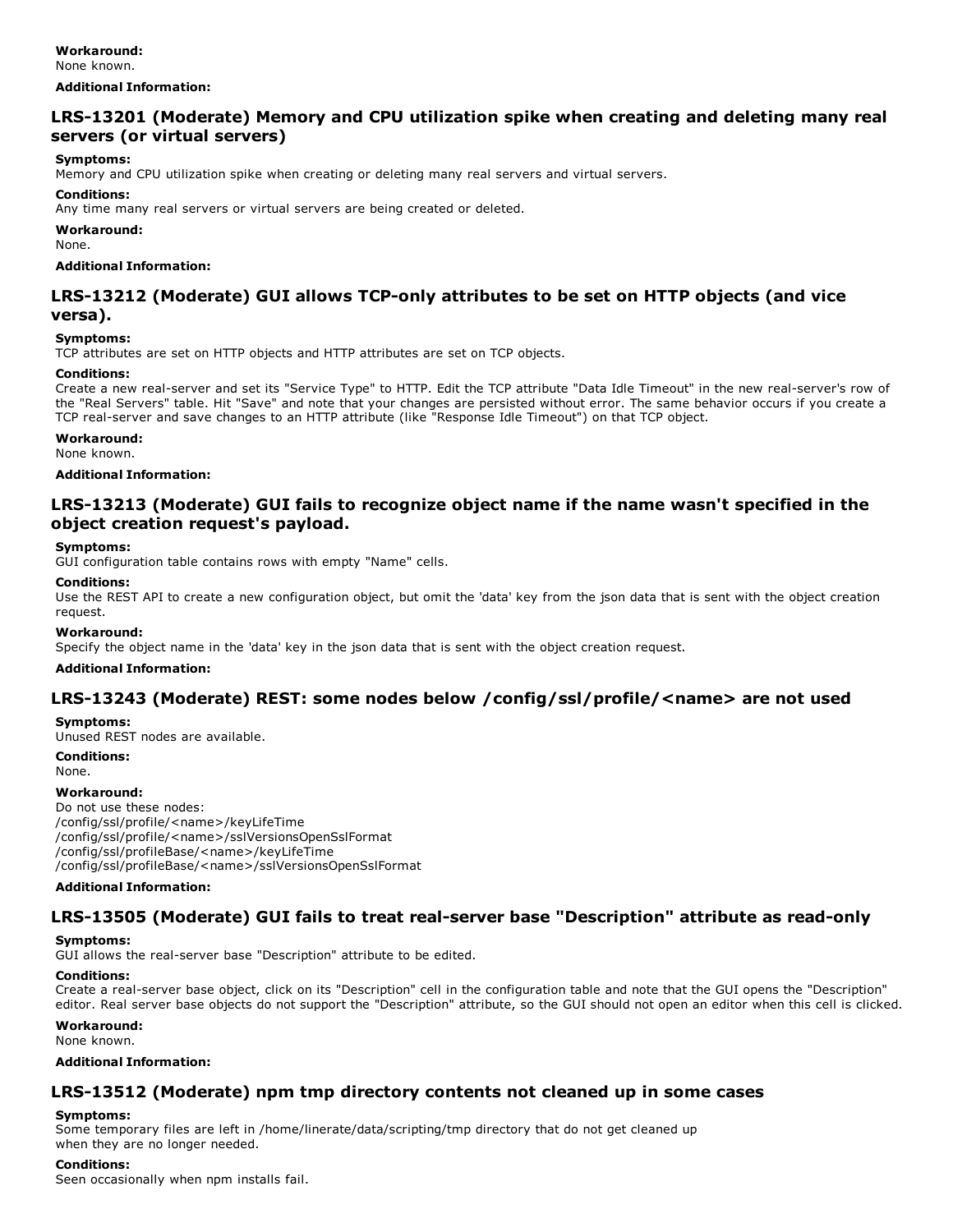### **Additional Information:**

### **LRS13675 (Moderate) Default cell editor hangs if user tries to save with "Use Default" after a failed attempt to save with "Set Locally".**

#### **Symptoms:**

Default cell editor hangs if user tries to save with "Use Default" after a failed attempt to save with "Set Locally".

#### **Conditions:**

- open the real-server "Max Connections" cell editor
- select the "Set Locally" radio button, enter a value of 1234 and click "Save"
- re-open the cell editor, clear the textbox and click "Save"
- note that an editor error message is displayed ("Enter a valid number")
- select the "Use Default" radio button and click "Save"
- note that the editor error message remains and the editor fails to save the change and close

#### **Workaround:**

Close and re-open the cell editor. Note that the "Set Locally" field contains the cell value you want to unset. Select "Use Default" and click "Save".

#### **Additional Information:**

### **LRS13947 (Moderate) System hangs during boot after changing /home/linerate/data to be a symlink to /tmp**

#### **Symptoms:**

Unable to SSH into system or connect via REST API. System is hung while booting just after a message is display on the console 'Clearing /tmp'. The serial console is still accessible.

#### **Conditions:**

After entering the bash prompt from lros\_shell and changing /home/linerate/data to be a symlink to /tmp instead of pointing the physcial disk. System is reloaded from CLI or power-cycled and is in the process of rebooting.

#### **Workaround:**

Configure /home/linerate/data to point to physical disk storage. If /home/linerate/data must point to temporary (or temporarily unreachable) storage, the system startup may hang. Connect to the serial console and press 'Ctrl-C' to terminate the startup. However, you cannot log in to the product. You need to boot from an ISO (such as a LiveCD), manually mount the physical disk on which LROS is installed, and configure /home/linerate/data to point to a persistent (not /tmp) location.

#### **Additional Information:**

This is a non-standard deployment would be manually configured. You cannot configure the system in this manner from lros\_shell. This item informational in case someone wants to map parts of the directory structure to either /tmp storage, or perhaps some offbox location (for example, NFS).

### **LRS14261 (Moderate) Licensing error message: "Couldn't resolve host login.f5.com"**

#### **Symptoms:**

User cannot get a trial license from the license server because the login failed with the error message "Couldn't resolve host 'login.f5.com'"

#### **Conditions:**

System that is unlicensed and is trying to install a license via the F5 license sever.

#### **Workaround:**

Ensure there is connectivity to the DNS servers that are configured. DNS servers can be seen with the "show ip dns" command. One reason for this error is that the system may not be configured with a route that allows it to reach the DNS servers. For how to configure for licensing, see [https://docs.lineratesystems.com/200Release\\_2.0/100Getting\\_Started\\_Guide/130Configuring\\_Licensing](https://docs.lineratesystems.com/200Release_2.0/100Getting_Started_Guide/130Configuring_Licensing).

#### **Additional Information:**

### **LRS14281 (Moderate) REST API allows clients to set the healthmonitor "status" node.**

### **Symptoms:**

System reports unexpected health-monitor status/results.

### **Conditions:**

REST API client explicitly sets the health-monitor "status" value.

### **Workaround:**

REST API clients should refrain from setting the value of the health-monitor "status" node. If they accidentally set it, then they should bring the health-monitor offline and then back online to "reset" the health-monitor's "status" node.

### **Additional Information:**

### **LRS14295 (Moderate) GUI displays a "Create Error" message instead of redirecting to login page (on an expired session).**

### **Symptoms:**

After clicking a tab, object icon, or configuration reload button, the GUI displays a "Create Error" dialog.

### **Conditions:**

The "Create Error" dialog is displayed after the session idle timeout period has expired.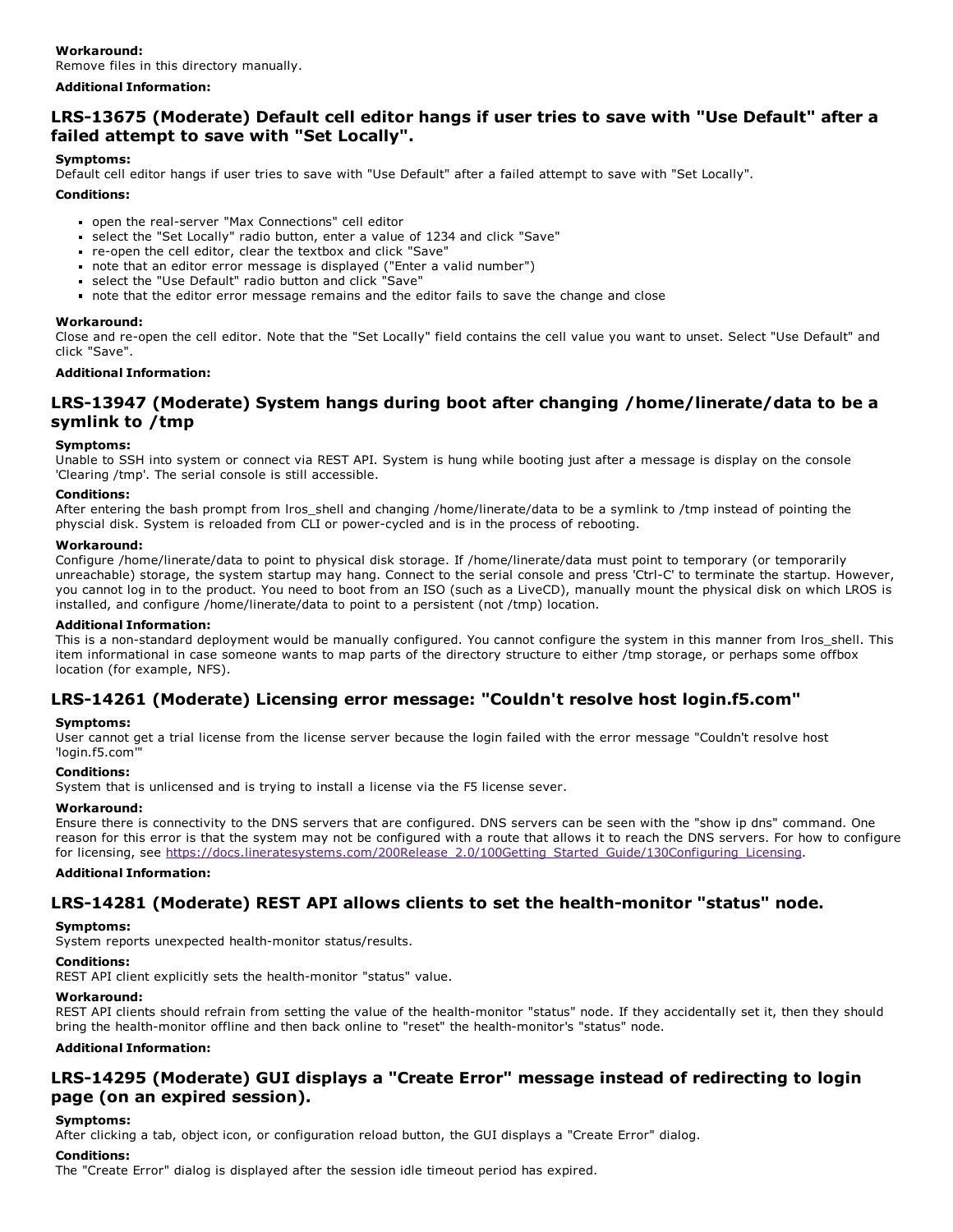#### **Workaround:**

Log in to the application again by clicking the browser reload button or by clicking the log out link located at the top of the application. Enter a valid user name and password in the login page to start a new session.

#### **Additional Information:**

### **LRS14296 (Moderate) GUI displays poor error message when duplicate address is used for start and end address in the virtualip "IP Address Range" attribute.**

#### **Symptoms:**

GUI displays the "Save Error" message "hostname, nor servname provided, or not known".

#### **Conditions:**

The same IP address is used for the "start" and "end" addresses when configuring the virtual-ip "IP Address Range" attribute.

#### **Workaround:**

n/a

#### **Additional Information:**

### **LRS14301 (Moderate) GUI displays "Delete Error" when trying to remove healthmonitor request/response headers.**

#### **Symptoms:**

GUI displays "Delete Error" when trying to remove health-monitor request/response headers.

#### **Conditions:**

- open the editor for the health-monitor attribute "HTTP Request Headers", add "Connection: keep-alive" to the list and click "Save"
- re-open the editor, remove "Connection: keep-alive" from the list and click "Save"
- note that the GUI presents the "Delete Error" message "Path not found"

#### **Workaround:**

Use the CLI or REST API to remove health-monitor http request/response headers.

#### **Additional Information:**

### **LRS14373 (Moderate) Warning message: Error retrieving value of object**

#### **Symptoms:**

A warning message similar to the following appears in the log files:

Error retrieving value of object /script/<script-name>/attached/proxyRequestListener/add during sync: Internal error: Node Has No Data

Error retrieving value of object /script/<script-name>/attached/proxyRequestListener/del during sync: Internal error: Node Has No Data Error retrieving value of object /script/<script-name>/signalRuntimeError during sync: Internal error: Node Has No Data

#### **Conditions:**

During system startup or when data path processes are started.

### **Workaround:**

None.

### **LRS14559 (Moderate) GUI fails to display an error message for invalid sslprofile "Cipher List" values.**

#### **Symptoms:**

GUI fails to display an error message for invalid ssl-profile "Cipher List" values.

#### **Conditions:**

GUI user configures an invalid value (eg. "abc") for the ssl-profile "Cipher List" attribute.

#### **Workaround:**

n/a

#### **Additional Information:**

### **LRS14647 (Moderate) Alphabetically first real server in a virtual server in GUI doesn't render properly the whiteboard**

#### **Symptoms:**

Within a virtual server view in the GUI, alphabetically the first real server renders as blank in the whiteboard in Safari and Firefox on OSX.

#### **Conditions:**

Multiple real servers attached to a virtual server.

#### **Workaround:**

None known.

**Additional Information:**

### **LRS14708 (Moderate) When a script with a syntax error is offlined, then onlined, no error message is given**

#### **Symptoms:**

Script silently fails to compile and run.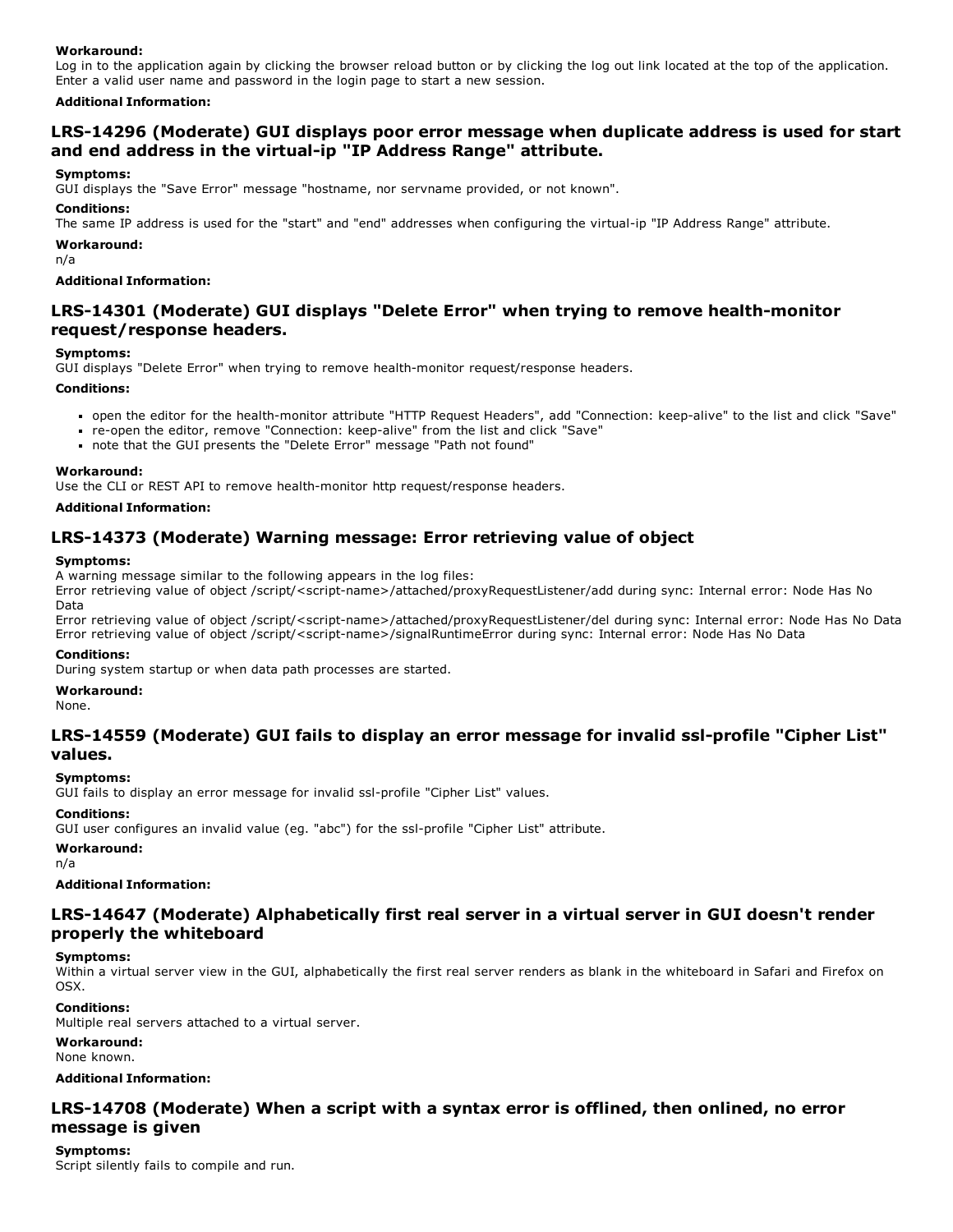#### **Conditions:**

A script contains a syntax error, then is offlined and onlined

#### **Workaround:**

Check the status of a script after admin online: "show script foo".

#### **Additional Information:**

### **LRS14796 (Moderate) Script editors don't work well when user connects via mosh/tmux.**

#### **Symptoms:**

When using "source edit vim" or "source edit pico" to edit a script, the editor becomes unusable. For example, cursor keys insert lines with numbers instead of moving the cursor.

#### **Conditions:**

Script editor is invoked from a 256-color terminal, with TERM set incorrectly, such as when running in a tmux session.

#### **Workaround:**

Don't use mosh/tmux to access the CLI and edit scripts, or set \$TERM to the correct value before logging in. For tmux or screen: export TERM=screen-256color

#### **Additional Information:**

### **LRS14913 (Moderate) When GUI is refreshed (CTRLr), tabs of whiteboard and config panes are reset to default**

#### **Symptoms:**

Whiteboard and config panes are reset to default tab when LineRate Manager GUI page is reloaded by user.

#### **Conditions:**

User presses CTRL-r, F5, or click the reload icon in browser while viewing the LineRate Manager GUI.

#### **Workaround:**

Reselect the correct tabs, or don't refresh.

#### **Additional Information:**

### **LRS14964 (Moderate) LROS reports errors when reloading a config file that contains virtualservers with hostnames.**

#### **Symptoms:**

LROS reports errors when reloading a config file that contains virtual-servers with hostnames.

#### **Conditions:**

If the config file that's being reloading contains a virtual-server that has a hostname configured on it, then LROS will display error messages when you attempt to reload the config file. These error messages are of the form: "ERROR: Multiple virtual-servers cannot have the same hostname and same virtual IP configured. Another virtual-server also has hostname 'x' and virtual IP 'x' configured."

#### **Workaround:**

None known.

#### **Additional Information:**

### **LRS15139 (Moderate) Scripting fs module has no chmod method**

#### **Symptoms:**

JavaScript exception when calling fs.chmodSync.

#### **Conditions:**

A script makes a call to fs.chmodSync.

#### **Workaround:**

Fix file permissions from the bash shell using the chmod command.

#### **Additional Information:**

### **LRS17515 (Moderate) Warning message: "NSSWITCH(\_nsdispatch): lros, passwd, getpwnam\_r, not found, and no fallback provided"**

#### **Symptoms:**

A warning message similar to the following appears in the log files: NSSWITCH(\_nsdispatch): lros, passwd, getpwnam\_r, not found, and no fallback provided

#### **Conditions:**

Any time an npm module is installed or removed.

### **Workaround:**

None, the message appears to be benign.

### **LRS17538 (Moderate) Performance degrades and core files found in /var/crash**

#### **Symptoms:**

System performance degrades and core files found in /var/crash. Messages in syslog (/var/log/messages) indicate lb\_http processes exiting and starting.

#### **Conditions:**

High volume of traffic (>10K transactions/sec) with script installed that catches all requests and calls next() to inject back in to the data path. Extra latency due to scripts is causing the system to consume all memory and lead to lb\_http processes being killed (or exiting due to an internally-detected failure).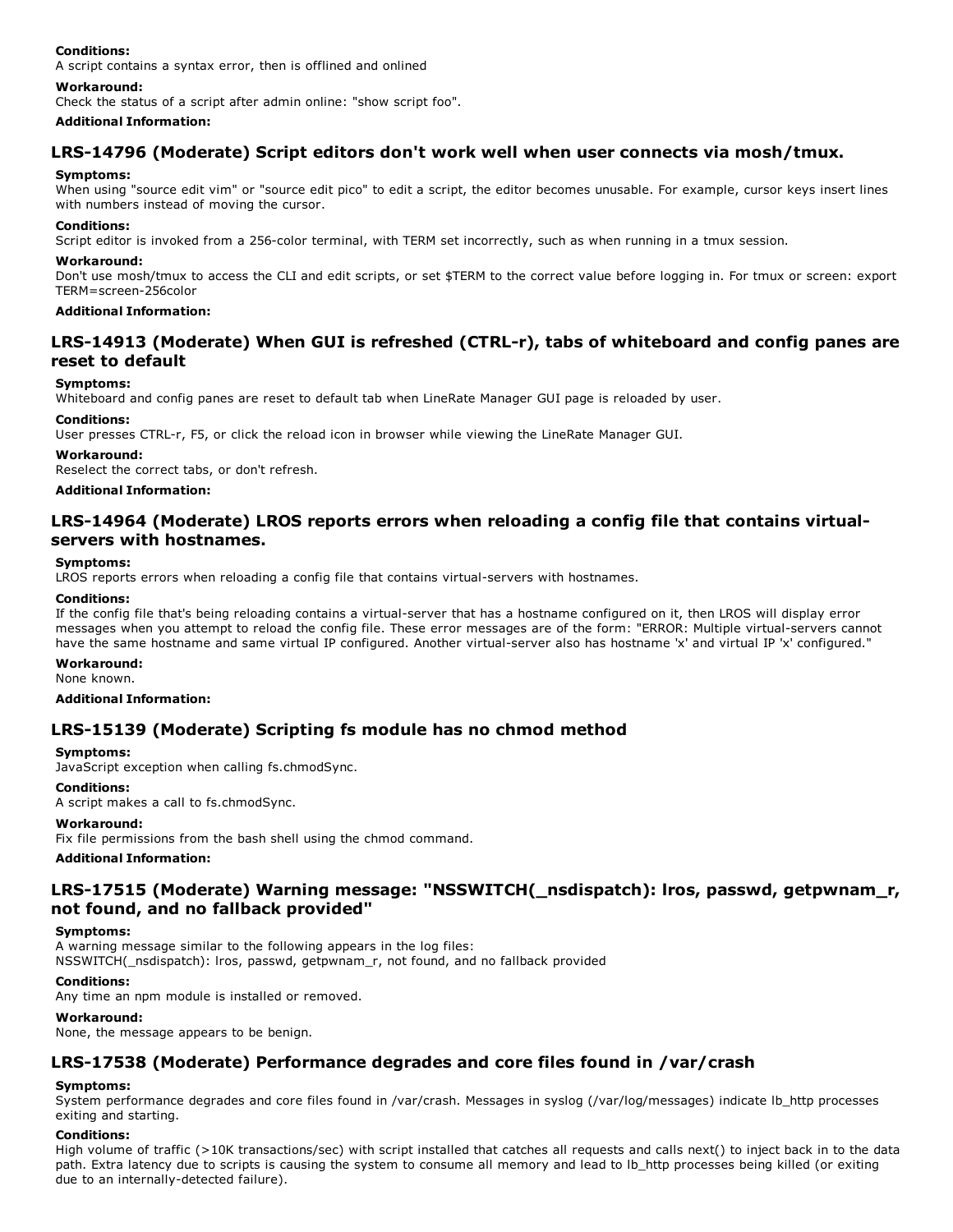### **Workaround:**

None known.

#### **Additional Information:**

Script calls next.handled() on each request. This is a legal, but incorrect use of a hidden API. Scripts running on systems before version 2.2 must only call next() to hand a request or response back to the data path. Starting with 2.2, next() is no longer necessary.

### **LRS17560 (Moderate) HTTP/1.1 client requests served by HTTP/1.0 real servers are not always closed**

#### **Symptoms:**

Some client connections are not closed immediately.

#### **Conditions:**

An HTTP/1.1 client makes a request with a body, and the back-end server behind the proxy is HTTP/1.0

**Workaround:**

None known.

#### **Additional Information:**

### **LRS17953 (Moderate) Requests/sec not split evenly across multiple identical clients**

#### **Symptoms:**

Requests/sec not split evenly across multiple identical clients.

#### **Conditions:**

System has a license limiting HTTP requests/sec, and client load exceeds the limit. Each client uses a dedicated virtual IP to isolate traffic type and measure distribution of the license capacity.

#### **Workaround:**

#### **Additional Information:**

All clients are able to sustain requests through the system. However, the client sending requests to the virtual IP with the lowest IO address appears to receive 50% of the licensed capacity. Remaining clients appear to evenly split the remaining 50% of licensed capacity.

### **LRS17954 (Moderate) System limits transactions/sec to under the value entitled by the license**

#### **Symptoms:**

System limits transactions/sec to under the value entitled by the license.

#### **Conditions:**

Script uses .newRequest() API to redirect a request between two proxies.

#### **Workaround:**

None

#### **Additional Information:**

Requests flowing through the data path, when caught by a script, should only be counted once by the licensing feature. Only new requests or connections initiated by a script should be counted explicitly and added to the total requests being captured by licensing.

### **LRS17959 (Moderate) GUI doesn't perform the same license file validations that the CLI performs.**

#### **Symptoms:**

GUI doesn't perform the same license file validations that the CLI performs.

#### **Conditions:**

- GUI fails to display an error message when it imports an empty license file or a license file that's larger than 100mb.
- GUI fails to display an error message when it imports a license file that uses an unsupported character set (eg. utf-16).

#### **Workaround:**

n/a

#### **Additional Information:**

### **LRS17965 (Moderate) Scripting: Error message for fastPipe() after write() unclear**

#### **Symptoms:**

A script exception is logged with the error message: "Error: Headers already written."

#### **Conditions:**

The script called servReq.fastPipe(cliReq); after calling cliReq.write(...);

#### **Workaround:**

Ensure that fastPipe() is only called when no data has been written to the destination.

#### **Additional Information:**

It is a script error to call fastPipe() after any data or headers have been written to the destination. The exception message in this event in unclear.

### **LRS18254 (Moderate) REST API has undocumented "members" node under status/app/proxy/realServerGroup.**

#### **Symptoms:**